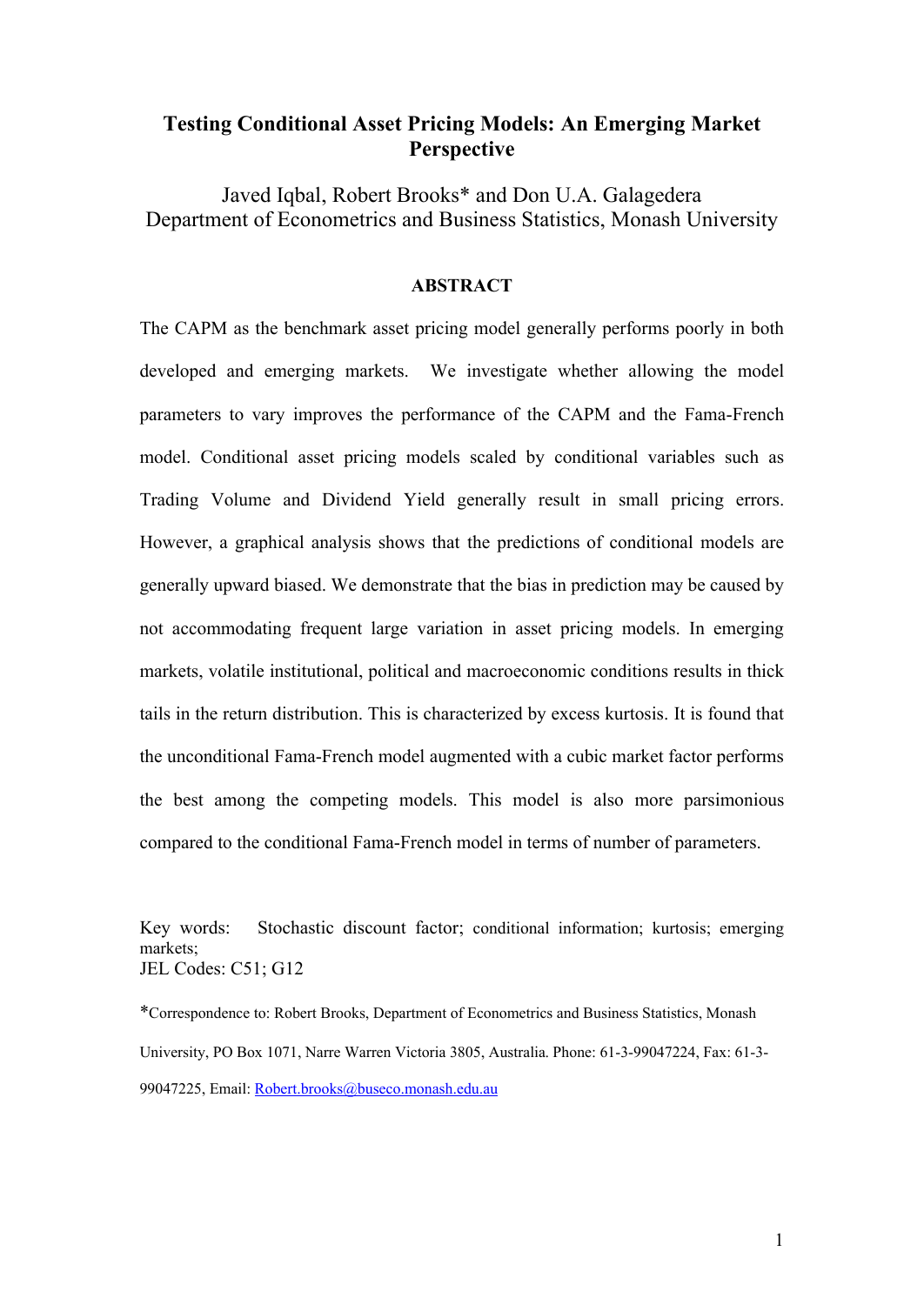### **1. Introduction**

Pricing risky assets is a daunting task. This is especially true for emerging markets where institutional, political and macroeconomic conditions are generally volatile. This high volatility can have two important implications for the tests of asset pricing models. First, the parameters of the asset pricing models and expected returns are unlikely to remain constant over time. Second, the distribution of asset returns departs from the normal distribution. In emerging markets the frequency of extreme observations is considerably higher which results in thicker tails as indicated by high kurtosis values. In this paper we address both of these issues.

To account for the first implication, we evaluate the performance of unconditional and conditional CAPM and Fama-French models for an emerging market in a discount factor framework for which GMM may be used for estimation and inference. It is well known that the GMM does not require strong distributional assumptions. Moreover, the discount factor methodology requires minimal assumptions regarding the individual investor's preferences. The expected return and parameters of the stochastic discount factor are allowed to vary with investors' information set through a scaled factor methodology advocated by Cochrane (1996). The information set consists of variables that could either predict future returns or summarize business cycle variation. To account for the fact that emerging markets returns may be driven by non-information trading based on speculative motives we also include trading volume as a conditioning variable. This variable has been shown in the literature as an indicator of the extent of speculative trading as well as an indicator of the extent of non-trading of relatively illiquid securities of emerging markets. To investigate whether scaled or unscaled factors earn any risk premia, the paper applied the Fama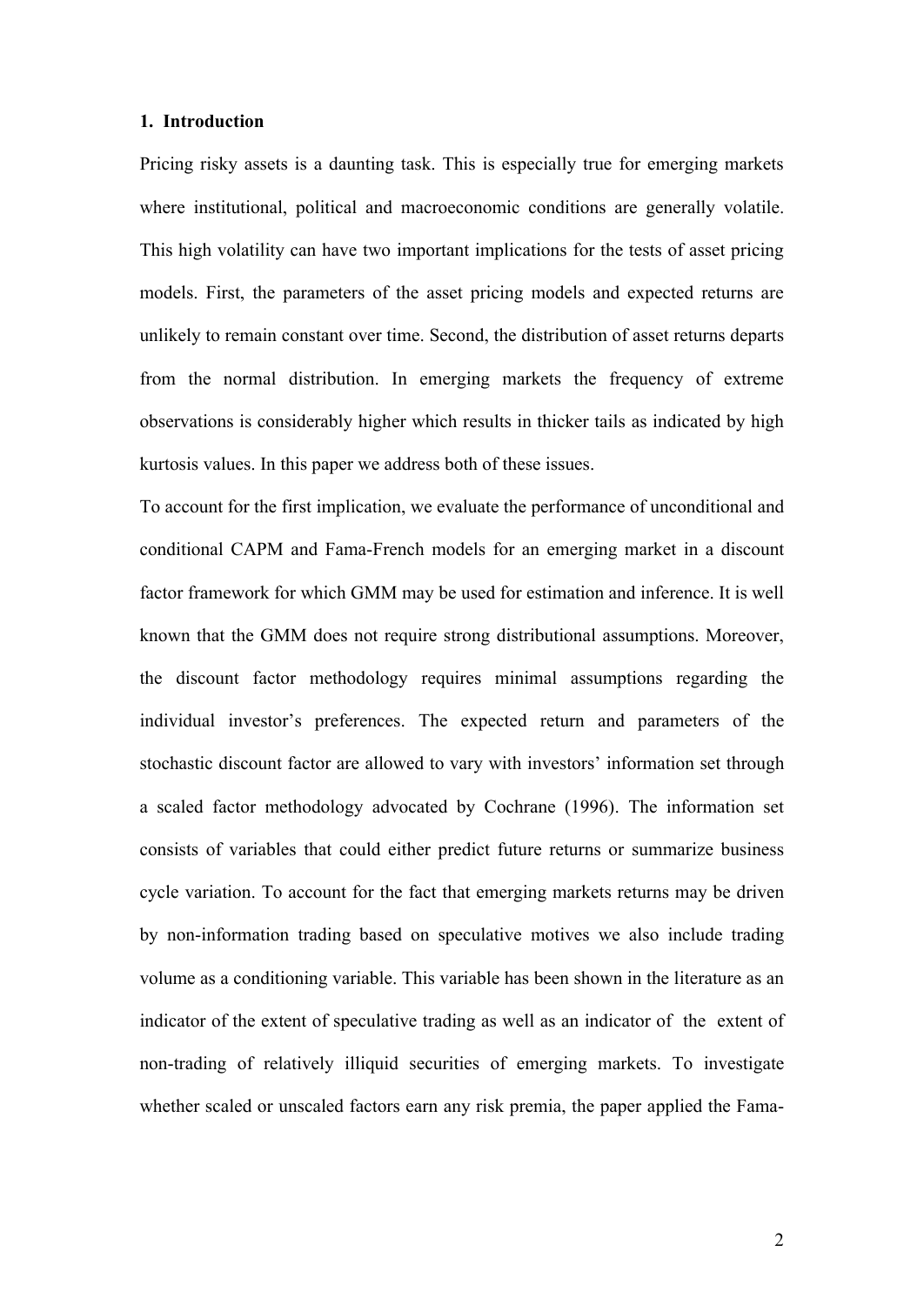MacBeth and the sequential GMM approach recently investigated by Shanken and Zhou (2007).

To account for thick tails and excess kurtosis we investigate discount factor models augmented with a cubic market factor. The higher order co-moment literature provides evidence that for emerging markets kurtosis is more relevant than skewness. See for example Hwang and Satchell (1999). The cubic market return is consistent with co-kurtosis as a pricing factor.

Using 16 Size $\times$ Book-to-Market portfolios as test assets from Pakistan's stock market it is found that unconditional CAPM is rejected in favour of the Fama-French model. The Fama-French model performs better in terms of Hansen-Jagannathan distance measure. The performance of the conditional models depends on the conditioning variable employed. Some conditioning variables such as Trading Volume and Dividend Yield results in small pricing errors but the best conditional model suffers from the parameter instability as signalled by the Sup LM test of Andrews (1993). It is found that an unconditional Fama-French model augmented with a cubic market factor performs the best among the competing models with stable parameters. This model is also more parsimonious compared to the conditional Fama-French model in terms of the number of parameters. In summary, we investigated two plausible improvements in the benchmark unconditional CAPM (i) accounting for the time variation in expected returns and parameters and (ii) allowing for thicker tails and excess kurtosis relative to the normal distribution which is an inherent assumption of the CAPM. It is found that for the emerging market under consideration, a discount factor model that takes account of the excess kurtosis in addition to the Fama-French

 $\overline{a}$ 

<sup>&</sup>lt;sup>1</sup> The Karachi Stock Exchange is the largest of the three stock markets in Pakistan. On mid of 2006 the market capitalization was US\$ 57 billions which is 46 percent of Pakistan' GDP for Fiscal Year 2005-06. (Ref: Pakistan Economic Survey 2005-06)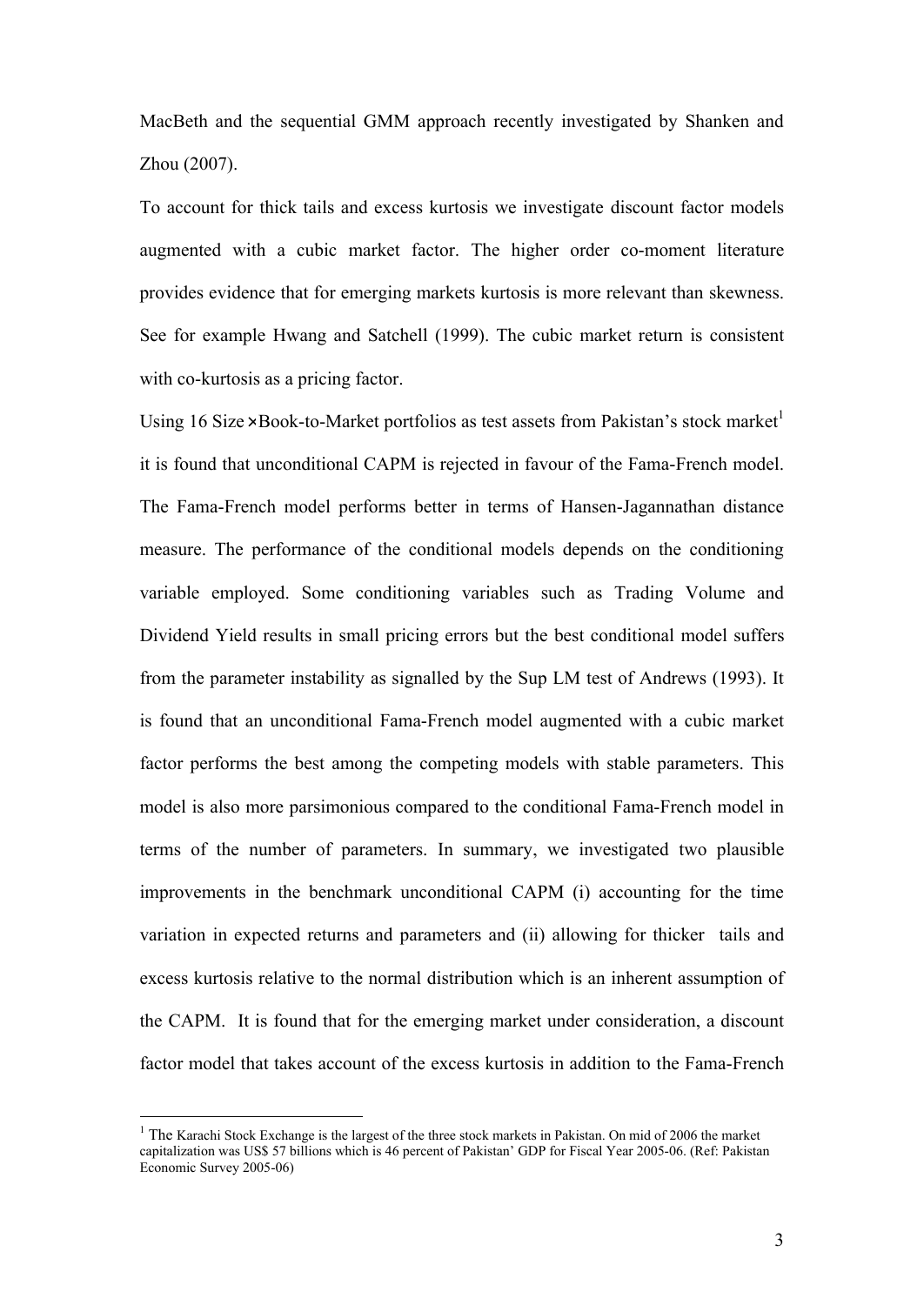factors explain the expected returns of asset returns better than the conditional models scaled by term spread, short term interest rate, dividend yield, trading volume, cyclical component of manufacturing production and a January dummy.

Following this introduction the paper is organized as follows. Section 2 discusses the case for and against conditional asset pricing models. Sections 3 reviews the literature on conditional asset pricing models in the developed and emerging markets. Section 4 describes the modelling and estimation framework. The data is described in section 5. Results of the empirical analysis are discussed in section 6. Section 7 provides some robustness checks and section 8 concludes

### **2. The case for and against conditional models**

The pioneers of asset pricing models [Sharpe (1964), Lintner (1965), Black (1972) and Ross (1978)] assume that expected asset returns, covariances of the asset with factor and factor risk premiums are time invariant. Several arguments are put forward against these assumptions. One argument is that expected returns and risk premium vary over the business cycle. In a recession investors are short of liquidity and require higher risk premiums for a given level of risk. In a boom they have extra cash for investment and therefore the expected risk premium is less than otherwise. The investment opportunities also vary over time. From the firm's point of view Jagannathan and Wang (1996) argue that systematic risk of the firm measured by CAPM beta vary over time. During a recession financial leverage of the troubled firms increases causing their beta to increase. Brooks *et al.* (1992) point out that the maturity and growth of firms also tends to change the riskiness of the firm over time. This is especially true for technological and communication firms which have shown tremendous growth over recent times in both developing and advanced countries. The relative share of different sectors may also change due to technological shocks.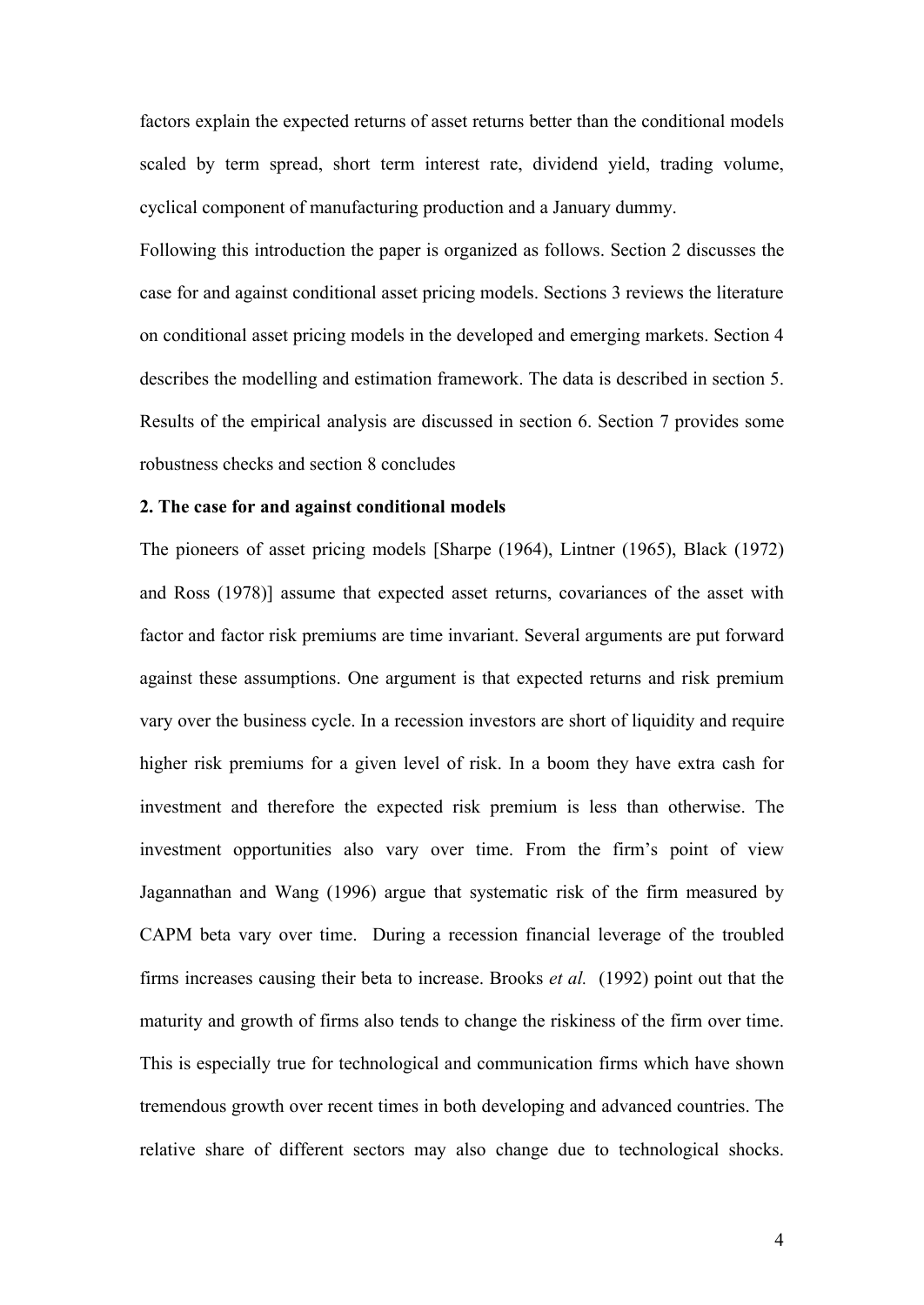Hence, betas and expected returns would depend on the nature of the information available and may vary over time. In response to these arguments many authors have concluded that the empirical failure of the unconditional CAPM might reflect the misspecification due to wrong assumptions about the constancy of expected return, beta and the risk premium. Consequently a strand of asset pricing literature has emerged which incorporates conditional information that available to investors in the asset pricing model.

The constancy of risk and expected return especially in emerging markets may be questionable as the unstable macroeconomic and political conditions can bring considerable variation in the risk and expected return. Further, in emerging markets there is evidence of stock return predictability which is believed to be caused by information inefficiency and thin-trading. Drobetz *et al*. ( 2002) argue that this does not necessarily imply that the markets are inefficient instead. Drobetz *et al*. (2002) advance Ferson and Korajczyk (1995) argument of the time variability in the information set of the investors as a possible reason for stock return predictability. Ferson and Korajczyk (1995) provide evidence supporting the notion that predictability is the result of time-variation in expected returns. Harvey (1995) documents that stock returns in emerging markets are predictable using local instead of global instrument variables.

Ghysels (1998) on the other hand points out that discount factor models that use conditional information may suffer from greater parameter instability than the corresponding unconditional models. Garcia and Ghysels (1998) provide such evidence in emerging markets and Schrimpf and Schroder (2007) observe similar results for a developed market. Our paper considers both conditional and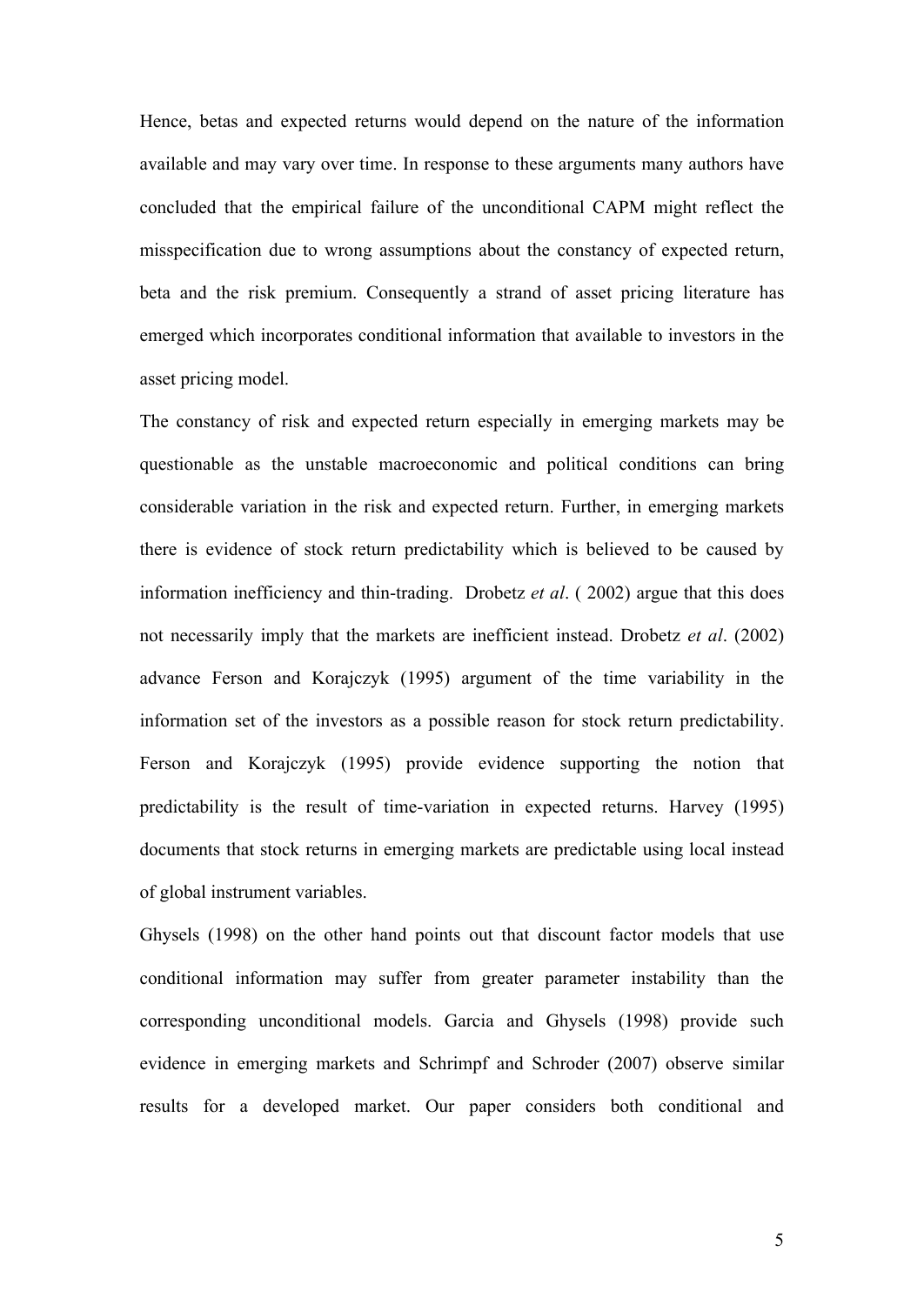unconditional models. We investigate the parameter instability problem by using the structural break test developed by Andrews (1993).

### **3. Literature Review of Conditional Asset Pricing Models**

# *3.1 Developed Markets*

Harvey (1989) is one of the early studies that employed conditioning variables to allow time variation in conditional covariances. Harvey (1989) set up the orthogonality restrictions and tested the empirical feasibility of the conditional asset pricing model as over identifying J-tests through the GMM approach. Using 10 size sorted CRSP portfolios from the New York Stock Exchange, Harvey (1989) reports that the Sharp-Lintner asset pricing model is rejected and that conditional covariance does change over time.

Jagannathan and Wang (1996) use the law of iterated expectations to derive the unconditional implications of the conditional asset pricing model that include the beta premium sensitivity in addition to the market beta. They were primarily interested in testing cross-section model implications on a large set of assets. Using 100 portfolios from the NYSE and AMEX sorted on the Fama-French factors they show that their model performed better compared to the static CAPM.

Cochrane (1996) proposed to incorporate time variability in the stochastic discount factor by expressing it as a linear combination of risk factors where the coefficients of the factors vary with the available information set. Cochrane used the term 'scaled factors' to represent the risk factor multiplied by the information variables. This approach thus results in a general conditional factor model with conditional information based on instruments. Cochrane (1996) estimated and tested the implication of investment based asset pricing model through GMM on 10 size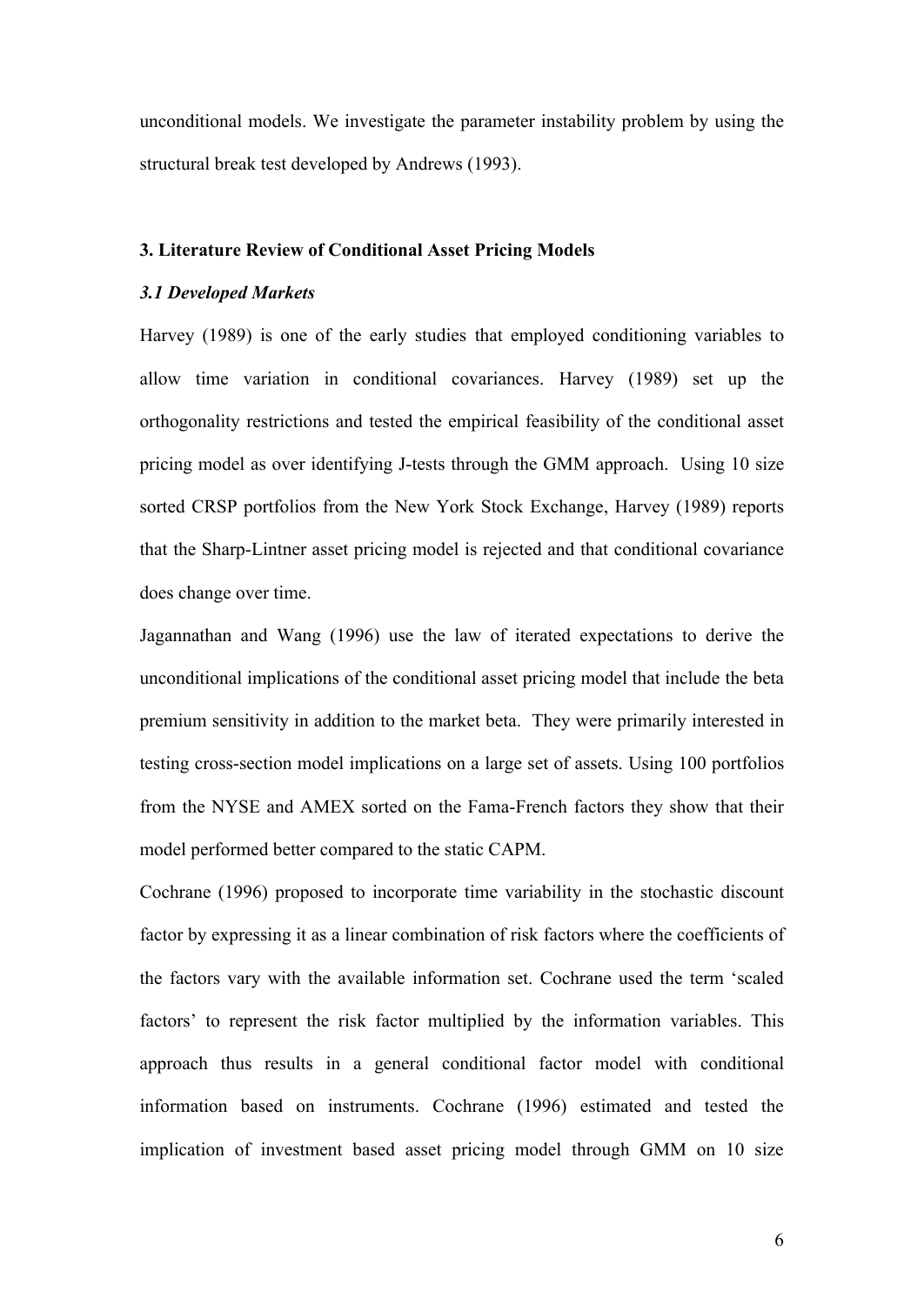portfolios from the NYSE. His model performs better than a simple consumption based model

Lettau and Ludvigson (2001) developed a conditional asset pricing model by following Cochrane's (1996) scaled factor approach. Using the consumptionaggregate wealth ratio as the conditioning variable they show that their approach performs better than the unconditional CAPM and consumption CAPM and performs at least as good as the Fama-French three factor model. Employing 25 Fama-French portfolios as test assets they estimated the risk premia for the scaled factor model with a single Fama-MacBeth cross section regression.

Schrimpf and Schroder (2007) tested conditional asset pricing model using the scaled factor approach of Cochrane (1996) on the German stock market. Using 16 portfolios sorted on size and book-to-market they provide evidence in favour of conditional CAPM with Term Spread as conditioning variable. This model performs the best in terms of the HJ-Distance and is as good as the Fama-French model. The conditional asset pricing model with scaled factors is however shown to fail the parameter stability test in most cases they considered.

Using the industry portfolios from the UK, Fletcher and Kihanda (2005) tested several formulations of the conditional asset pricing model including the higher co-moment model. They found that the stochastic discount factor of the four-moment CAPM has the best performance among all the models they considered in terms of the lowest HJ-Distance and its ability to predict industry portfolios return. However their conditional models results in poor out-of-sample predictive power.

For the case of Japan using three portfolios based on the size, Hamori (1997) tested the conditional asset pricing model employing the conditional covariances similar to the GMM approach of Harvey (1989). The model specification was rejected and the

7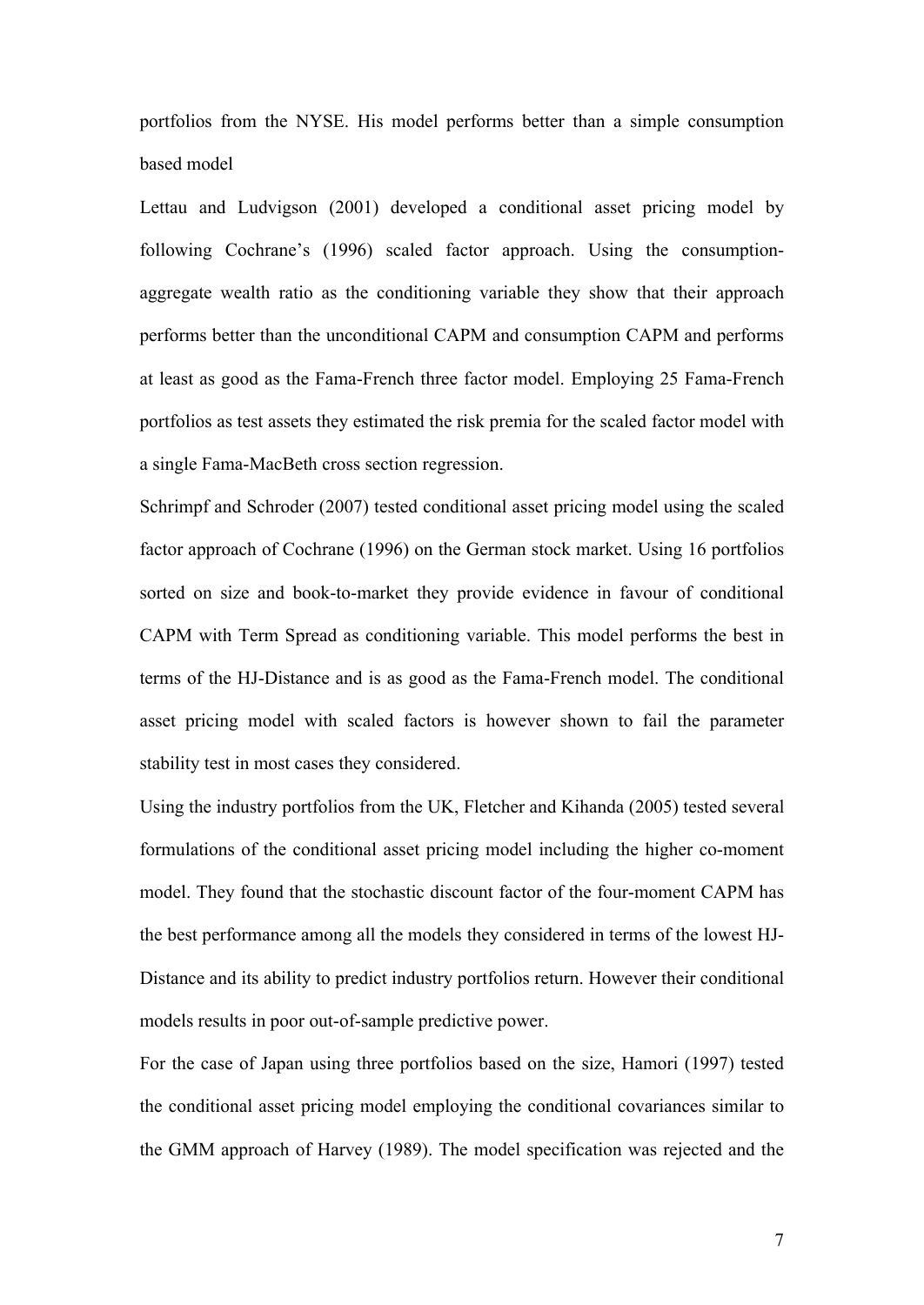time varying CAPM did not provide a satisfactory approximation to the movements of time varying risk premia in Japan.

### *3.2 Emerging Markets*

Using local and global instruments to allow time variability in the expected returns and risk premia, Harvey (1995) reveals that (i) predicability in the emerging markets can be traced by the time variation in the risk premia through local information (ii) the asset pricing model could not price the time varying risk and (iii) both conditional and unconditional asset pricing models are rejected.

Few studies provide empirical evidence on conditional asset pricing in emerging markets. For example, following the autoregressive approach of Bodurtha and Mark (1991), Garcia and Bonomo (2001) tested a conditional CAPM on the Brazilian stock market. They also include a variable to proxy inflation in an APT setting. Using three size portfolios their model could not be rejected as seen by an over-identifying Jstatistic. This statistic is based on a large number of over identifying conditions and therefore they advice caution in drawing any strong conclusion.

Exploiting the fact that emerging market returns are predictable to some extent on the basis of proper information variables, Drobetz, *et al.* (2001) used the scaled factor methodology of Cochrane (1996) to test a conditional asset pricing model on a group of emerging markets. Treating the country International Finance Corporation (IFC) index for eight large emerging markets as a homogenous group of assets and using the MCSI Word Index as the benchmark portfolio they estimated a linear discount factor model through GMM. They do not consider estimating risk premia. Using the J-test of over identifying restrictions as evidence they conclude that the predictability in the emerging market returns can be explained by time varying risk premia and therefore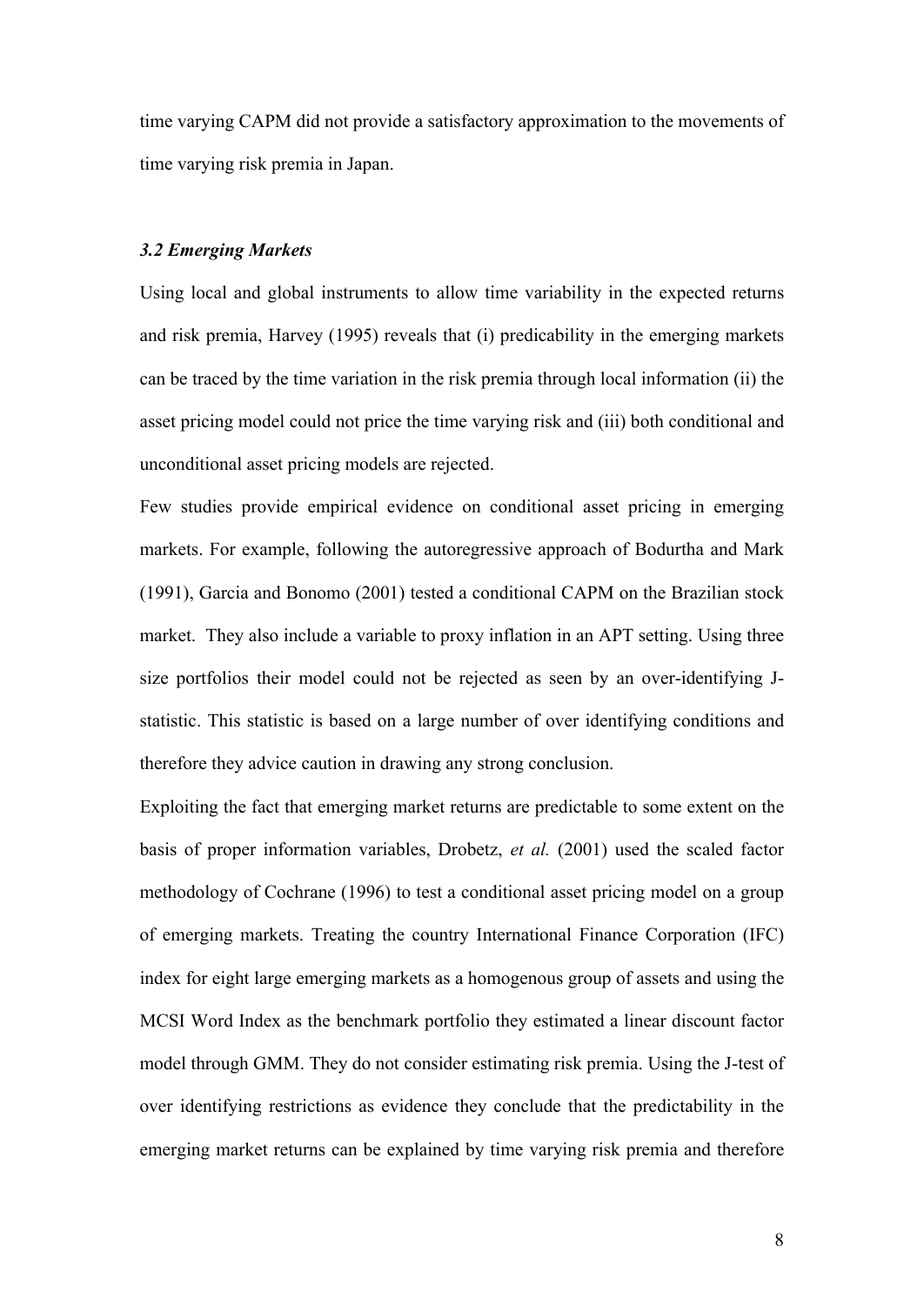conclude that asset pricing in these markets is rational. They analyse from the point of view of a Swiss investor.

Garcia and Ghysels (1998) expressed concern that the J-tests for the over identifying restrictions for the overall validity of conditional asset pricing model may have low power and may lead to erroneously accepting that risk premia as time varying. They tested the structural stability of the coefficient of the instrumental variables. These instrumental variables capture time variation in the risk premia. They emphasized that the structural stability test may provide a more powerful test of the conditional model. Using a set of ten emerging markets they tested the structural stability of the parameter through the Sup LM test using both views of the markets i.e. integrated and segmented. They conclude that models which assume integration using a global instrument results in instable parameters while local models provide the time variation asset pricing with stable coefficients.

There have been very few studies that compare the performance of unconditional and conditional asset pricing models especially those that embody the Fama-French factors and the excess kurtosis frequently reported in the emerging market returns. No study on emerging markets has compared the unconditional and conditional Fama-French models. Studies such as Garcia and Ghysels (1998) and Garcia and Bonomo (2001) use only three size portfolios therefore cross sectional implications of the model are difficult to ascertain. On the other hand studies such as Drobetz, *et al.* (2001) consider a sample of country indices as a homogenous group of assets. However the internal institutional, industrial and economic structure of the markets may be different therefore and it is worthwhile to focus on a particular market in order to gain a detailed view of the risk-return relationship in the conditional asset pricing framework. The stock market of Pakistan is of special interest from two aspects.

9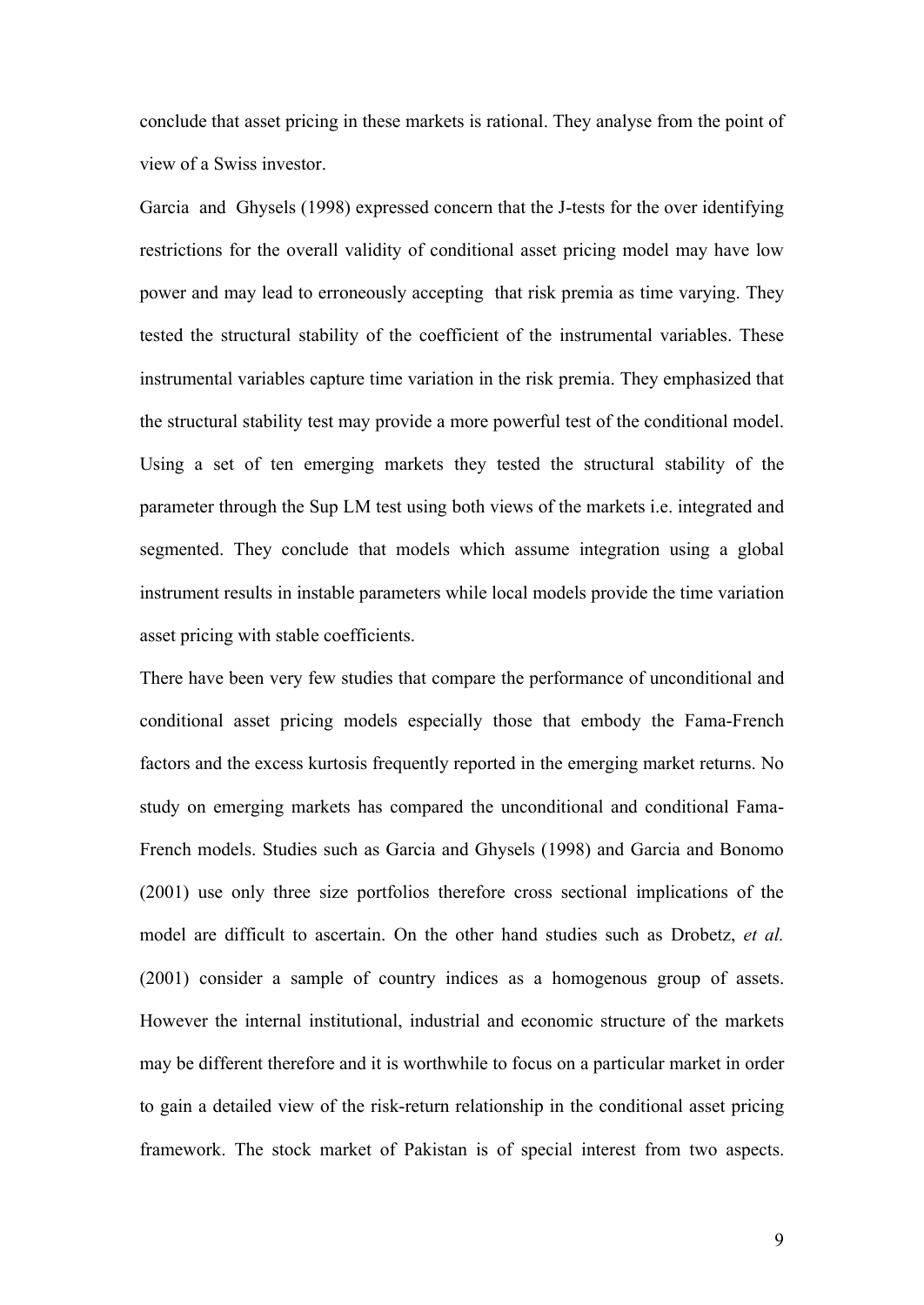Firstly, as point out by Khawaja and Mian (2005) this market shares the typical characteristics and features of an emerging market such as high return accompanied with excessive volatility, thickset tails and excess kurtosis in the returns distribution, low market capitalization but higher trading volume. Secondly, from an asset allocation perspective this market may be important given that in recent years its performance in terms of the local index gain has been impressive. In 2002 for example, this market was declared the best performing capital market in the world in terms of percent increase in the local market index.

In earlier studies on the Pakistan's stock market Iqbal and Brooks (2007) found evidence of non-linearity in the risk return relationship. Iqbal *et al.* (2008) also found that the restrictions of the Black CAPM in a multivariate simultaneous equation framework could not be rejected for Pakistan but the power of the Wald and GMM tests remain a concern as in the case of the GMM test in Garcia and Ghysels (1998).

### **4. Conditional asset pricing models**

### *4.1 Modelling and Estimation framework*

According to Cochrane (2001) a necessary and sufficient condition for the absence of arbitrage is the existence of a positive stochastic discount factor M that prices all the payoffs

$$
E_t(M_{t+1}R_{i,t+1}) = E(M_{t+1}R_{i,t+1} | I_t) = I
$$
\n(1)

Where  $R_{i,t+1}$  denotes gross (raw) returns on the assets *i*.  $I_t$  contains the investor's information set at time t. This Euler equation holds for all the assets in the economy. The discount factor (pricing kernel) has different specification and interpretation for every asset pricing model. For example for the consumption based asset pricing model  $M_{t+1}$  represents the marginal rate of substitution of utility of consumption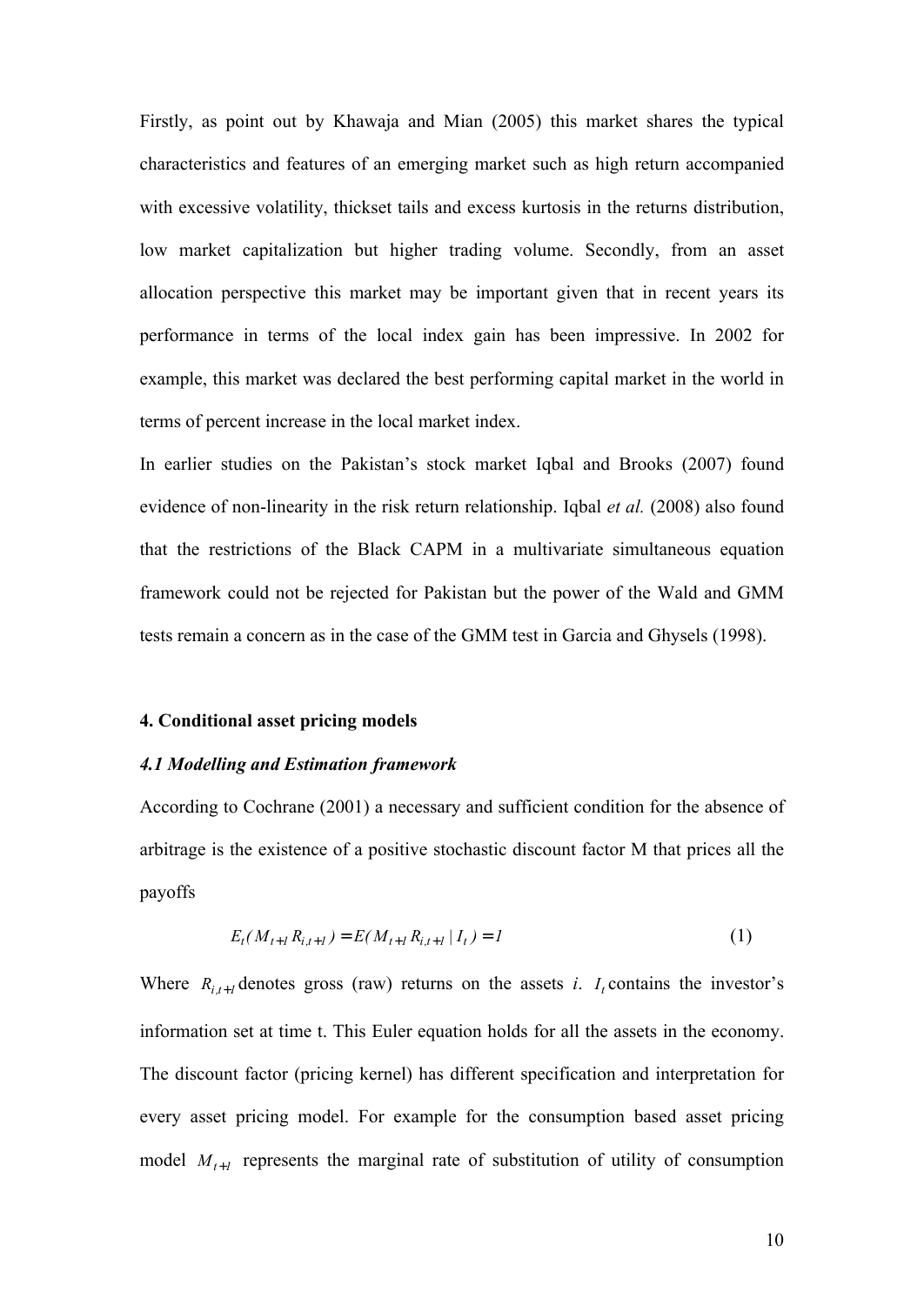between the next period and current period. In the current study we are interested in the linear general factor pricing model for which the discount factor is linear in factors i.e.

$$
M_{t+1} = a_t + b_t' F_{t+1}
$$
 (2)

In our case (2) nests two specifications of the factor models corresponding to the CAPM and the Fama French three factor models.

(i)  $F_{l,t+1} = [RM_{t+1}]$  $(iii)$   $F_{2,t+1} = [RM_{t+1} \, SMB_{t+1} \, HML_{t+1}]$ 

It can be seen that in the conditional case the time variation in the expected returns and risk premia are introduced by allowing the parameters of the linear discount factor to vary over time. To ascertain whether this discount factor prices all the assets under study or in other words to investigate whether time variation in the expected return really matters one can estimate the Euler equation (1) by GMM and subsequently testing for the validity of the model by some measures such as the J-test for over identifying restrictions. However this is complicated from two perspectives. Firstly the information set  $I_t$  is not observable by the econometrician and secondly in (2) two parameters have to be estimated for each time point making the estimation infeasible. In deriving unconditional implications for the conditional model similar to Jagannathan and Wang (1996) we could take unconditional expectation of (1) but note that  $E(M_{t+1} R_{i,t+1} | I_t) = I$  does not implies  $E(M_{t+1} R_{i,t+1}) = I$ . That is conditional mean variance efficiency does not imply unconditional mean variance efficiency. This observation led Hansen and Richard (1987) to assert that in general no conditional asset pricing model is testable. Cochrane (1996, 2001) offers a partial solution to this problem by setting the parameters of the SDF to depend on the time t information set linearly i.e.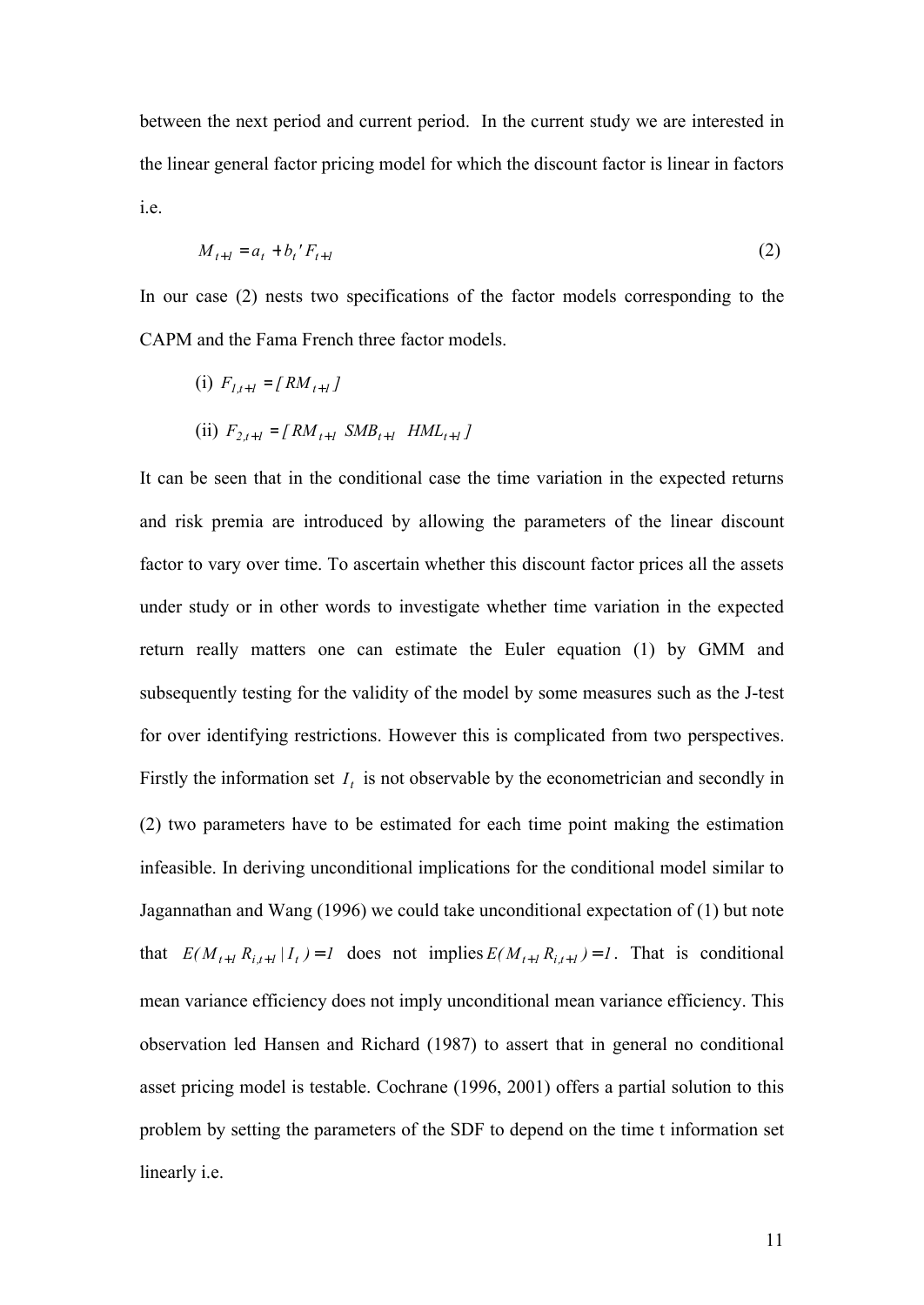$$
a_t = a' z_t, b_t = b' z_t \tag{3}
$$

Cochrane calls this approach of representing the discount factor as the scaled factor model. Using a single factor his model leads to

$$
M_{t+1} = a_0 + a_1 z_t + b_0 R M_{t+1} + b_1 (z_t R M_{t+1})
$$
\n<sup>(4)</sup>

While in the three factor case

$$
M_{t+1} = a_0 + a_1 z_t + b_1 R M_{t+1} + b_2 S M B_{t+1} + b_3 H M L_{t+1} + b_4 (z_t R M_{t+1}) + b_5 (z_t S M B_{t+1}) + b_6 (z_t H M L_{t+1})
$$
\n(5)

In the actual application we will drop the terms not involving the risk factor following Cochrane (1996). We will investigate the consequence of this approach in section 8. It is interesting to note that the scaled multi factor models (4) and (5) are now effectively expressed in unconditional form with constant coefficients. This enables us to estimate the model through GMM by plugging (4) and (5) in the usual SDF equation

$$
E(M_{t+1} R_{i,t+1}) = I \tag{6}
$$

The GMM will yield estimates of  $b_i$  and the associated standard errors and the t-test on the coefficients will enable us to ask whether the associated unscaled or scaled factor helps explaining the variation in the pricing kernel. But we are also interested in assessing whether any unscaled or scaled factor commands a risk premium. There are various ways of estimating and testing the significance of risk premia associated with the factors. Using the beta representation of the SDF model Lettau and Ludvigson (2001) employ the two-step procedure of Fama and MacBeth (1973) to estimate risk factor premia. In the first step they estimate the discount risk factors through OLS via a time series regression and in the second step multiple regression they estimate the cross sectional risk premia. According to Lettau and Ludvigson (2001) in a short time series samples the optimal GMM (in contrast to the non-iterated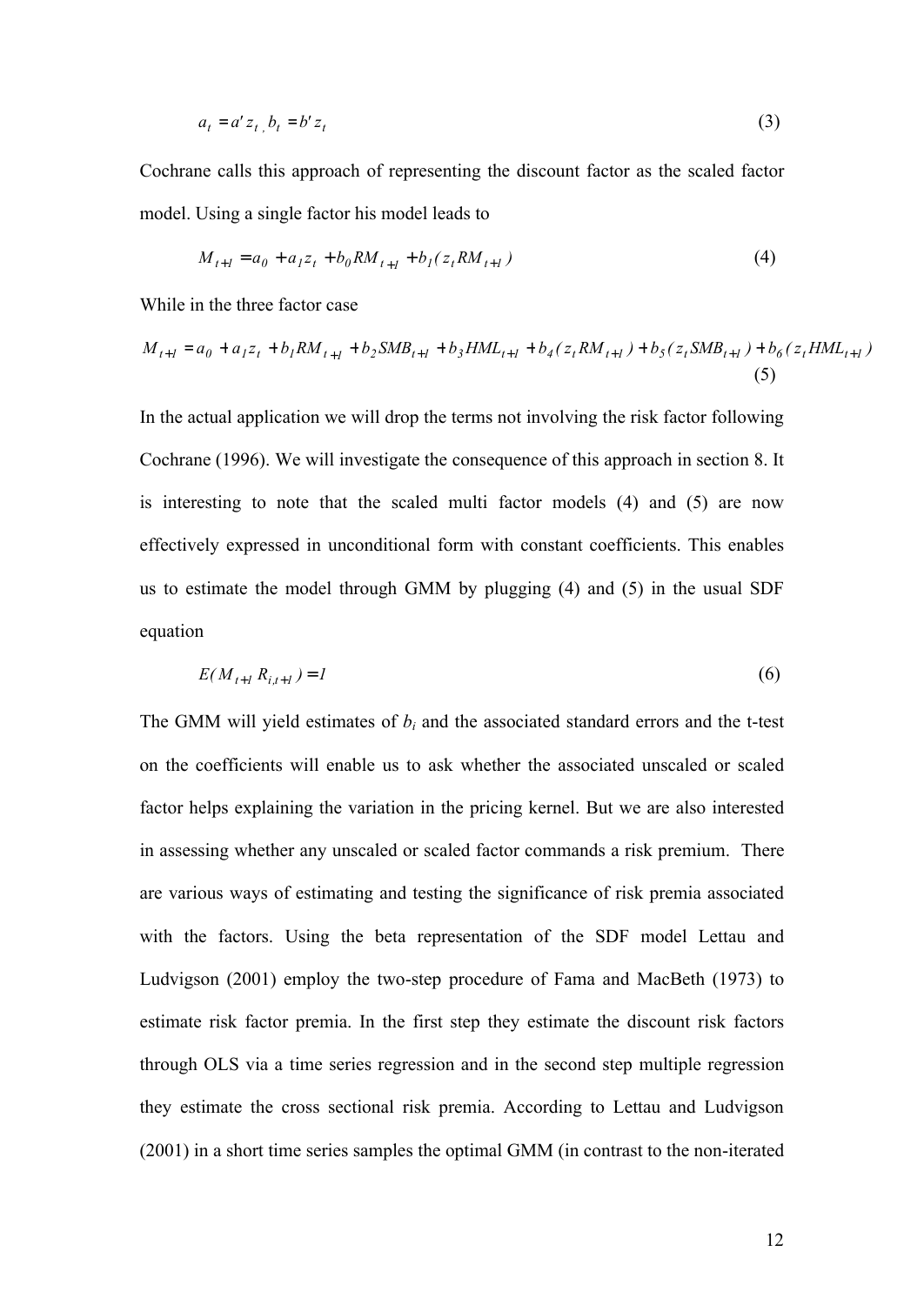OLS) may yield imprecise estimates of the weighting matrix which may give unrealistic parameter estimates. The link between the discount factor approach and expected return-beta representation approach is pointed out by many authors such as Wang (2005).

Equation (6) using the definition of covariance can be written as

$$
E(M_{t+1})E(R_{i,t+1}) + Cov(M_{t+1}, R_{i,t+1}) = I
$$

Which gives

$$
E(R_{i,t+1}) = \frac{1}{E(M_{t+1})} - \frac{Cov(M_{t+1}, R_{i,t+1})}{E(M_{t+1})}
$$

$$
E(R_{i,t+1}) = \frac{1}{E(M_{t+1})} - \frac{b'Cov(f_{t+1}, R_{i,t+1})}{E(M_{t+1})}
$$

Here b is the vector of the coefficients of the linear factor model. Let

$$
\begin{aligned} 1_{0} &= \frac{1}{E(M_{t+1})} = \frac{1}{E(a_{t} + b_{t}^{\prime} f_{t+1})} \\ 1 &= -1_{0}Var(F_{t+1})^{\prime}b \\ 0_{i} &= \frac{Cov(f_{t+1}, R_{i,t+1})}{Var(f_{t+1})} \end{aligned}
$$

Here  $f_{t+1}$  is the vector of unscaled and scaled factors. For example in the single factor case

$$
f_{t+1} = [RM_{t+1} z_t RM_{t+1}]'
$$

Then the beta representation of the SDF can be expressed as

$$
E(R_{i,t+1}) = I_0 + I' \mathbf{b}_i \tag{7}
$$

Our second method of estimating risk premia is the sequential GMM approach of Ogaki (1993) which has been recently investigated by Shanken and Zhou (2007). We express (7) in following way: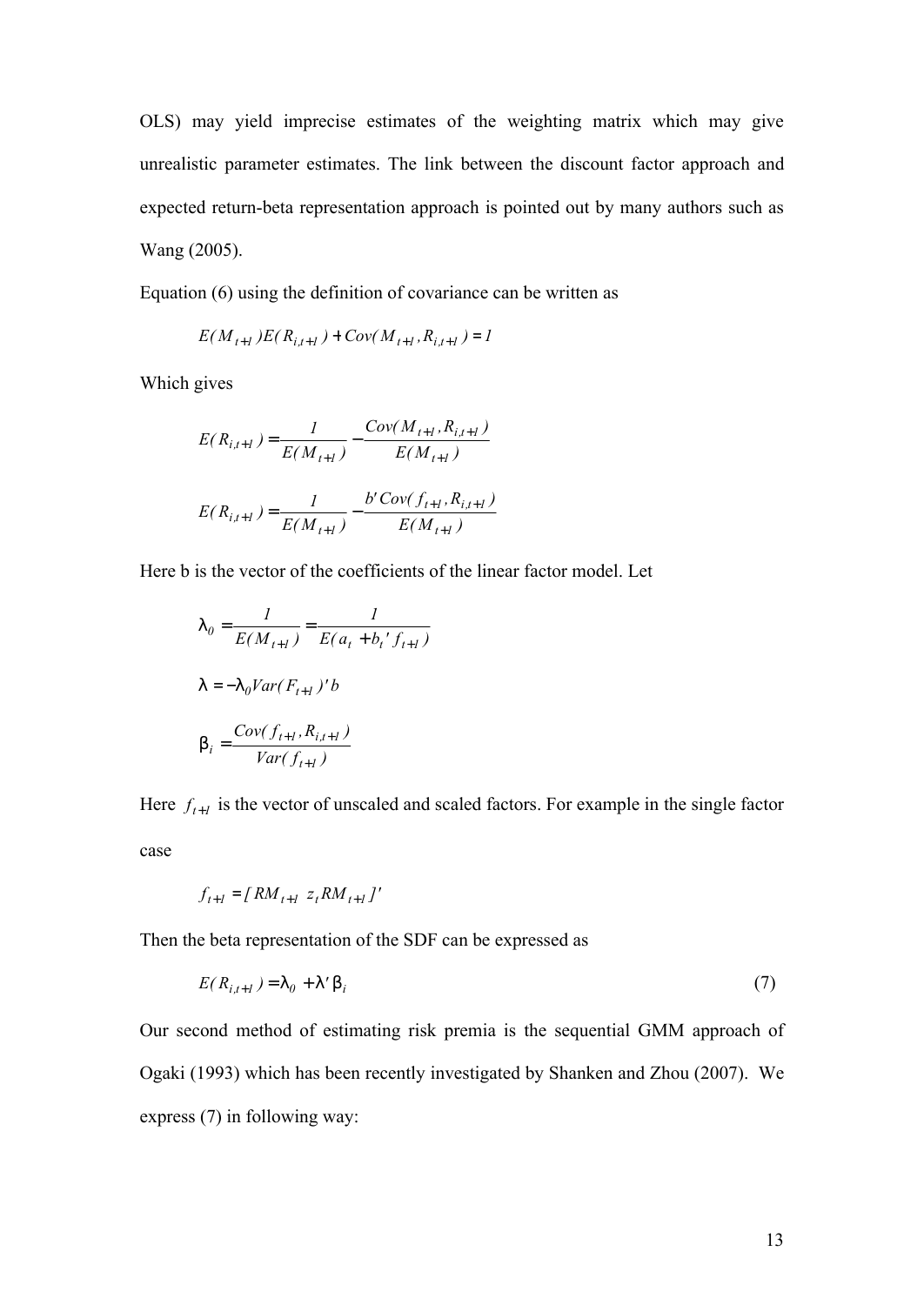$$
E(R_{i,t+1}) = I_0 I_N + I_1 \frac{Cov(R_{i,t+1}, f_{1,t+1})}{Var(f_{1,t+1})} + I_2 \frac{Cov(R_{i,t+1}, f_{2,t+1})}{Var(f_{2,t+1})} + ... + I_k \frac{Cov(R_{i,t+1}, f_{k,t+1})}{Var(f_{k,t+1})}
$$
\n(8)

The sample moment conditions are set up as follows:

$$
E[h_{t+1}(\mathbf{q})] = E\left[\begin{array}{c} R_{t+1} - \mathbf{m} \\ F_{t+1} - \mathbf{m}_f \\ (f_{1,t+1} - \mathbf{m}_1)^2 - S_t^2 \\ \mathbf{M} \\ (f_{k,t+1} - \mathbf{m}_k)^2 - S_k^2 \\ R_{i,t+1} - \mathbf{1}_0 I_N - S_{j=1}^k \mathbf{I}_j \frac{(R_{t+1} - \mathbf{m})(f_{j,t+1} - \mathbf{m}_j)}{S_j^2} \end{array}\right] = 0
$$
 (9)

Here  $R_{t+1}$  is a  $N \times I$  vector of asset returns with mean vector m,  $F_{t+1}$  is a  $k \times I$  vector of scaled and unscaled factor with mean vector  $m_f$  and  $S_j^2 = Var(f_{j,t+1})$  $S_j^2 = Var(f_{j,t+1})$ . In the moment conditions given in (9) there are two sets of parameters. The first set  $q_i = [m' m'_{f} s'_{f} ]'$  consists of means and variances of the returns and factors. The second set  $q_2 = [l_0 l_1 l_2 ... l_k]$  contains the expected zero-beta rate ' $l_0$ ' and the factor risk premia. In all there are  $2(N + k)$  moment conditions. These conditions can be partitioned into two sets  $h_{l,t+1}(q_l)$  and  $h_{2,t+1}(q_l,q_2)$ . In the first set there are  $N + 2k$  moment conditions and same number of parameters. This subsystem is therefore exactly identified giving the GMM estimator of *q<sup>1</sup>* as  $\hat{q}_I = \left( \overline{R}' \cdot \overline{f}' \leq \frac{2}{f} \right)$  independent of the weighting matrix. Substituting these estimates into the last N moment conditions yield the GMM estimates of risk premia by setting  $E[h_{2,t+1}(\hat{q}_1, q_2)] = 0$ . This sub system will be generally over-identified with *N* moment conditions and  $k + 1 < N$  parameters. This GMM estimator is not subject to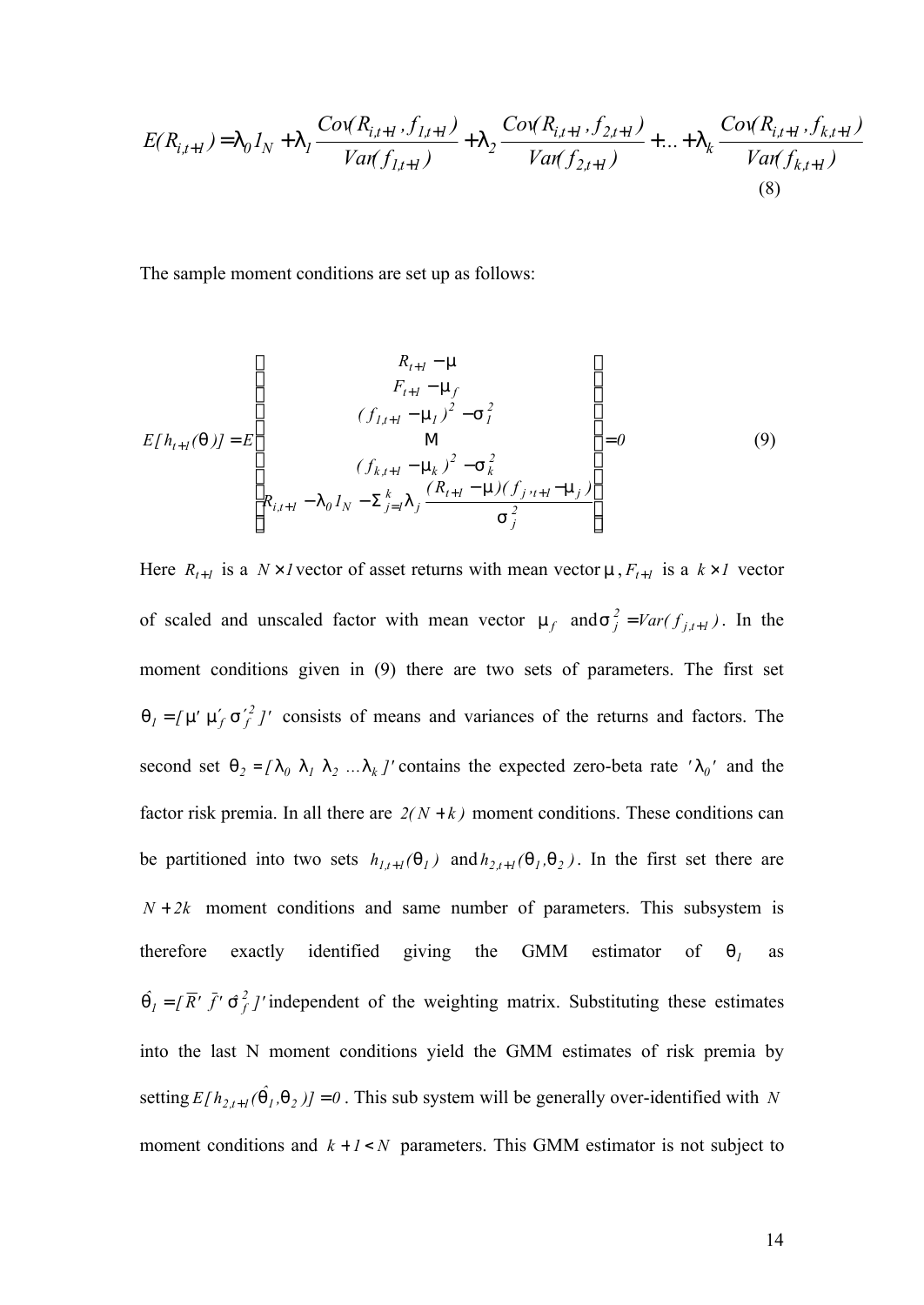the errors-in-variables problem as the generated regressors are not employed in the estimation of risk premia. Only the parameter estimates i.e. the means and variances of assets returns and factors from the first stage are employed to estimate risk premia in the second step. Another usual GMM advantage is robustness to heteroskedasticity and serial correlation in the assets returns.

### *4.2 Model Specification Tests*

Using the Euler equation (6) for the model with the SDF factor given by either (4) or (5) the pricing error for the model can be expressed as

$$
g(b) = E(b'F_{t+1}R_{t+1} - 1)
$$
\n(10)

Here *b* is the vector of all the coefficients of the SDF model. The sample analogue of the pricing errors is:

$$
g_T(b) = \frac{1}{T} \sum_{t+l=1}^{T} (b' F_{t+l} R_{t+l} - 1)
$$
\n(11)

For the true model,  $g(b)=0$ . GMM selects *b* such that the following weighted combination of the sample pricing errors is minimized.

$$
J_T = g_T(b)'W_T g_T(b) \tag{12}
$$

Here  $W_T$  is the weighting matrix. In the literature  $W_T$  is specified as either the optimal weighting matrix  $W_T^* = S_T^{-1}$  $W_T^* = S_T^{-1}$  proposed by Hansen (1982) or the weighing matrix  $W_T = E [RR' J^{-1}$  which is suggested by Hansen and Jagannathan (1997). Here  $S = T \text{Var}(g_T)$ . The weighting matrix  $W_T^*$  is optimal in the sense that it yields the smallest possible variances of the estimated parameters. Using this matrix the tests for the null hypothesis that all pricing errors  $g_T(b)$  are zero are carried out by the Jstatistic of the over-identifying restrictions which also serves as a model specification test: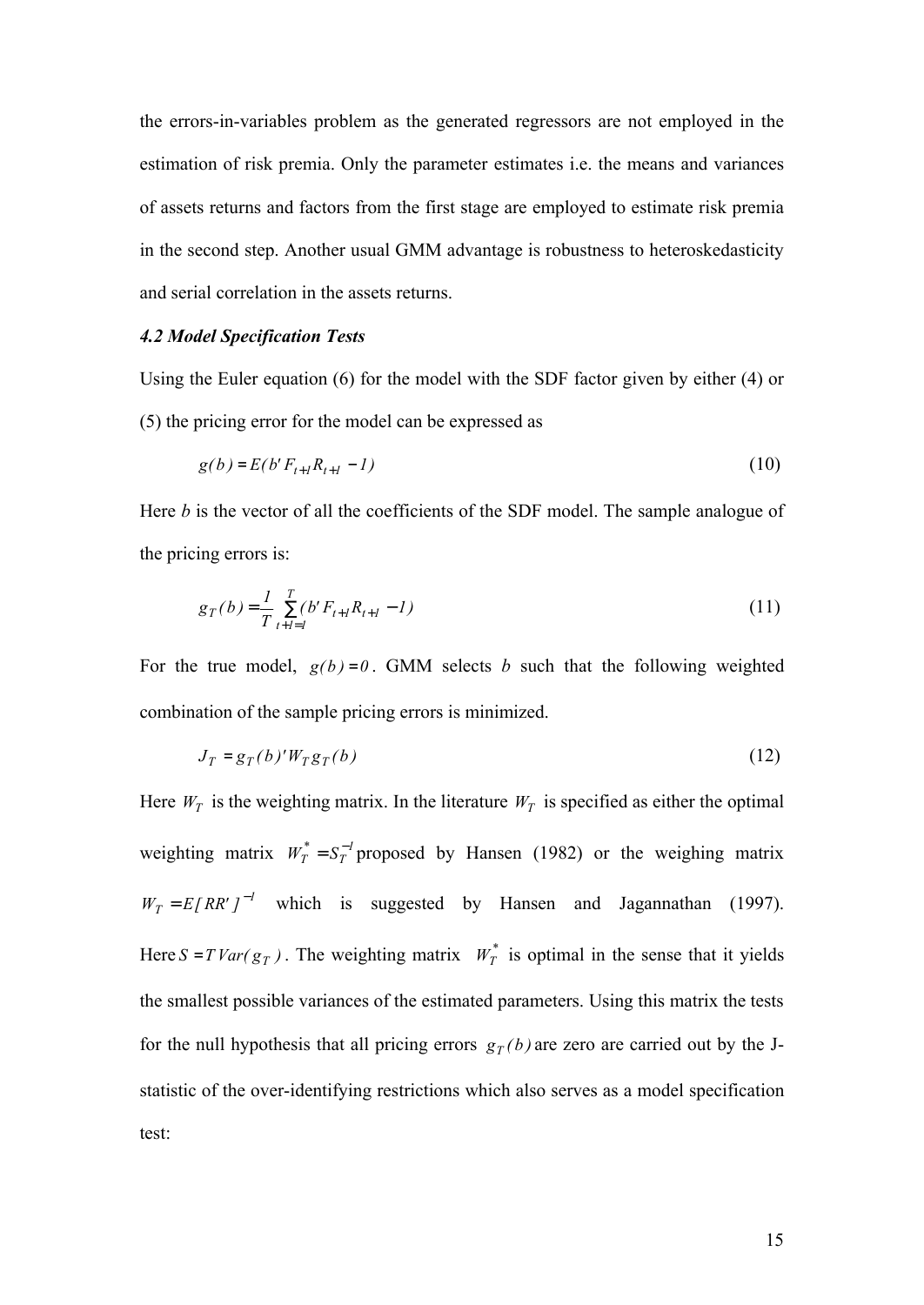$$
TJ_T(\hat{b}) \sim c^2
$$
 (number of moments – number of parameters) \t(13)

Hansen and Jagannathan (1997) argue that this test may not distinguish between models that result really in small pricing errors or a model which gives a small Jstatistic value because the estimation errors captured by matrix *S* are large. The Jstatistic places more weights on the moment conditions which are measured with smaller estimation error. This statistical criterion may not be economically interesting. When the Hansen-Jagannathan weighting matrix is used  $\sqrt{J_T}$  measures the minimum distance from the pricing kernel of the model under consideration to the true pricing kernels. This distance measure is named as HJ-Distance. As Wang (2005) describes this distance measure also represents the maximum Sharpe-ratio for the model under consideration and any portfolio based on the test assets. For a correctly specified model the HJ-Distance is zero. While the optimal weighting matrix changes with different models, the weighting matrix  $W_T = E[RR^r]^{-1}$  remains invariant across the models that employ the same set of test assets. This is advantageous when comparing different models. One difficulty with using the non-optimal weighting matrix is that Chi Square asymptotic p-values are not applicable. Jagannathan and Wang (1996) show that  $TJ_T(\hat{b})$  is distributed as a weighted sum of  $c^2(I)$  random variables. In practice the p-value is obtained by simulation using the sample analogue of *E[RR'*  $J^{-1}$  as weighting matrix to estimate *b* and constructing the test statistic  $TJ_T(\hat{b})$ . Garcia and Ghysels (1998) express the concern that the J-tests for the over identifying restriction for the overall validity of a conditional asset pricing model may have low power especially for emerging markets for which the structural stability of the economic relationships may be questionable. They alternatively advocate using a Sup LM of Andrews (1993) to test the structural stability of the SDF parameters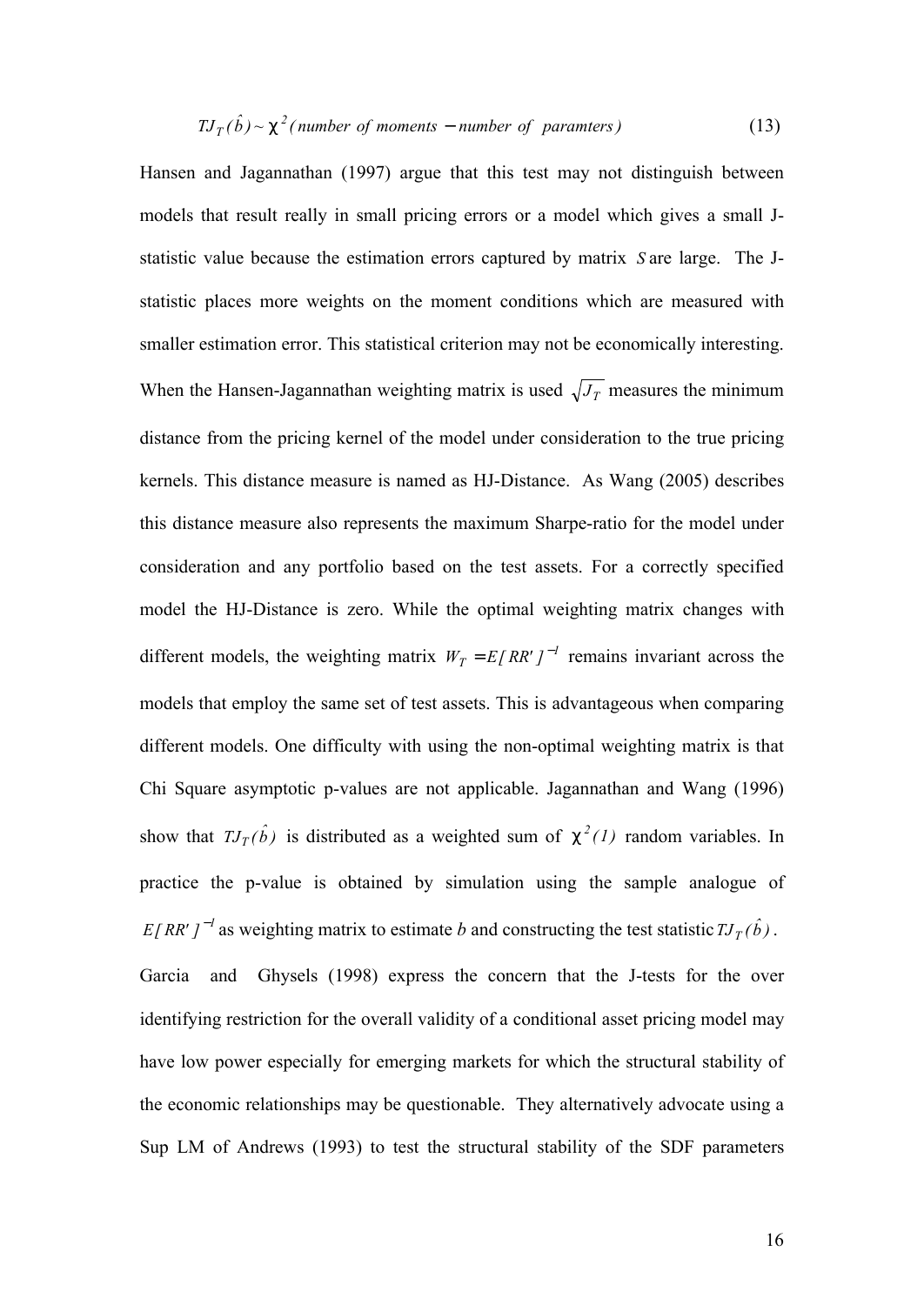which may be a more powerful test of model specification. The null hypothesis is that the SDF parameter *b* is constant and the alternative hypothesis assumes that there is a single break at some unknown point *p* in the sample.

## **5. The data and Diagnostics Tests**

# *5.1 The price data*

The data consisting of monthly closing prices of 101 stocks and the Karachi Stock Exchange 100 index (KSE-100) are collected from the DataStream database. Stocks selection was based on the availability of time series data on active stocks for which the prices have been adjusted for dividend, stock split, merger and other corporate actions. The KSE-100 is a market capitalization weighted index. The sample period spans 13 ½ years from October 1992 to March 2006 and includes 162 monthly observations. The 101 stocks in the sample account for approximately eighty per cent of the market in terms of capitalization. Complete market capitalization data is not routinely available for all firms in the database. However the financial daily, the Business Recorder<sup>2</sup> reports some information over the recent past. We selected the market capitalization of all selected stocks at the beginning of July 1999 which corresponds roughly to the middle of the sample period considered in the study. We use monthly data and compute raw returns assuming continuous compounding.

# *5.2 The portfolio returns and the Fama-French factors*

We employ 16 size  $\times$  book-to-market portfolios from the emerging market of Pakistan as our test assets. Construction of the portfolios and the Fama-French factors requires firm level data on shareholder equity, number of outstanding stocks and market capitalization. The State Bank of Pakistan's document "Balance sheet analysis of joint

<sup>&</sup>lt;sup>2</sup> www.businessrecorder.com.pk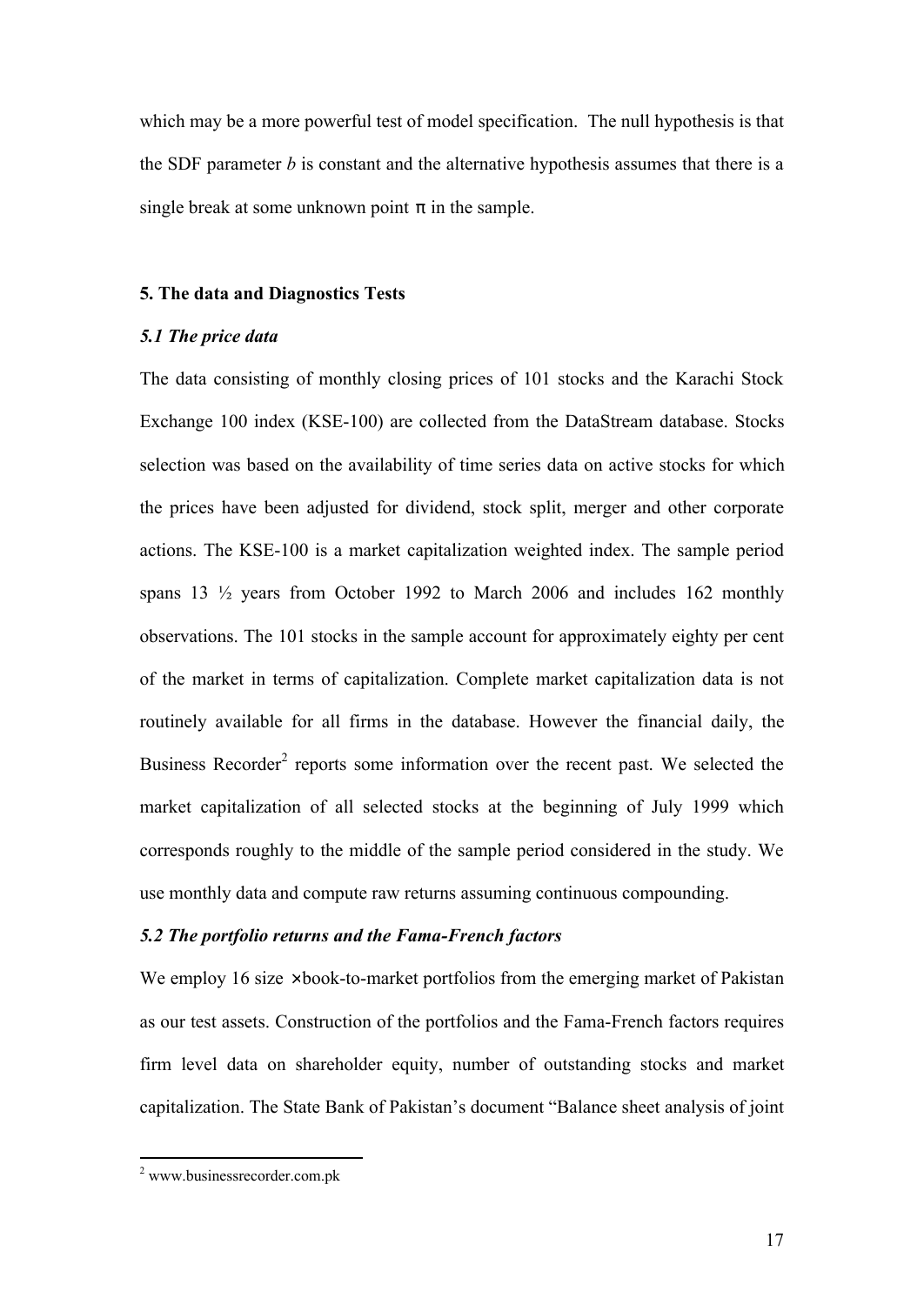stock companies" publishes annual data on balance sheet items for non-financial firms. For financial firms the data is obtained from other unpublished sources in the State Bank<sup>3</sup>. The data related to the market capitalization and the number of outstanding stocks is collected through the financial daily 'Business Recorder'. As the accounting and capitalization data are not available for the full sample period the data employed corresponds to roughly the middle of the sample period. The book value is obtained as the net assets of the firms excluding any preferred stocks. The stocks are classified into quartiles according to their market capitalization. A separate sorting classifies the stock accordingly their book-value. From the intersection of these two sets of quartiles 16 equally weighted size and book-to market portfolios are constructed. The mimicking portfolios of the size and book-to-market are constructed according to the Fama and French (1993) methodology. The stocks are divided into two parts (small and large) depending on whether their market equity is above or below the median. Another sort of the stocks classifies them into three parts using the break points of the lowest 30 %, middle 40 % and the highest 30 % based on their book-to market value. We construct six portfolios from the intersection of two size and three book-to-market portfolios (S/L, S/M, S/H, B/L, B/M, B/H). Equally weighted portfolios are constructed for the full sample range. The SMB factor is the return difference between the average returns on the three small-firms portfolios; (S/L+S/M+S/H)/3 and the average of the returns on three big-firms portfolios; (B/L+B/M+B/H)/3. In a similar way the HML factor is the difference between the return of the two high book-to-market portfolios; (S/H+B/H)/2 and the average of the returns on two low book-to-market portfolios; (S/L+B/L)/2. The construction in this

 $\overline{a}$ 

<sup>&</sup>lt;sup>3</sup> We thank Mazhar Khan and Kamran Najam for their helpful cooperation in the balance sheet data access.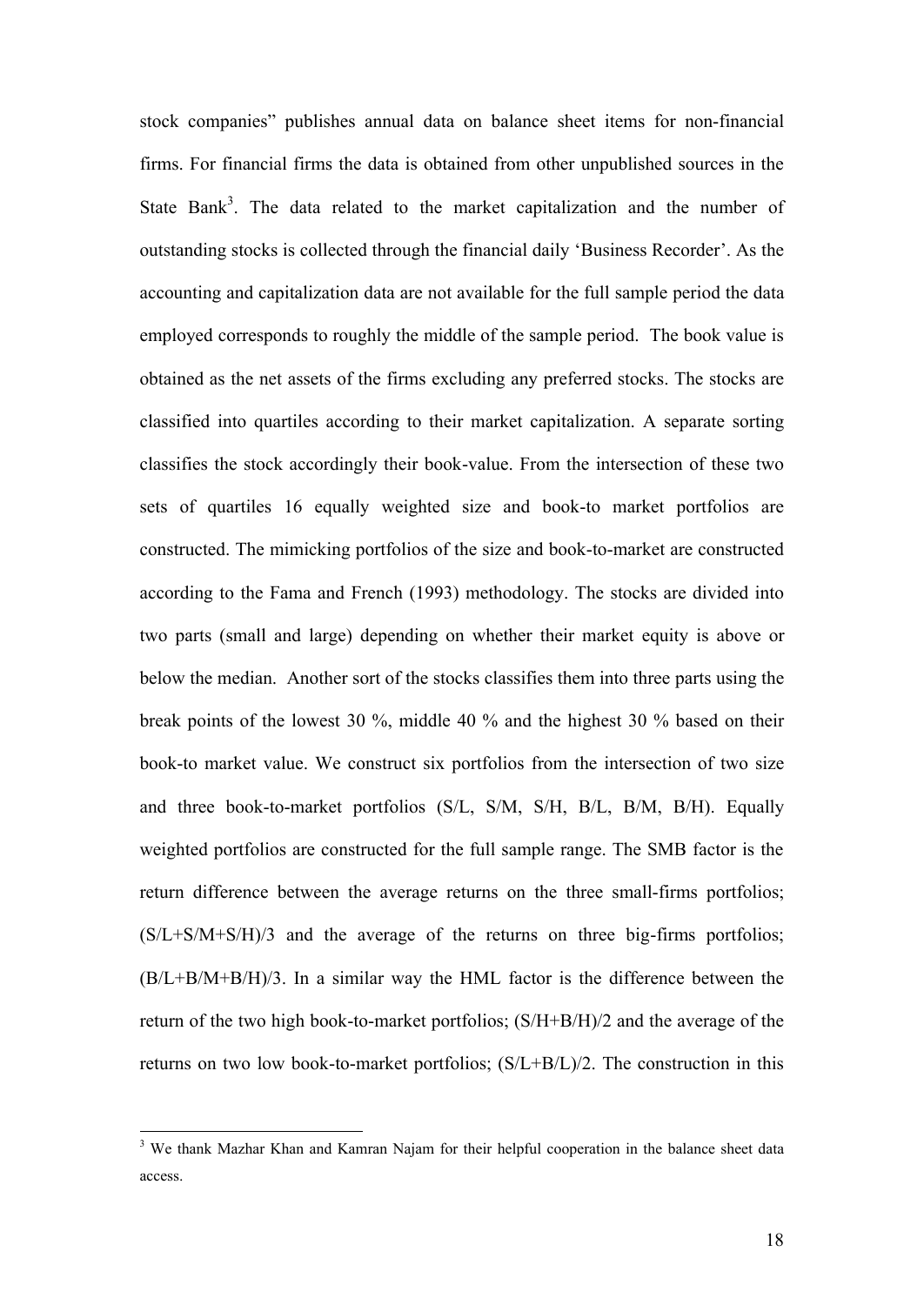way ensures that the two constructed factors represent independent dimensions in relation to the stock returns.

Table 1 presents some descriptive statistics for the tests assets portfolios and the Fama-French factors. The last two columns report the Jarque-Bera normality test statistic and the associated p-value. The skewness of the market return is negative. The returns are quite volatile as observed by their standard deviations. The source of non-normality appears to be the excess kurtosis.

### *5.3 The Conditioning Variables*

Although the investor's information set is unobservable several studies have employed a selected set of conditioning variables. The criteria for inclusion in the model are that the information variables must be a predictor of returns or be a leading indicator of business cycle. Following the previous literature we include the following variables. (i) 'Term Spread' defined as the difference in long maturity bond and a short maturity bill. We employ the yield rate on 10 years maturity Pakistan Government bond and 30 days repurchase option rate for measuring the rates of return on the long and short maturity bonds. The selection is dictated by the availability of these variables in the DataStream database. This variable is found to be a good predictor of the business cycle in developed markets. (ii) The short term interest rate is proxied by the 30 day repo rate. (iii) The aggregated 'Dividend Yield' on the market as this yield is part of the return to assets. (iv) Cyclical component of manufacturing production. This is the only measure of real activity usually available for developing economies at higher than annual frequency. For Pakistan's economy the manufacturing activity accounts for approximately 25 % of the GDP. In the absence of a better proxy we employ the manufacturing production and estimated the cyclical component by using the Hodrick and Prescott (1980) filter. Several studies in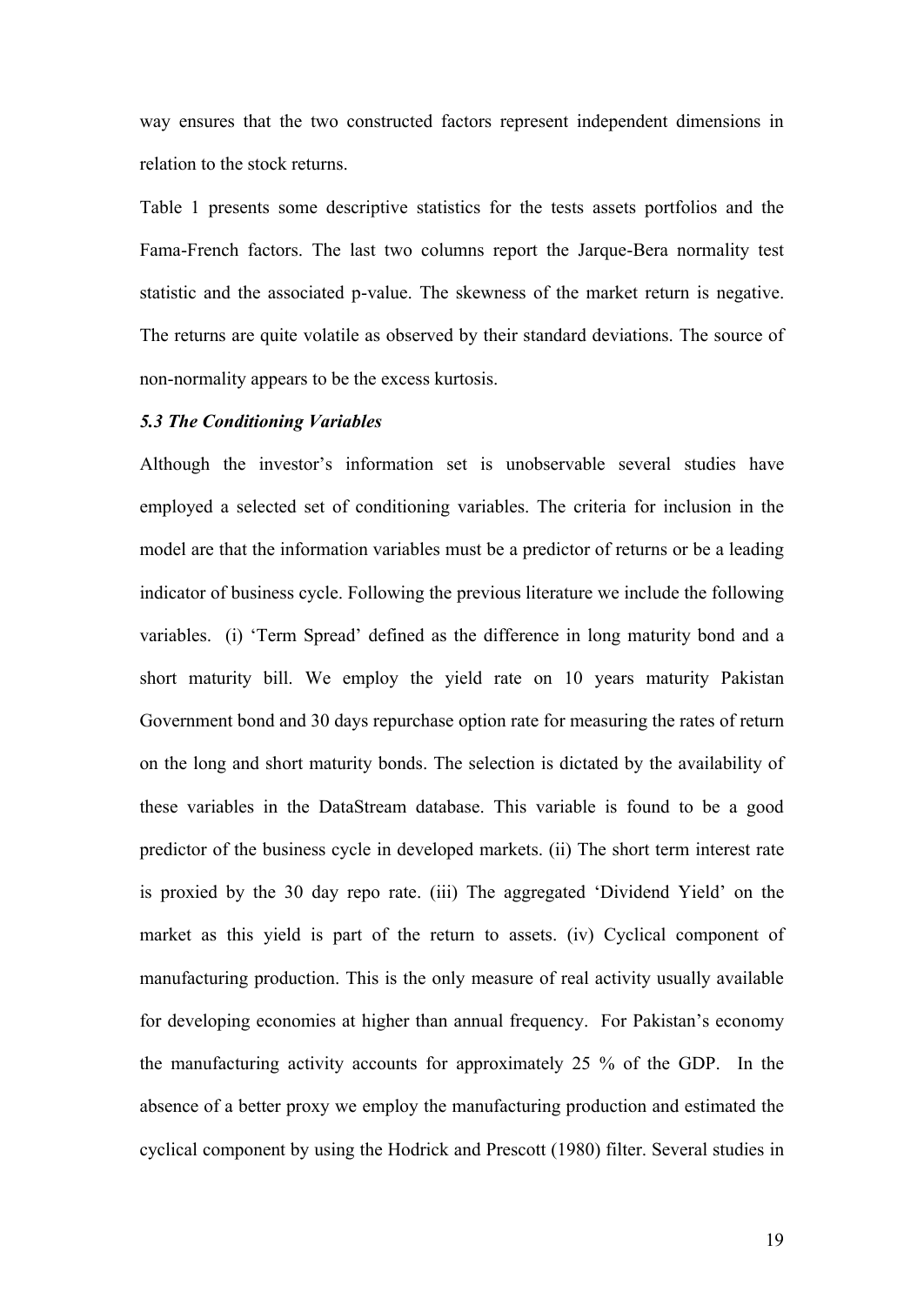developed countries have employed dummy variables to capture seasonality in returns. To investigate whether such variables can be justified for the emerging market under consideration Table 2 presents the results of t-test on equality of two population means allowing for the possibility of unequal variances. We test whether returns for a particular month is on average equal to the rest of the months. In particular we compare the average return for January, June and July with the rest of the months. This choice is made as fiscal year in Pakistan's is from July-June. The January seasonality is usually observed in developed markets particularly in the US market. The test reveals that January returns are on average higher than the rest of the months in 9 out of 16 portfolios and the market portfolio. Although tax-loss selling explanation is not relevant here higher January returns may be an indication of the presence of operations of multinational corporations in the market. We therefore include a (v) January dummy variable. In addition we include (vi) aggregate 'Trading Volume' on the market. This variable is found to have special relevance for emerging markets due to two reasons. Firstly trading volume is an indicative of liquidity of stocks. Illiquidity and non-trading is an issue for emerging markets. Lesmond (2005) has employed trading volume as an indicator of liquidity in emerging markets. Jones (2002) and Amihud (2002) show that measures of liquidity such as high turnover predicts stock returns. High trading volumes may also be indicative of speculative bubbles. In Pakistan and India until recently some forms of over-the-counter market was prevailing known as 'Badla'. The trading in this market is considered to be highly speculative. Ali (1997) employs this trading volume variable on the Pakistan market to capture non-information trading.

Figure 1 presents the time series pattern of the fundamental risk factors and the meancentred conditioning variables employed in the study. The conditioning variables have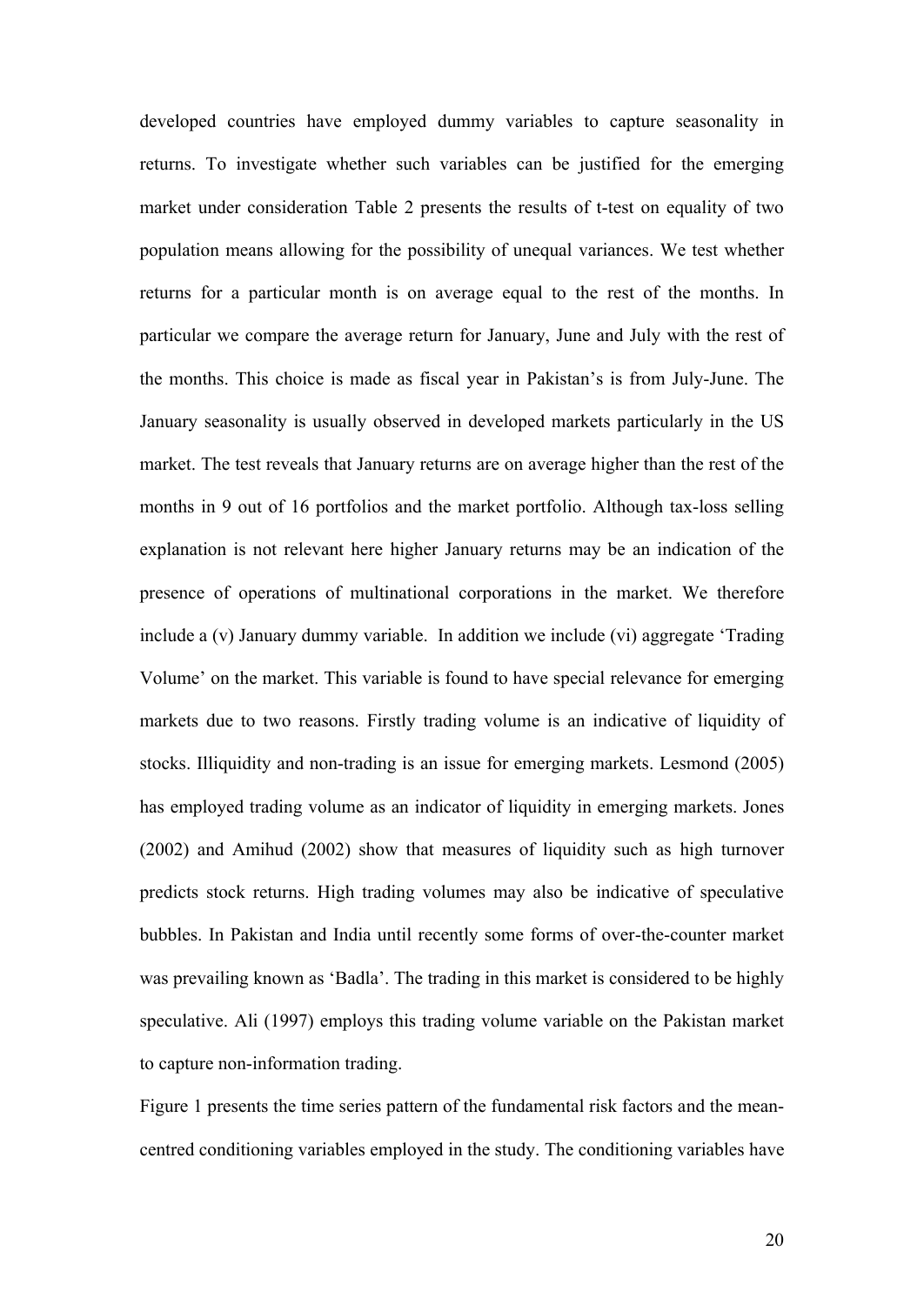different time series patterns. Panel (e) of Figure 1 reveals that 'Dividend Yield' appears to have a long duration cycle. On the other hand as evident from Panel (f) 'Trading Volume' represent a tranquil time path before 1999 but in later years the trading activity is quite volatile. This seems to be caused by the additional liquidity injected in the market by banks after 9/11 following a global ban on transferring overseas workers remittances informally.

Table 3 reports the test of predictive power of the set of information variables employed in the study. The Wald test is the test of joint restriction  $(H_0: b = 0)$  in the following regression.

$$
R_{i,t+1} = a + b'z_t + e_{t+1}
$$
\n(14)

Here  $z_t$  is the vector of conditioning variables. The test statistic is asymptotically distributed as Chi-Square with number of degrees of freedom as the number of restrictions in each equation which is 6 in this case corresponding to the number of conditioning variables. The conditioning variables exhibit significant predictability in a majority of portfolios. The p-values show that in these cases the test is significance at the 10 % level. The conditioning variables in the small size portfolio and in high book-to-market portfolios do not indicate any sign of predictability. Table 4 reports the test of relative importance of the conditioning variables. The Wald test reported here is the test of the cross-equation zero restriction on the coefficients of conditioning variables of the system of portfolio equations. In this system the dependent variable for each equation is the portfolio return and the independent variables are the six conditioning variables. The test is asymptotically distributed as Chi-Square with number of degrees of freedom as the number of restrictions which is 16 in the present case corresponding to the number of test portfolios. Except for 'Term Spread' the time variation in portfolio returns appears to be significantly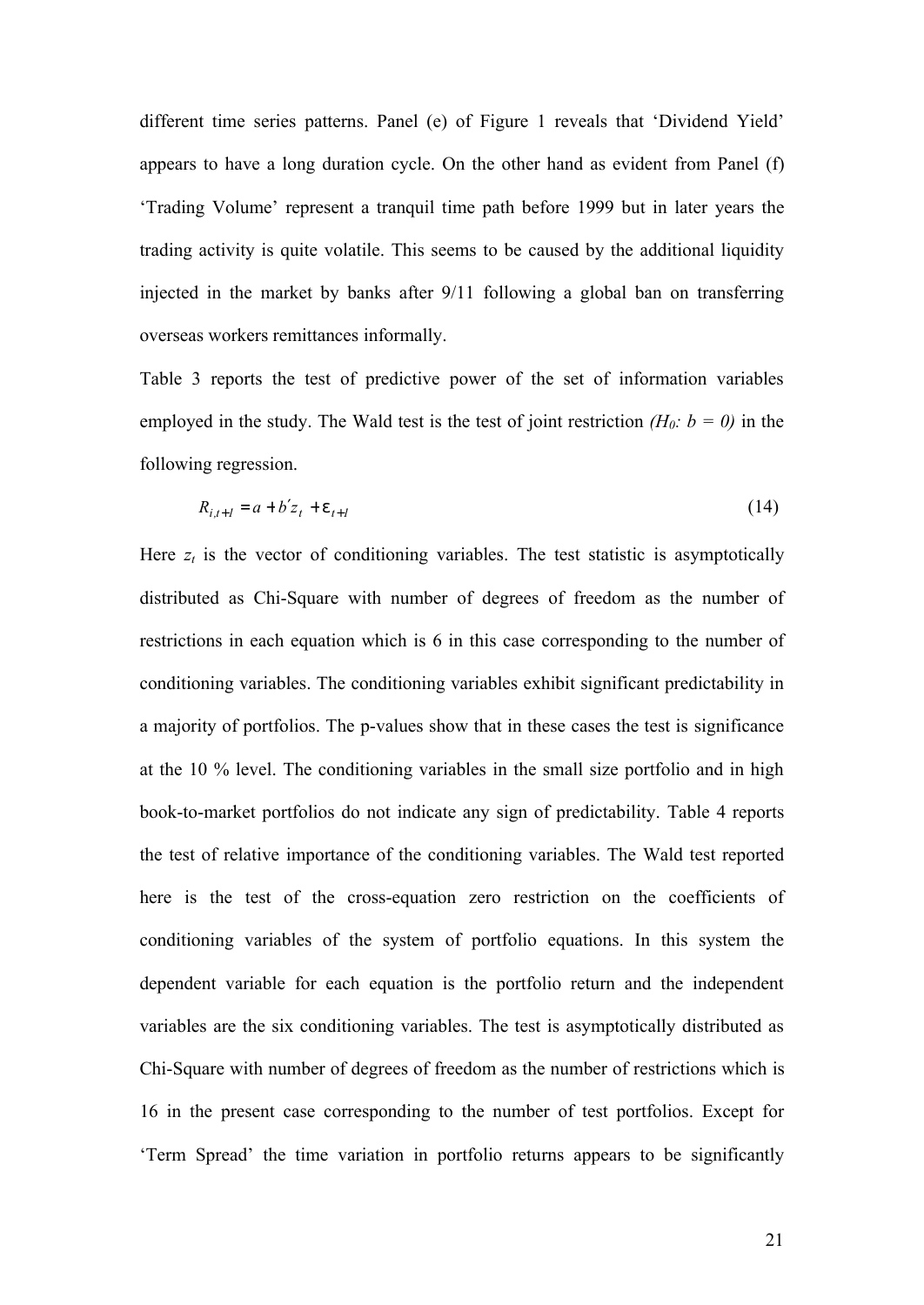related to the conditioning variables at the 5% level. This result justifies the use of the conditioning variables. Following the literature we consider all conditioning variables including 'Term Spread' for further analysis.

### **6. Test of Asset Pricing Models: Results and Discussion**

# *6.1 Unconditional Factor Models*

Panel A of Table 5 presents GMM parameter estimates  $(\hat{b})$  of the stochastic discount factor of the unconditional CAPM and the associated risk premia  $(\hat{\mathbf{l}})$  estimated from both the Fama-MacBeth cross-section regression and the GMM approach of Shanken and Zhou (2007). The test of model evaluation ( $J_T$  test and HJ-Distance) and parameter stability test (Sup LM) are also reported. The  $J_T$  test is the Hansen (1982) test of over identifying restrictions which follows a *c2* distribution with degrees of freedom as the number of moment conditions minus the number of parameter estimates in the SDF model. Unlike  $J_T$  statistics the HJ-Distance employs the second moment of asset returns as the weighting matrix which remains constant for all the models. This measure is thus appropriate for model comparison. The p-values are obtained by simulation following Hansen and Jagannathan (1996). Appendix A describes the procedure. The Sup-LM test is the Andrews (1993) test of structural stability of the parameters of the SDF model which assumes the alternative of single structural break at an unknown point in the sample range. The critical values are obtained from Andrews (1993). Appendix B describes the computational detail. The statistical significance of *b* implies that the corresponding factor is important explaining the pricing kernel. However the underlying factor may not necessarily earn an economic risk premia which are provided by estimated *l* . The CAPM results indicate that the coefficient of market return factor is significantly different from zero

22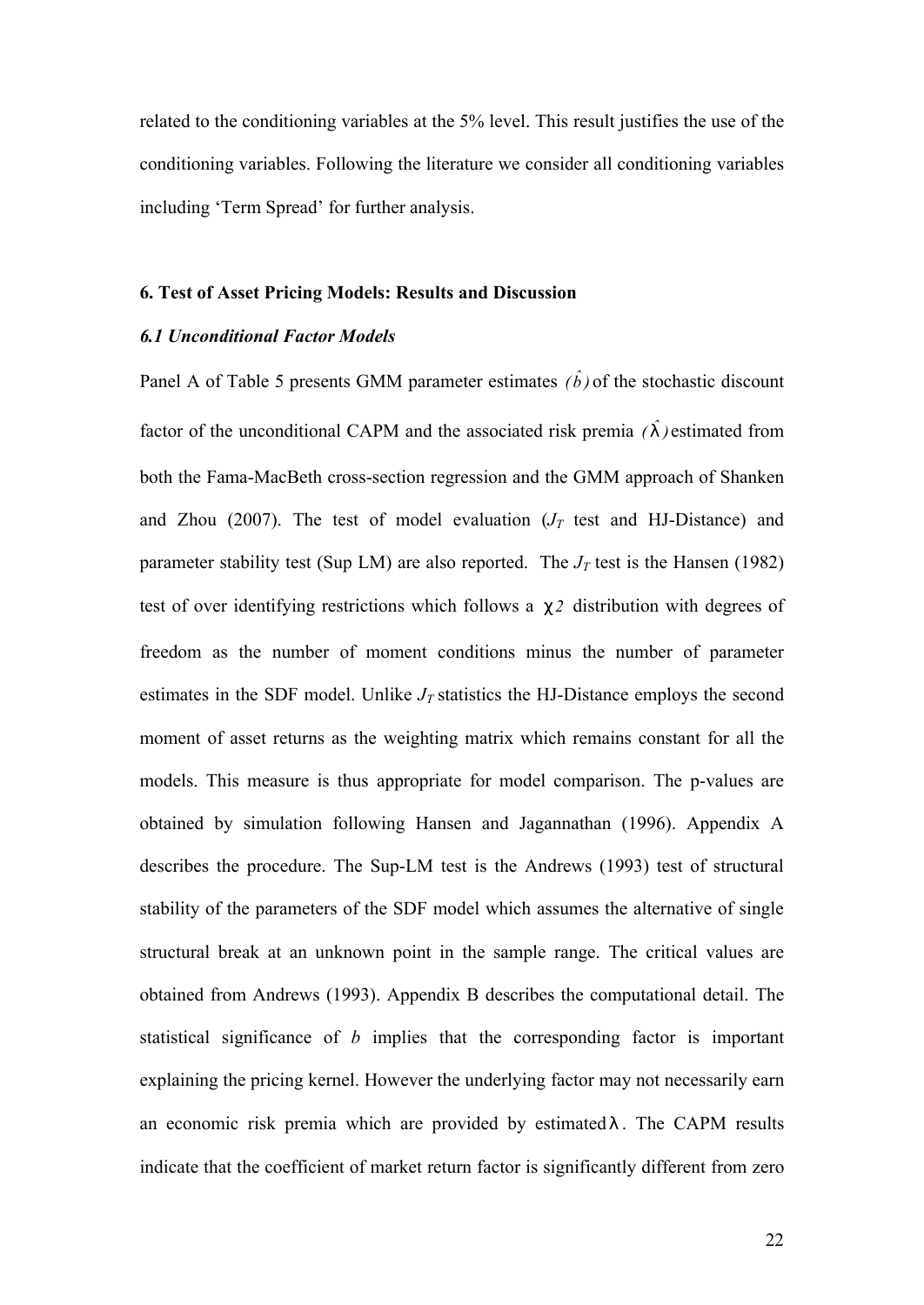with a high t-statistic value. This implies that the contribution of market factor cannot be ignored. However the market risk premium is not significant. This is not surprising if we consider similar findings in developed and emerging markets. See for example Harvey (1995) and Lettau and Ludvigson (2001). The absolute value and sign of risk premia differs for the Fama-MacBeth and GMM approaches. This could be explained by the fact that GMM uses the inverse of covariance matrix of the pricing errors which may be sensitive to the sample size employed as pointed out by Lettau and Ludvigson (2001). Nevertheless both GMM and Fama-MacBeth results agree on the statistical significance of the market risk premium. The  $J_T$  test and HJ-Distance both reject the model as a plausible explanation of expected returns. Among all the unconditional and conditional models employed the CAPM results in the largest  $J_T$ statistic. The HJ-Distance also attains one of the highest values among the competing models. Parameter stability is not a concern here as the LM statistic in insignificant. Panel (a) in Figure 2 presents the pricing error of the CAPM. This is a graph of

realized average portfolio returns vs the expected return predicted by the CAPM. The plot indicates that generally the pricing errors are big and the model explains only some large sized portfolios. Except for the largest growth portfolio (the portfolio with largest size and the highest book-to-market value) the CAPM over predicts the returns by as much as 2 % per month.

Panel B of Table 5 presents the results for the Fama-French model. In this case the market and the size factor (SMB) explain the pricing kernel at the 10 % level of significance. The OLS results show a significant risk price for the size and book-tomarket factors. The GMM estimates of these risk premia agree in sign but not in statistical significance. The market factor is as usual not priced. The HJ-Distance is just 0.112 which is among the lowest in the models considered. The model parameters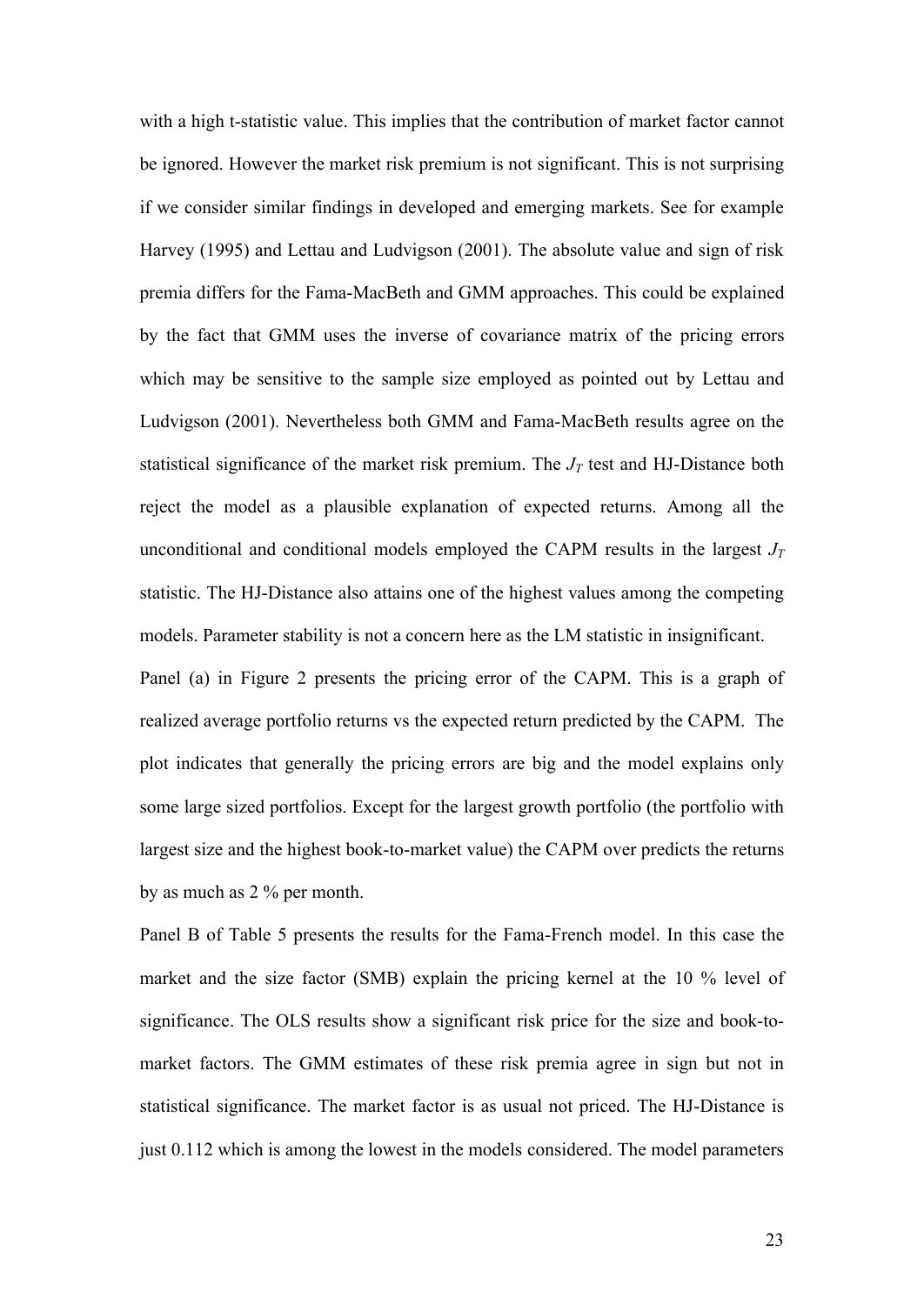are also stable. The pricing error plot in Fig. 2, Panel (b) indicates that the pricing errors are smaller compared to the CAPM and the model satisfactorily explains three of the four smallest sized portfolios. A comparison with the pricing errors of the competing model indicates that the Fama-French model explains the small size portfolios better.

### *6.2 The conditional Fama-French model*

In the previous section we reported that the unconditional Fama-French model clearly outperforms the unconditional CAPM. Hence we investigate whether conditional information provides further improvement in the performance of the Fama-French model. Panels A through F of Table 6 present the results for the conditional scaled factor Fama-French models each considered with a single conditioning variable. All six models seem to work as evident by the p-values of the HJ-Distance and  $J_T$  test and the statistical significance of the SDF parameters *b*. On this result the data do not provide evidence against the conditional Fama-French model. In terms of the HJ-Distance the best conditional model appears to be the one involving 'Trading Volume' as the scaling variable. Further, apart from 'market' and 'size' no other factor explains the pricing kernel significantly. In contrast the  $J_T$  test ranks the model with 'Dividend Yield' as the best conditional model. This model also results in a significant pricing kernel as four out of the six factors are significant. Moreover the GMM estimates yield significant risk prices for all the three scaled factors. For these two models the parameters also appear to be stable as evidenced by the Sup LM test. The Pricing error plots of the conditional Fama-French model (Fig 3 ) indicates that the predictions of the conditional models are generally larger relative to what can be expected if the model were really true. This is true even for the best model i.e. the one scaled by 'Trading Volume'. Fig 3, Panel (d) indicates that this model over predicts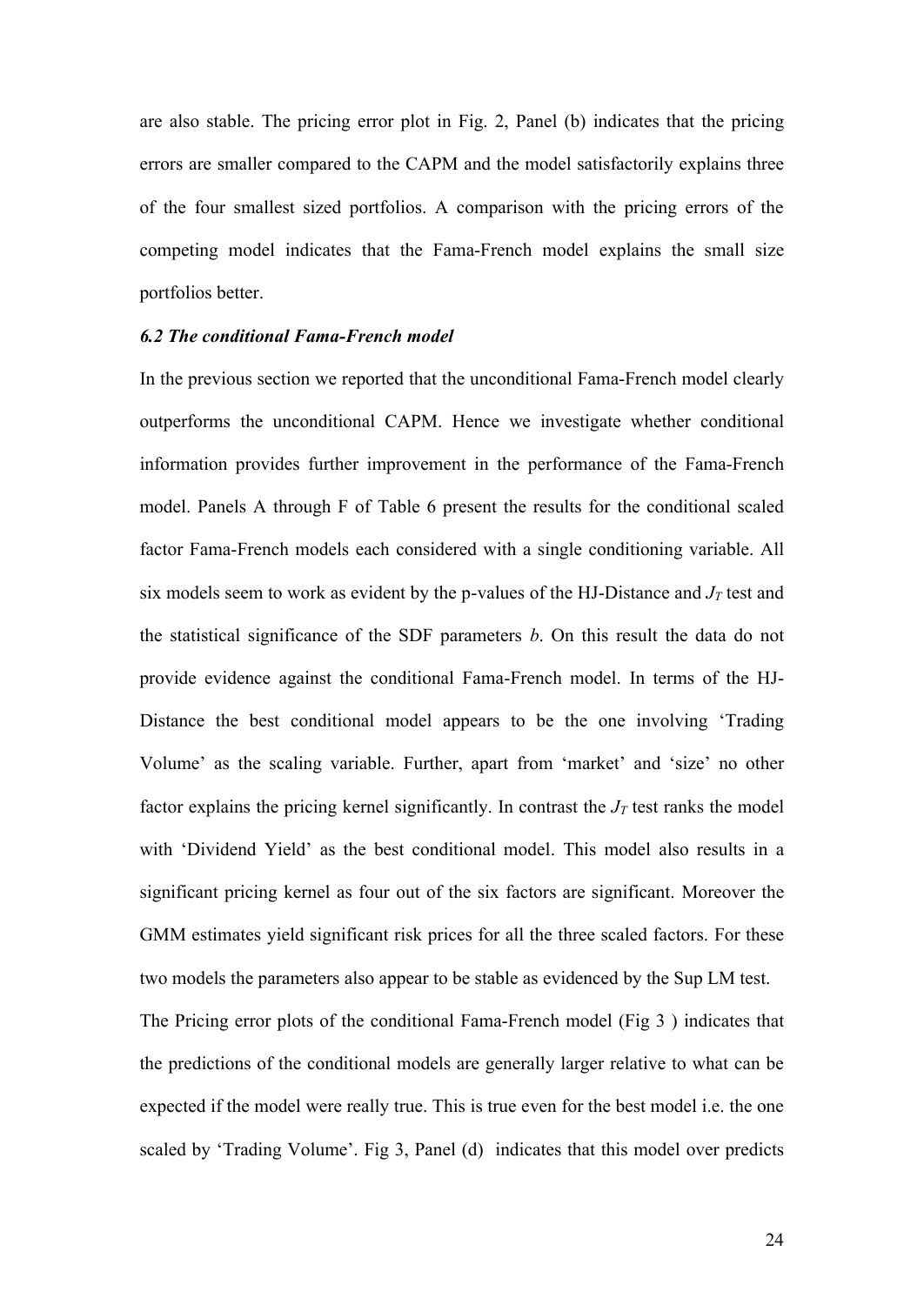the portfolio returns by as much as about 1 % per month as seen by the error for portfolio 44. Overall it appears that the Fama-French factors scaled by 'Trading Volume' and 'Dividend Yield' explains time variation in SDF parameters and have some success in explaining portfolio returns. But generally their performance in explaining the cross section of size× book-to market is not good. Note that only the model scaled by 'Trading Volume' results in a smaller HJ-Distance compared to the unconditional Fama-French model. Three of the six conditional models also suffer from parameter instability problem as seen be the Sup-LM test at the 10% level of significance. The GMM estimates of risk premia for both conditional and unconditional models are not significant. This result is also consistent with Harvey (1995) which shows that his conditional model explains time variation in parameters but the associated risk premia are not significant.

Table 7 provide a formal test of the hypothesis that scaling variables do not provide improvement in the unscaled Fama-French model. Here the unrestricted model is

$$
M_{t+1} = b_0 + t_1 b_1 R M_{t+1} + b_2 S M B_{t+1} + b_3 H M L_{t+1} + b_4 (z_t R M_{t+1}) + b_5 (z_t S M B_{t+1}) + b_6 (z_t H M L_{t+1})
$$
 (15)

The restrictions to be tested on this model are:

$$
H_0 : b_4 = b_5 = b_6 = 0 \tag{16}
$$

The test statistic is similar in principle to a Likelihood Ratio test and is suggested by Newey (1987) who calls it the D-test which is given as follows:

$$
D = TJT(Restricted) - TJT(Unrestricted) \sim C2(Number of restrictions)
$$
  
=  $TgT(\hat{b})S^{-1}gT(\hat{b}) - TgT(bu)S^{-1}gT(\hat{b}u) \sim C2(Number of restrictions)$  (17)

Note that in both restricted and unrestricted models that same unrestricted weighting matrix is employed. The D-test does not reject any of the scaled factor models implying that conditional information does not improve the fit of the unconditional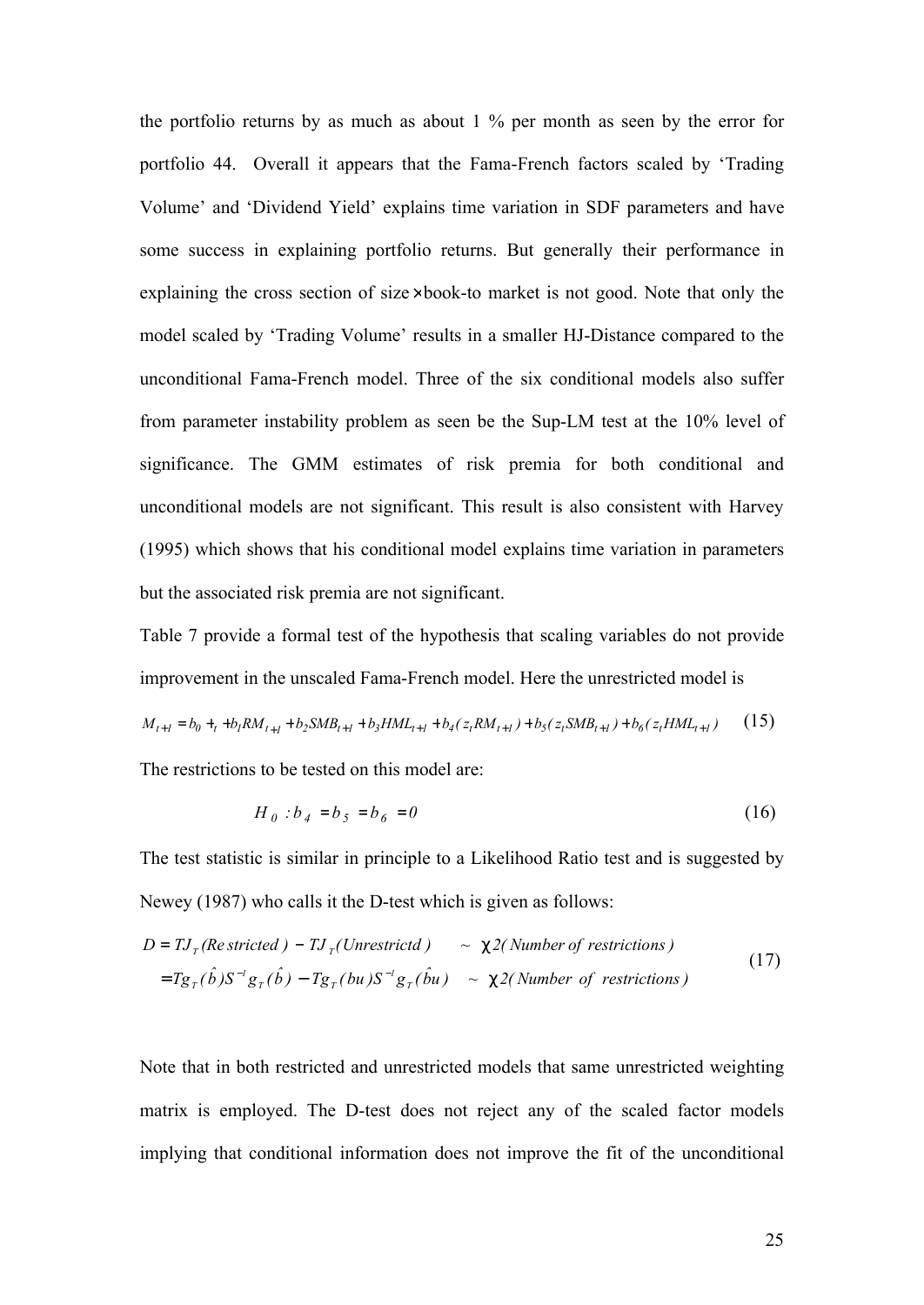Fama-French factor model. Summing up the comparison of the unconditional and conditional Fama-French models it appears that conditional information represented by the information variables do not appear to improve the fit of the unconditional Fama-French model. However even the unconditional model does not provide satisfactory predictions of realized return as except for one largest-growth portfolio the expected return are generally over predicted by the model. Also the  $J_T$  test or the HJ-Distance tests fail to provide any further guidance as to why this may be the case.

## *6.3 Considering thick tails and kurtosis*

A possible reason for the biased prediction observed earlier may be that the discount factor for the Fama-French model may be misspecified. The literature on emerging markets indicates that the return generating process involving the square and the cubic market return factors capture skewness and excess kurtosis in the asset return. As Dittmar (2002) points out kurtosis is different from the variance. Variance measures the dispersion of observations from the mean whereas kurtosis captures the probability of outcomes that are highly divergent from the mean; that is, extreme outcomes. Considering kurtosis is especially useful in the case of emerging markets which are characterised by high frequency of extreme observations in either direction of the return distribution suggesting that thick tails relative to normal distribution. For example, Iqbal et al. (2007) for Pakistan's market and Hwang and Satchel (1999) for a group of emerging markets demonstrate that kurtosis is an important factor in modelling emerging market returns. It can be argued that this factor is consistent with an asset pricing model which includes co-kurtosis as a factor. Dittmar (2002) captures kurtosis by including a cubic aggregate wealth term in the pricing kernel. Table 8 provides the parameter estimates and an evaluation of the unconditional CAPM and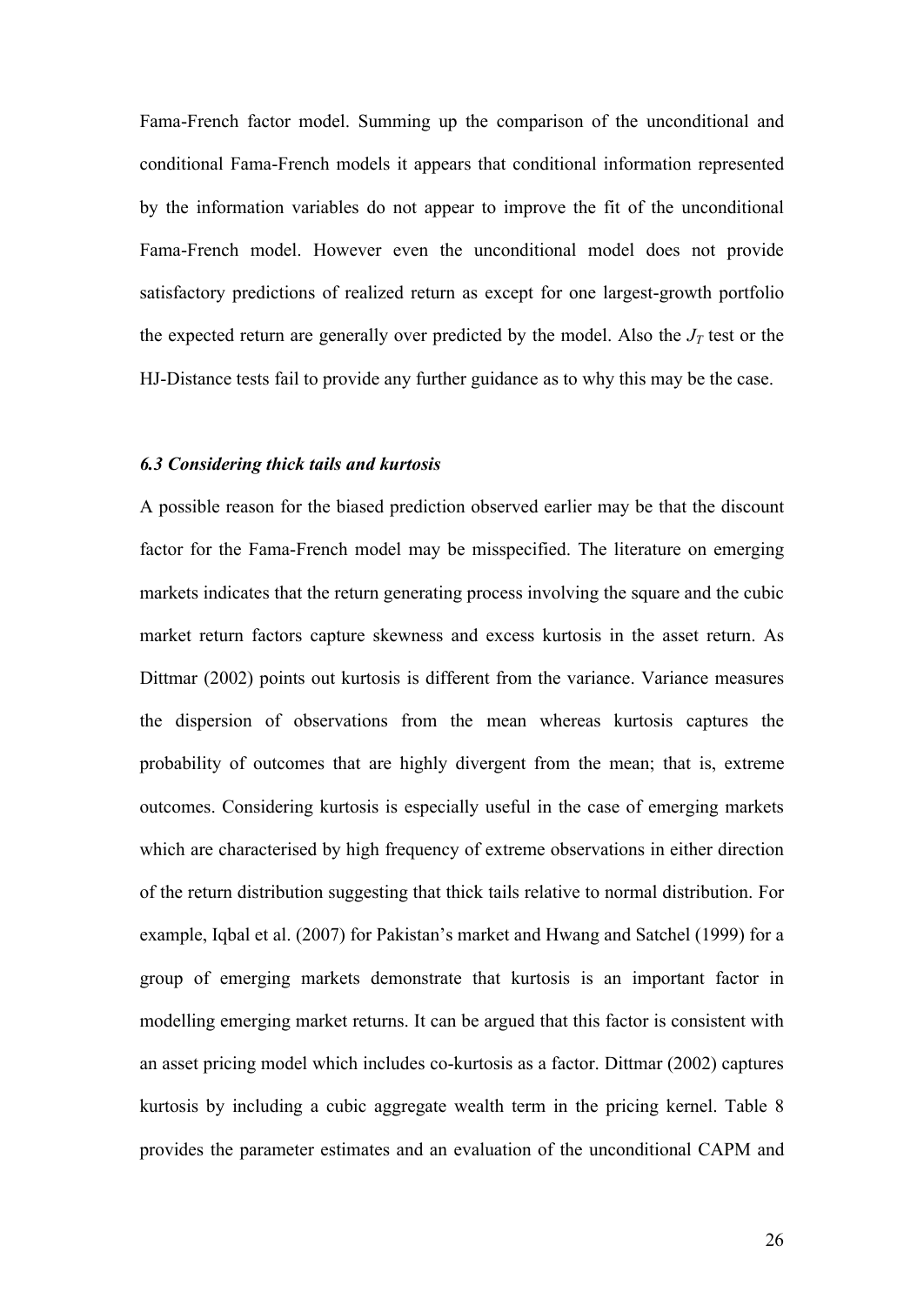the Fama-French models in which the discount factors are augmented by a cubic market factor. For the case of the Fama-French model the augmented model is

$$
M_{t+1} = b_0 +_t + b_1 RM_{t+1} + b_2 SMB_{t+1} + b_3 HML_{t+1} + b_4 RM_{t+1}^3
$$
\n
$$
(18)
$$

The results in Table 8 show that although the additional factor in the Fama-French model is not statistically significant the model fit is improved as seen by both the  $J_T$ test and the HJ-Distance measure. Fig 4 indicates that adding the cubic factor appears to reduce the bias in the predictions of both the CAPM and the Fama-French model. The Fama-French model augmented with the cubic market factor appears to provide the best unbiased predictions. Fig 4 Panel (B) indicates that inclusion of the cubic factor helps the Fama-French model in explaining the larger sized portfolios as well which were not explained by the three factor Fama-French model. Compared to the conditional models in Table 6 this model provides improvement. The associated HJ-Distance is even smaller than the best conditional model i.e. the model scaled by the 'Trading Volume'. Moreover model proposed in (18) compared to the scaled Fama-French model is also more parsimonious in terms of the number of parameters.

This analysis also demonstrates the usefulness of graphical tools in judging the asset pricing model selection. If one only relies on the numerical measures such as the HJ-Distance or the  $J_T$  statistic one may wrongly select the best model which gives the smallest of these measures. Reliance on these measures only may be dangerous if the model is to be used in investment analysis and asset allocation decision making. This point is not highlighted in previous studies.

### **7. Some Robustness Checks**

In the analysis of conditional Fama-French models the term not involving the risk factor i.e.  $z_t$  was dropped following similar practice in the literature. This may mean that scaled factor model such as (15) may be misspecified. In the literature the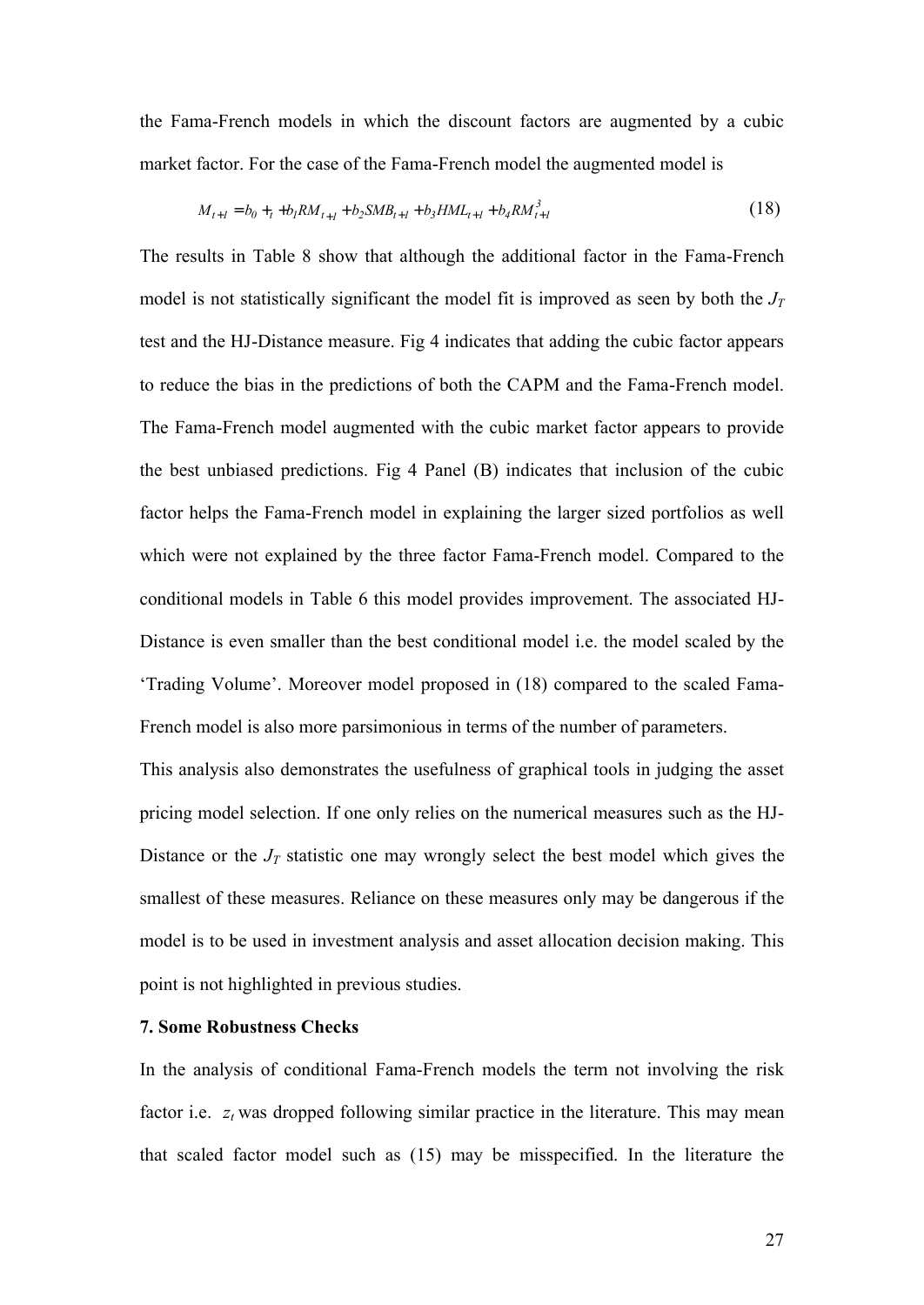consequences of this misspecification are not discussed. We investigate whether this misspecification leads to the biased prediction of expected return illustrated in Fig 3. We consider the two best conditional models i.e. the models when scaling variable are 'Trading Volume' and 'Dividend Yield'. Figure 5 plots the pricing error for the case when the  $z_t$  term is included and when it is excluded from both models. Including the *z<sup>t</sup>* term really matters for the case of Trading Volume variable but is ineffective for 'Dividend Yield'. Although the HJ-Distance with the 'Trading Volume' variable including  $z_t$  term is 0.068 which is the smallest of all the models investigated the model suffers the worst in terms of parameter instability as indicated by the Sup LM statistic. The value of this statistic is more than doubled when  $z_t$  is included. For the case of other information variables the effect of including  $z_t$  is more adverse such as for the Term Spread variable the pricing errors are as large as 7 % per month.

We next investigate the relative importance of quadratic and cubic market return that need to be augmented in the unconditional Fama-French model to improve the model fit and reduce the prediction bias. The following table report the D-test for the zero restriction on the coefficient of the quadratic and cubic market return in the SDF model.

|                           | D-Test | P-value |
|---------------------------|--------|---------|
| Zero Restriction on       | 1 602  | 0.203   |
| Quadratic Market Factor   |        |         |
| Zero Restriction on Cubic | 7 495  | 0.006   |
| <b>Market Factor</b>      |        |         |

The difference D-test strongly rejects the hypothesis that cubic market return is irrelevant in the pricing kernel. That is excess kurtosis needs to be considered when the modelling the risk return relationship. The quadratic term implying skewness may be ignored as supported in the test result.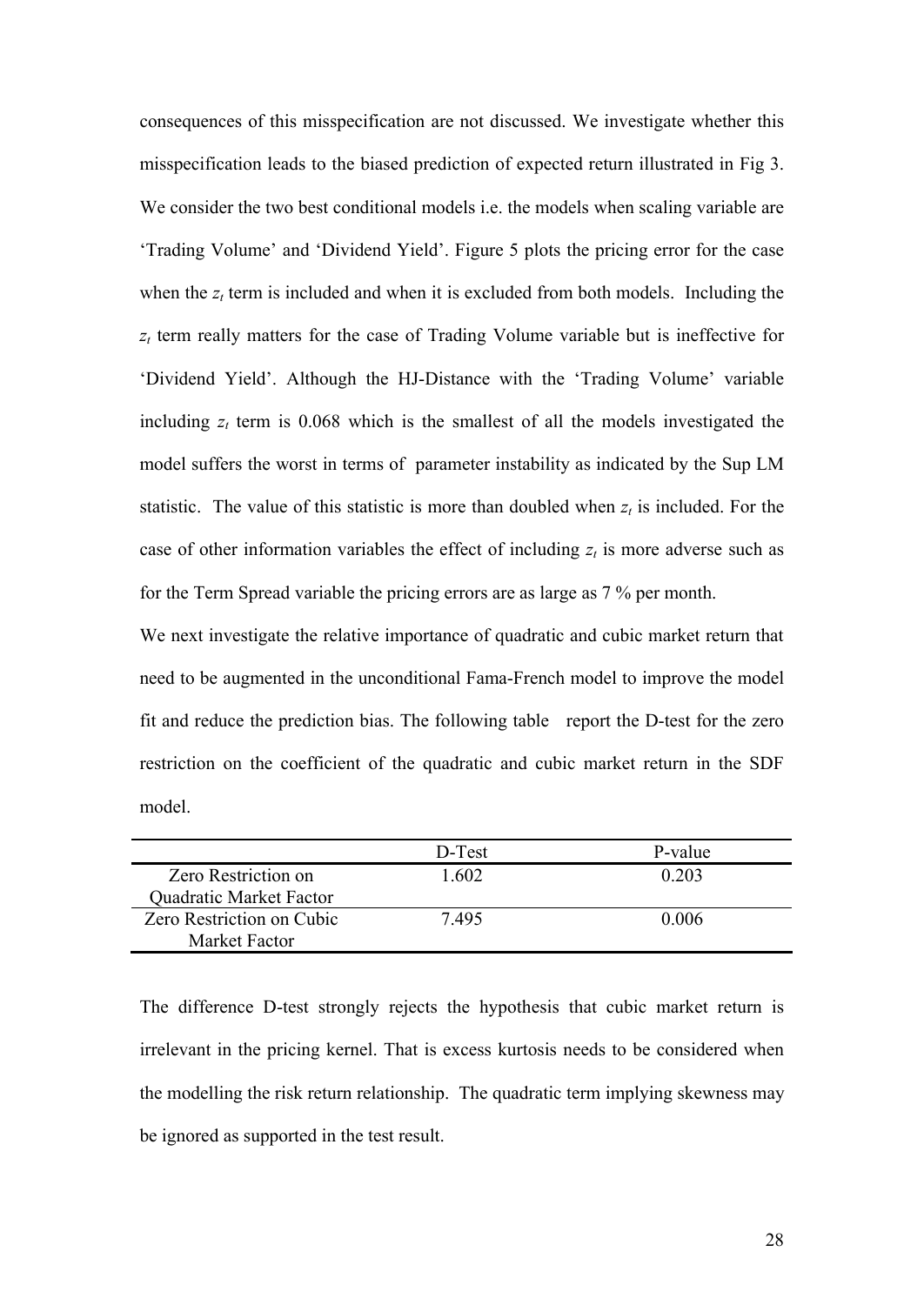#### **8. Conclusion**

Modelling risky asset prices has always been a daunting task as the prices are influenced by a variety of factors which are related to both microeconomic developments related to firm, microstructure of the market. Emerging markets have the added complexity that the institutional, political and macroeconomic conditions are generally volatile. This high volatility can have many implications for the tests of asset pricing models. In this paper we address two of these issues. (i) We compare asset pricing models where the model parameters are fixed with those where the parameters are allowed to vary with the business cycle and future expectations. (ii) Due to relatively high frequency of extreme observations related to institutional and political instability the asset returns may have thick tails therefore when modelling emerging market returns we need to consider excess kurtosis as well.

Using 16 Size×Book-to-Market portfolios as test assets from Pakistan's stock market it is found that the unconditional version of the CAPM is rejected. Adding size and book-to-market factors in the Fama French framework improves the performance of the benchmark CAPM as indicated by Hansen-Jagannathan distance measure. Some conditional models scaled by variables such as 'Trading Volume' and 'Dividend Yield' result in smaller prediction errors but generally conditional information variables do not improve the explanatory power of model significantly. The best conditional model is also the worst in terms of parameter stability. Moreover, all of the unconditional and conditional CAPM and Fama-French models appear to be upward biased. The model predictions are higher than the realized returns in most of the test portfolios. It is found that the unconditional Fama-French model augmented with a cubic market factor intended to capture excess kurtosis performs the best among the competing models. This model reduced the prediction bias and also results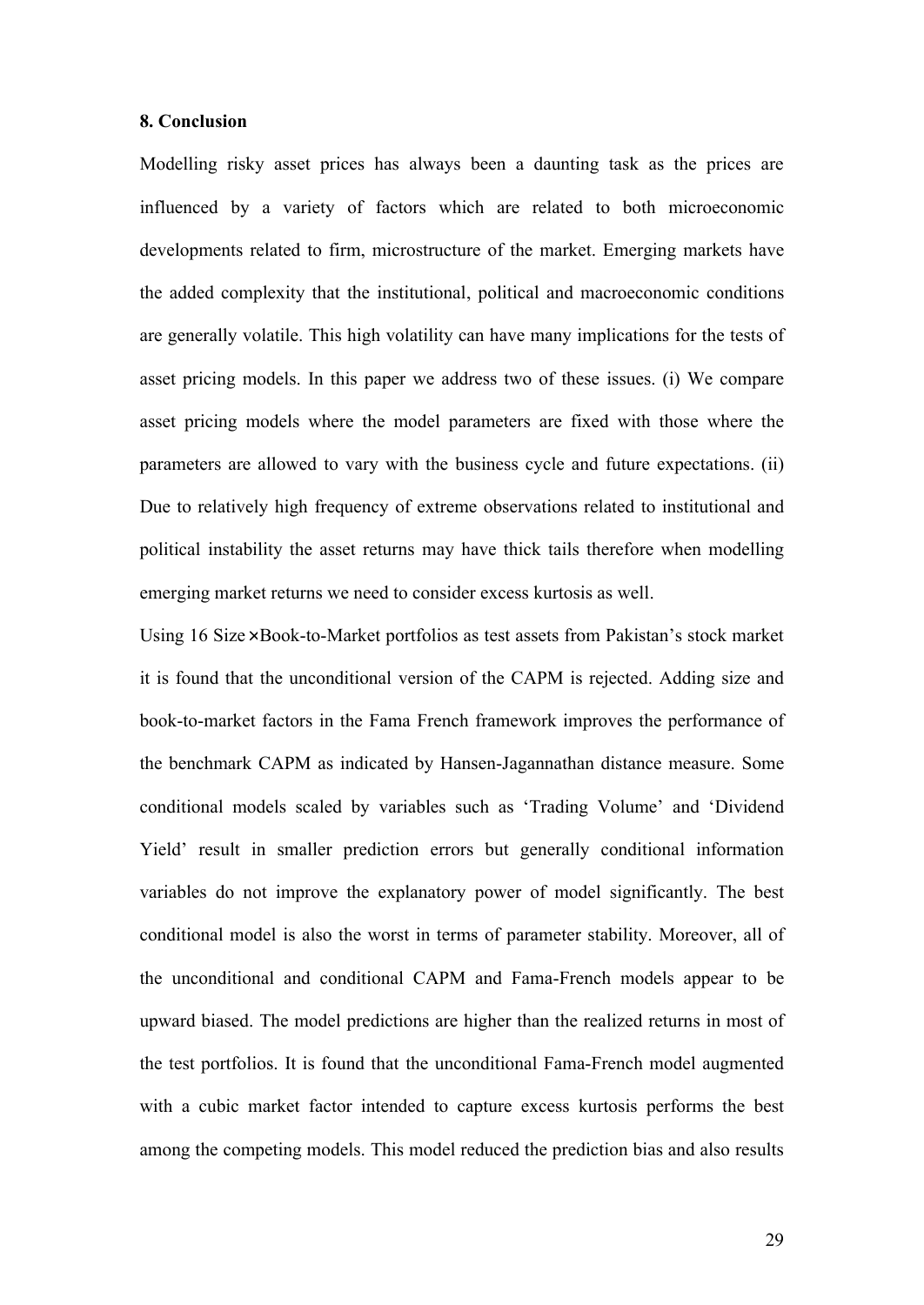in smaller pricing errors. Additionally a comparison of the conditional models to the kurtosis augmented unconditional model shows that this model is also more parsimonious. In summary, we investigated two plausible improvements in the benchmark unconditional CAPM (i) accounting for the time variation in expected returns and parameters and (ii) allowing for thick tails and excess kurtosis relative to the normal distribution which is an inherent assumption of the CAPM. It is found that the Fama-French model that also incorporates excess kurtosis appears to explain the expected returns better for the emerging market under consideration.

#### **Appendix A: Computation of HJ-Distance and P-values**

Hansen and Jagannathan (1996) show that

 $\overline{a}$ 

$$
THJ_T = Tg_T(b)'G_T^{-1}g_T(b) \sim \text{Asymptotically } \sum_{j=1}^{N-k} \text{I } p_j
$$

Here  $n_i$  ( $j = 1,2,...,N-k$ ) is a random variable distributed as Chi Square with 1 degree of freedom and  $\int$   $(j = 1, 2, ..., N - k)$  are *N-k* positive eigenvalues of the following matrix:

$$
A = S^{1/2} G^{-1/2} (I_N - (G^{-1/2})' D[D' G^{-1} D]^{-1} D' G^{-1/2}) (G^{-1/2})' (S^{1/2})'
$$
(18)

Here  $G_T = \frac{1}{T} \sum_{t=1}^{T}$ *t 1*  $T_{T} = \frac{I}{T} \sum_{t=1}^{t} R_{t} R_{t}^{2}$  $G_r = \frac{1}{\pi} \sum_{i=1}^{r} R_i R_i'$ .  $S^{1/2}$  and  $G^{1/2}$  are the Cholesky factors of *S* and  $G^4$  respectively.

*S* can *D* can be consistently estimated by  $S_T = \frac{1}{T} \sum_{t=1}^{T}$  $T_{T} = \frac{1}{T} \sum_{t=1}^{T} g_{T}(b) g_{T}(b)'$ *T*  $S_T = \frac{1}{T} \sum_{t=1}^T g_T(b) g_T(b)$  and  $D_T = \frac{1}{T} \sum_{t=1}^T g_T(b)$  $t = I$  $T = \frac{1}{T} \sum_{t=1}^{T} R_t Y_t^{\prime}$  $D_r = \frac{I}{T} \sum_{i=1}^{T} R_i Y_i^{\prime}$ ,

where  $Y_t$  is a  $k \times l$  vector of one and the scaled and unscaled factors. Jagannathan and Wang describe the procedure for calculating the p-values. Let *M* denotes the number

<sup>&</sup>lt;sup>4</sup> Ahn and Gadarowski (2004, page 114) describe that  $G^{-1/2}$  is the Cholesky factor of  $G^{-1}$  which is not consistent with the Jagannathan and Wang (1996, page 48) who describe that  $G^{1/2}$  is the Cholesky factor of *G*. That is in eq. (18) Jagannathan and Wang employ inverse of the Cholesky factor of *G* while Ahn and Gadarowski appear to use the Cholesky factor of the inverse of *G*. However these two matrices are not the same!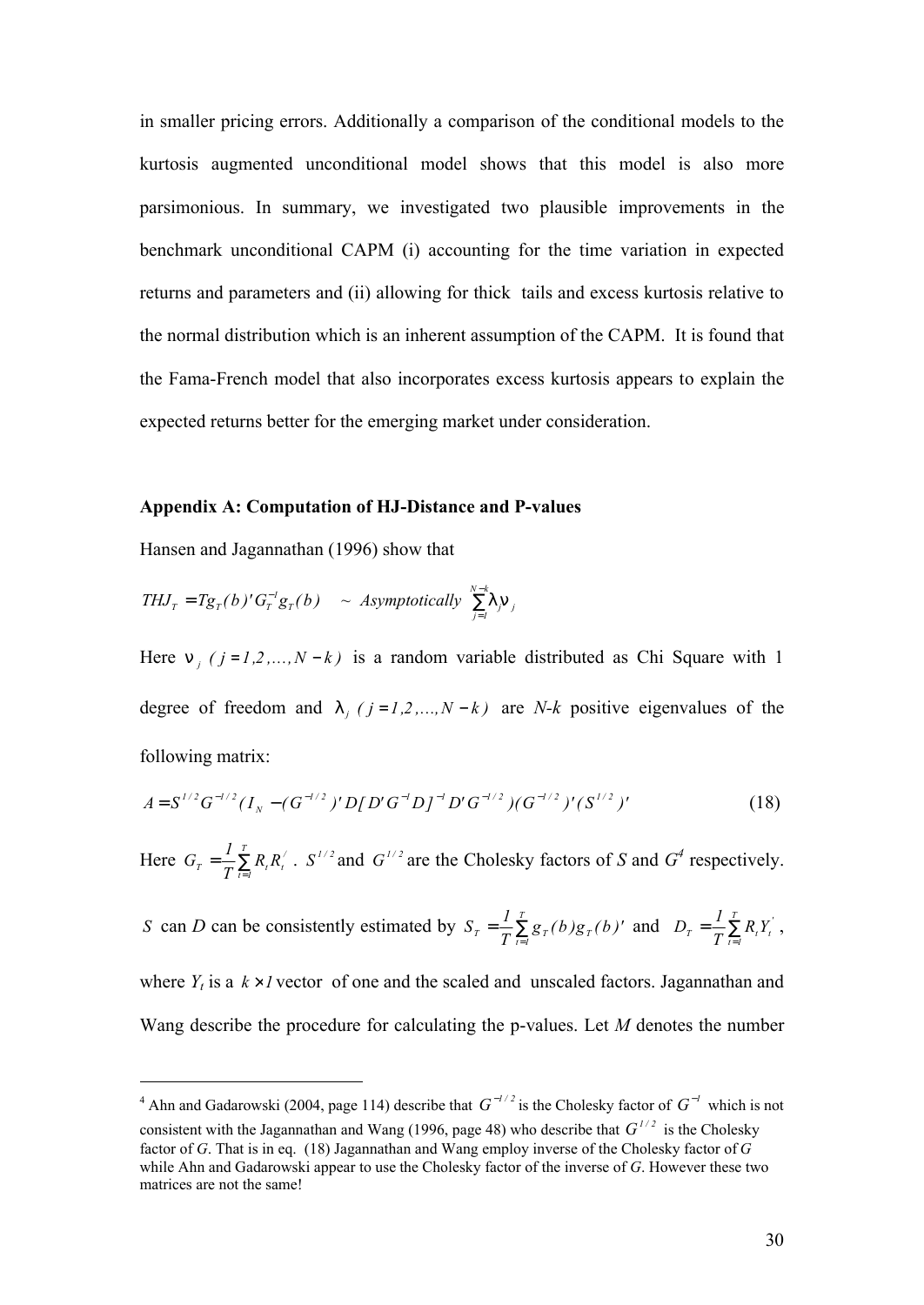of replications to compute the p-values. We draw an  $M \times N - k$  matrix *C* of Chi Square (1) random variables and compute the  $M \times I$  vector  $U = C I$  where *l* is a vector of *N-k* positive eigenvalues of A. Then p-values are computed as the count of the number of elements in *U* that exceed  $THJ<sub>T</sub>$  divided by *M*. We set  $M = 10,000$ .

### **Appendix B: Computation of Sup LM statistic**

The simplified Sup LM statistic in Andrews (1993, page 837) is given by

$$
Sup \ LM(\mathsf{p}) \cong max \ \frac{T}{\mathsf{p}(I-\mathsf{p})} M_I' M_2^{-I} M_I
$$

 $\overline{a}$ 

Here  $M_{I} = \overline{g}_{T} S_{T}^{-1} D_{T}$  and  $M_{2} = D_{T}^{'} S_{T}^{-1} D_{T}$  $M_2 = D_T^{\prime} S_T^{-1} D_T$  where  $\bar{g}_i = \frac{I}{T} \sum R_i F_T^{\prime} b - I$ *T*  $\overline{g}$ <sub>*i*</sub> =  $\frac{1}{\sqrt{2}}$ *t 1*  $t = \frac{1}{T} \sum_{t=1}^{T} R_t F_T b -$ 

Here *p* is allowed to vary between 0.2 and 0.8. In the computation full sample restricted estimates of the SDF parameters  $b$  are employed<sup>5</sup>. Critical values of the test are tabulated in Table 1 in Andrews (1993, page 840). The table provides the critical values for both symmetric interval (such as the one used in this paper) and nonsymmetrical interval. We read critical values corresponding to row  $p_0 = 0.2$  and column *p* that corresponds to the dimension of the vector of the SDF parameters *b* from Table 1 of the Andrews paper.

 $<sup>5</sup>$  In the formula for the LM test statistic given in eq. (19) and matrix C of Garcia and Ghysels (1998,</sup> page 471-472) there are several typos for instance the matrix M2 in the second row of matrix C is missing.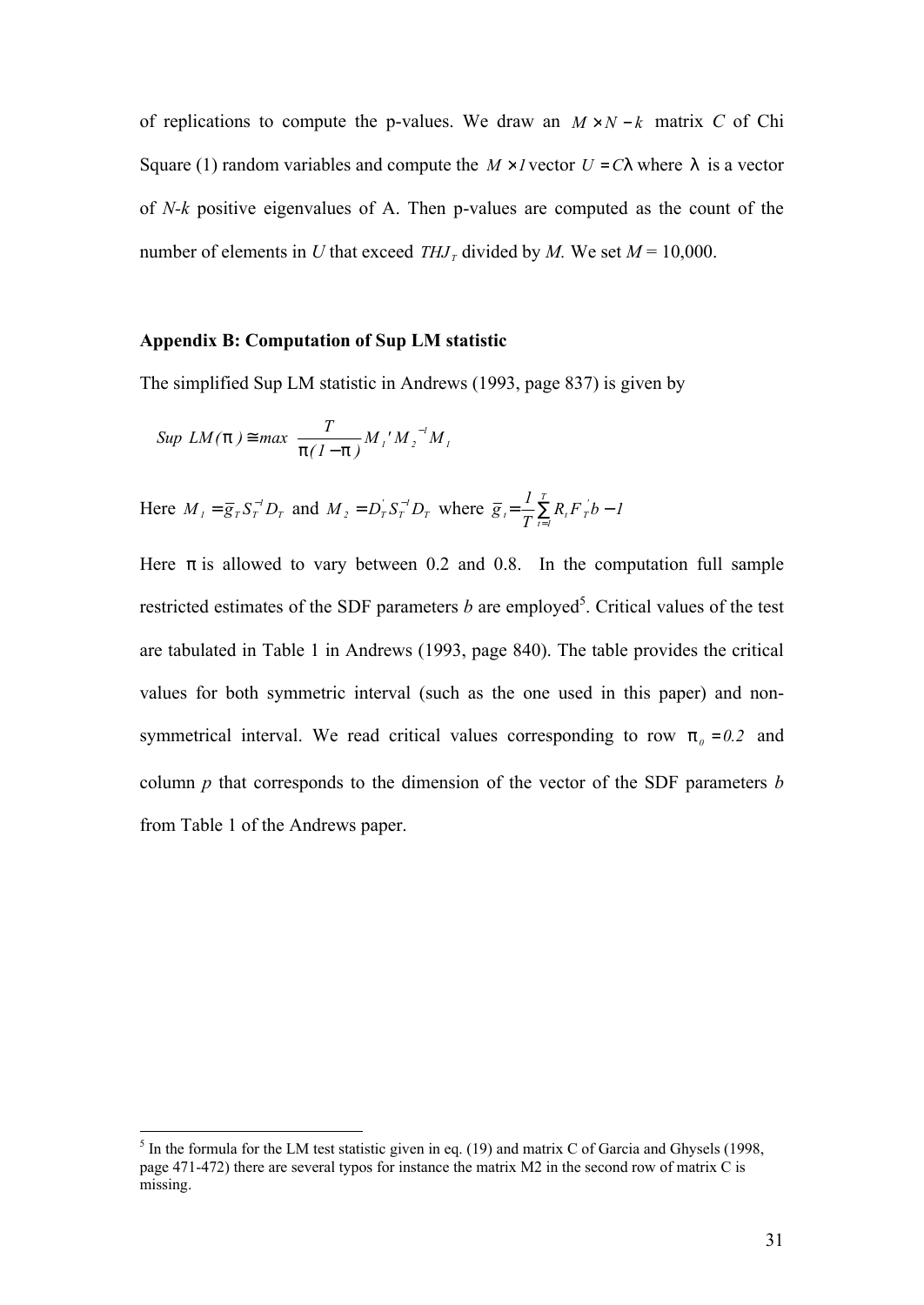| Portfolios       | Mean     | Standard  | <b>Skewness</b> | Kurtosis | Jacque-Bera | P-value |
|------------------|----------|-----------|-----------------|----------|-------------|---------|
|                  |          | Deviation |                 |          |             | (JB)    |
| P11              | $-0.470$ | 12.35     | 1.369           | 7.331    | 177.2       | 0.000   |
| P <sub>12</sub>  | 0.163    | 14.86     | 0.666           | 8.146    | 190.7       | 0.000   |
| P <sub>13</sub>  | 0.465    | 9.585     | 0.418           | 8.755    | 99.87       | 0.000   |
| P <sub>14</sub>  | 0.391    | 5.673     | 0.377           | 5.872    | 59.51       | 0.000   |
| P <sub>21</sub>  | 0.699    | 8.842     | 0.163           | 3.650    | 3.567       | 0.168   |
| P <sub>22</sub>  | 1.136    | 6.880     | 0.348           | 2.961    | 3.273       | 0.195   |
| P <sub>2</sub> 3 | 0.897    | 9.059     | 0.440           | 3.554    | 7.304       | 0.026   |
| P <sub>24</sub>  | 0.969    | 8.583     | 0.225           | 6.491    | 83.63       | 0.000   |
| P31              | 0.073    | 10.63     | 0.282           | 2.724    | 2.667       | 0.264   |
| P32              | 1.031    | 9.353     | $-0.134$        | 3.729    | 4.070       | 0.131   |
| P33              | 1.120    | 6.923     | $-0.068$        | 3.056    | 0.144       | 0.930   |
| P34              | 1.257    | 6.365     | 0.607           | 3.741    | 13.66       | 0.001   |
| P41              | 0.691    | 10.33     | 0.277           | 3.671    | 5.105       | 0.078   |
| P42              | 0.970    | 9.056     | 0.440           | 3.659    | 8.168       | 0.017   |
| P43              | 0.769    | 9.007     | $-0.128$        | 3.259    | 0.899       | 0.638   |
| P44              | 1.746    | 12.35     | $-0.412$        | 6.883    | 106.4       | 0.000   |
| <b>MKT</b>       | 1.438    | 9.831     | $-0.422$        | 4.694    | 24.33       | 0.000   |
| <b>SMB</b>       | $-0.370$ | 4.500     | 0.091           | 3.019    | 0.230       | 0.892   |
| <b>HML</b>       | 0.586    | 5.477     | $-0.274$        | 3.452    | 3.425       | 0.180   |

Table 1: Descriptive Statistics for the monthly portfolio returns- October 1992-March 2006

Note: This table present the summary statistics for the *4* × *4* portfolios constructed from the intersection of four size and four book-to-market sorted portfolios. The last two columns report the Jarque-Bera normality test. The first subscript in the portfolio notation P<sub>ij</sub> represents the size quartile and the second denotes the book-to-market quartile. Normality is rejected in 11 out of 16 portfolios at 10 % level of significance. The non-normality appears to be caused by excess kurtosis.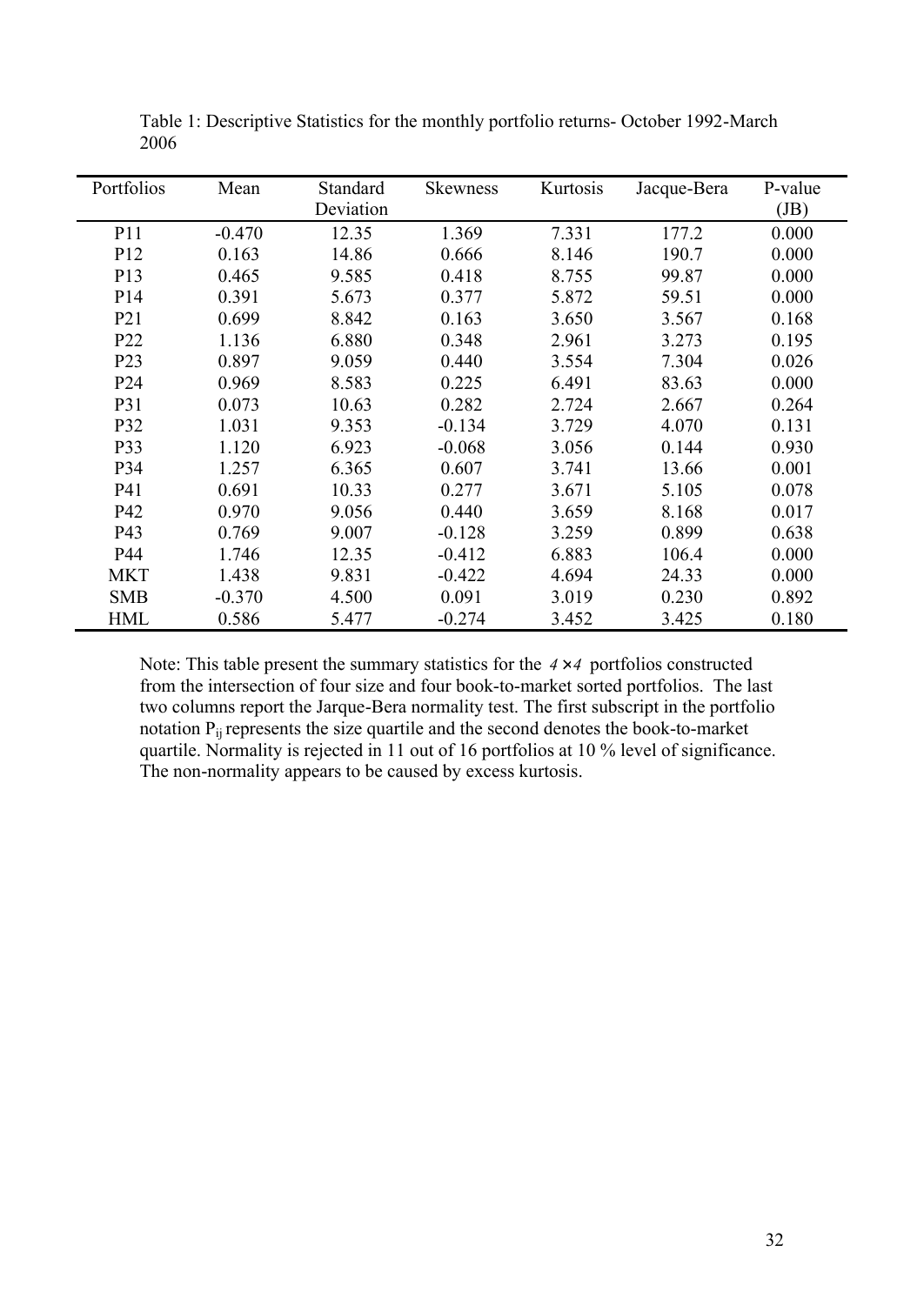| Portfolios      | $m_{Jan} - m_{Other}$ | $m_{Jun} - m_{Other}$ | $m_{\textit{Jul}} - m_{\textit{Other}}$ |
|-----------------|-----------------------|-----------------------|-----------------------------------------|
| P11             | 3.875                 | $-3.938$              | 1.758                                   |
|                 | (0.115)               | (0.171)               | (0.377)                                 |
| P12             | $-0.139$              | $-2.634$              | 6.941                                   |
|                 | (0.484)               | (0.370)               | (0.021)                                 |
| P <sub>13</sub> | 4.132                 | 0.445                 | 0.307                                   |
|                 | (0.173)               | (0.450)               | (0.439)                                 |
| P <sub>14</sub> | 0.709                 | 0.902                 | 0.427                                   |
|                 | (0.375)               | (0.272)               | (0.385)                                 |
| P <sub>21</sub> | 3.859                 | $-0.611$              | $-2.829$                                |
|                 | (0.050)               | (0.422)               | (0.120)                                 |
| P <sub>22</sub> | 3.733                 | $-2.499$              | $-3.370$                                |
|                 | (0.076)               | (0.117)               | (0.053)                                 |
| P <sub>23</sub> | $-1.570$              | $-0.734$              | 1.236                                   |
|                 | (0.229)               | (0.372)               | (0.374)                                 |
| P <sub>24</sub> | 2.531                 | 2.774                 | 0.225                                   |
|                 | (0.163)               | (0.215)               | (0.462)                                 |
| P31             | 5.105                 | $-1.597$              | $-2.876$                                |
|                 | (0.009)               | (0.299)               | (0.191)                                 |
| P32             | 6.686                 | $-3.967$              | $-0.736$                                |
|                 | (0.017)               | (0.102)               | (0.389)                                 |
| P33             | 2.487                 | $-0.507$              | $-0.206$                                |
|                 | (0.125)               | (0.401)               | (0.457)                                 |
| P34             | 3.787                 | $-4.716$              | 1.260                                   |
|                 | (0.028)               | (0.001)               | (0.187)                                 |
| P41             | 4.534                 | $-4.128$              | $-0.273$                                |
|                 | (0.032)               | (0.115)               | (0.461)                                 |
| P42             | 4.622                 | $-2.194$              | $-0.660$                                |
|                 | (0.056)               | (0.225)               | (0.358)                                 |
| P43             | 4.391                 | $-3.561$              | $-3.350$                                |
|                 | (0.055)               | (0.126)               | (0.116)                                 |
| P44             | 6.095                 | $-6.460$              | $-3.635$                                |
|                 | (0.022)               | (0.109)               | (0.211)                                 |
| <b>MKT</b>      | 4.470                 | $-4.478$              | $-1.532$                                |
|                 | (0.051)               | (0.113)               | (0.300)                                 |
| <b>SMB</b>      | $-1.823$              | 3.154                 | 0.617                                   |
|                 | (0.063)               | (0.017)               | (0.333)                                 |
| <b>HML</b>      | $-1.358$              | 0.666                 | 0.593                                   |
|                 | (0.155)               | (0.348)               | (0.364)                                 |

Table 2: Tests for monthly seasonality of portfolio returns

Note: This table presents the results of the hypothesis testing that the average difference in returns between a given month and the rest of the months is zero. In particular the return differences are compared for January, June and July with the rest of the months. The p-values of the t-test appear in parenthesis. The variances between the respective populations of returns are allowed to be different.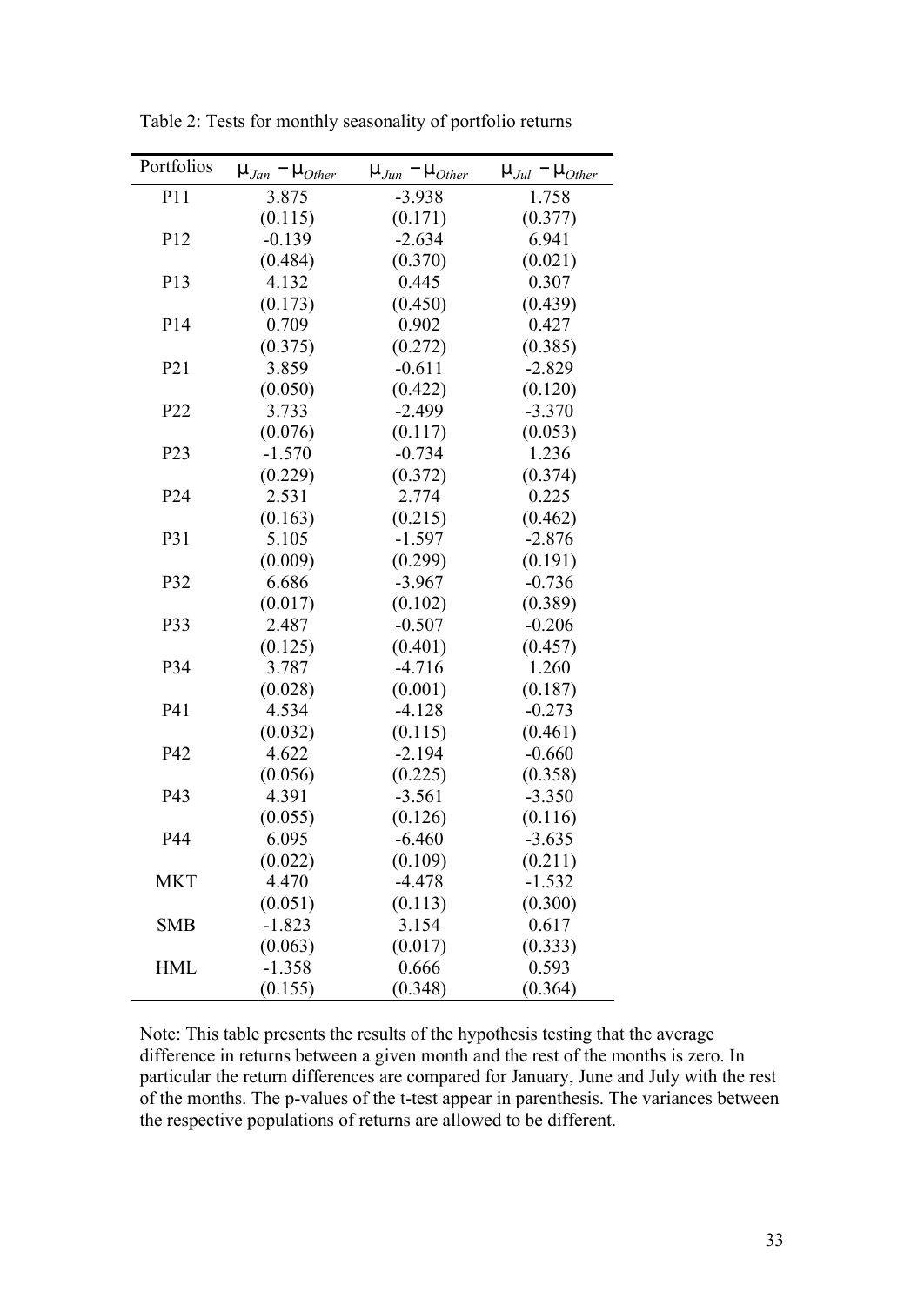| Size Quartiles | <b>Book-to-market Quartiles</b> |                |                |                       |  |  |  |
|----------------|---------------------------------|----------------|----------------|-----------------------|--|--|--|
|                | $B1$ (Low)                      | B <sub>2</sub> | B <sub>3</sub> | B <sub>4</sub> (High) |  |  |  |
| S1 (Small)     | 7.321                           | 9.544          | 13.437         | 5.931                 |  |  |  |
|                | (0.292)                         | (0.145)        | (0.036)        | (0.430)               |  |  |  |
| S <sub>2</sub> | 14.236                          | 22.803         | 16.640         | 5.158                 |  |  |  |
|                | (0.027)                         | (0.001)        | (0.010)        | (0.523)               |  |  |  |
| S <sub>3</sub> | 13.446                          | 16.762         | 8.359          | 9.503                 |  |  |  |
|                | (0.036)                         | (0.010)        | (0.212)        | (0.147)               |  |  |  |
| S4 (Large)     | 19.942                          | 12.284         | 11.074         | 1.618                 |  |  |  |
|                | (0.003)                         | (0.055)        | (0.086)        | (0.951)               |  |  |  |

Table 3: Predictive ability of conditioning variables

Note: This table report the Wald tests of predictive ability of the conditioning variables employed in the paper (p-values in parenthesis). The sample period from October 1992 to March 2006 comprises 162 monthly observations. The conditioning variables are

TERM: Term Spread (Difference between 10 year government bond yield rate and 30 days repurchase option rate)

RF: 30 day repo rate percent per year

DY: Dividend Yield percent per year

VOL: Trading volume turnover million of shares

CY: Cyclical component of manufacturing production (filtered by HP filter)

JAN: A dummy variable taking value one for January and zero elsewhere

The Wald test is the test of joint restriction *(H<sub>0</sub>*:  $b = 0$ ) in the following regression.

 $R^{i}_{t+1} = a + b'z_{t} + e_{t+1}$ 

The test statistic is asymptotically distributed as Chi-Square with number of degrees of freedom as number of restrictions in each equation which is 6 in this case corresponding to number of conditioning variables.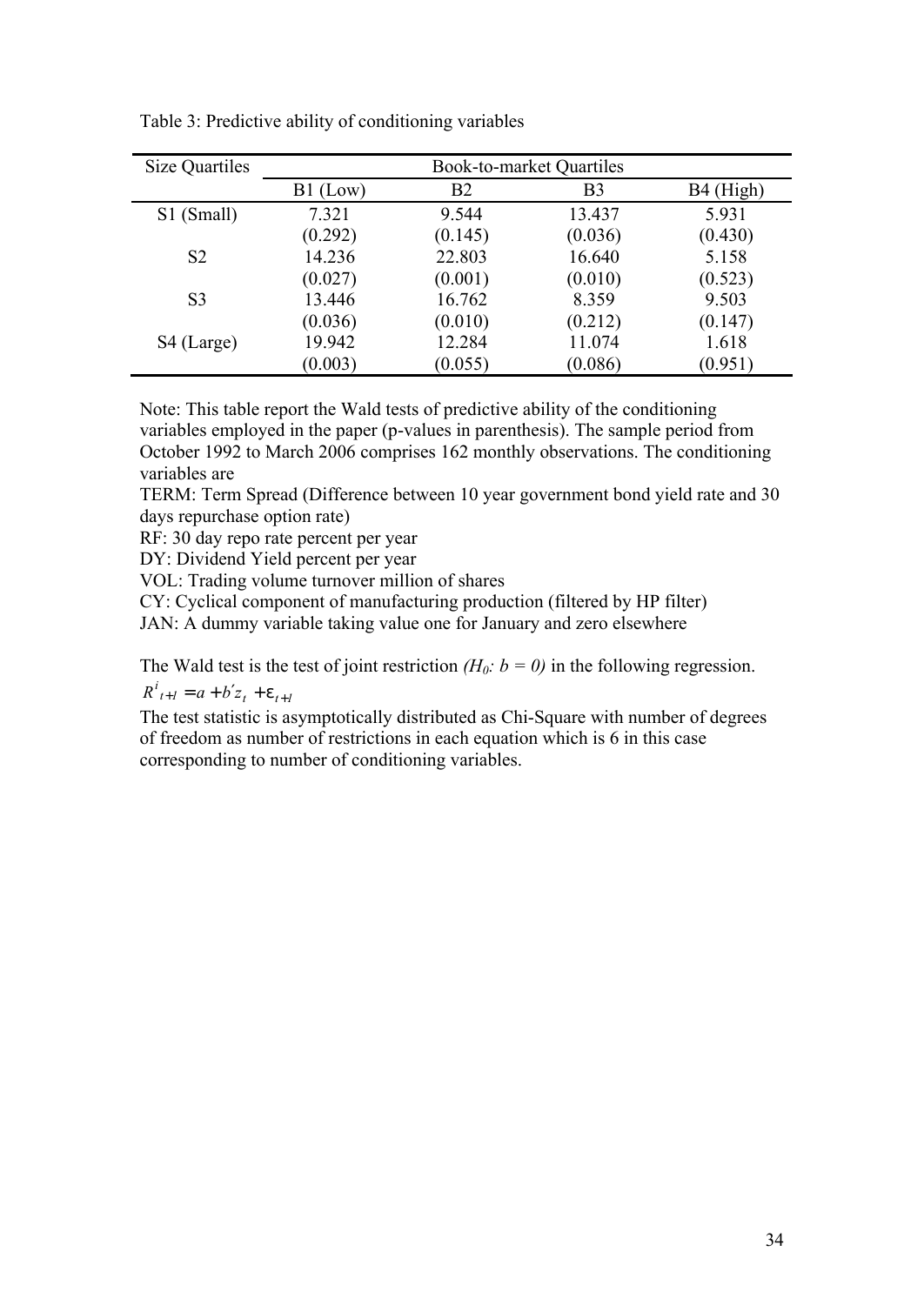|                  | Term<br>Spread | <b>Short</b><br>Term<br>Interest<br>Rate | Dividend<br>Yield | Trading<br>Volume | Cyclical<br>Component of<br>Manufacturing<br>Production | January<br>Dummy |
|------------------|----------------|------------------------------------------|-------------------|-------------------|---------------------------------------------------------|------------------|
| Wald             | 7.984          | 28.128                                   | 53.529            | 52.863            | 28.030                                                  | 37.075           |
| P-value $c2(16)$ | (0.949)        | $(0.030*)$                               | $(0.000*)$        | $(0.000*)$        | (0.031)                                                 | (0.002)          |

Table 4: Relative importance of conditioning variables

Note: This table report the tests of relevance and importance of the conditioning variables employed in the paper. The sample period from October 1992 to April 2006 comprises 162 monthly observations. The conditioning variables are \* indicates that p-value is less than 0.05 therefore the associated conditioning variable is significant at 5 % level..

| OLD AND ONLY                                    |              |                |             |                    |
|-------------------------------------------------|--------------|----------------|-------------|--------------------|
| <b>Panel A: Unconditional CAPM</b>              |              |                |             |                    |
| Parameters of SDF                               | const        | $b_m$          |             |                    |
| coefficients                                    | $0.158*$     | $0.013*$       |             |                    |
| $(t-stats)$                                     | (3.311)      | (5.144)        |             |                    |
| <b>Factor Risk</b>                              | const        | $\mathsf{I}_m$ |             |                    |
| Premium                                         |              |                |             |                    |
| Risk Premia (OLS)                               | 0.347        | 0.748          |             |                    |
| $(t-stats)$                                     | (0.945)      | (1.147)        |             |                    |
| Risk Premia (GMM)                               | 0.879*       | $-0.162$       |             |                    |
| $(t-stats)$                                     | (2.672)      | $(-0.186)$     |             |                    |
| Model Specification                             | $J_T$ – test | HJ-Dist        | $Sup-LM$    |                    |
| <b>Tests</b>                                    |              |                |             |                    |
| <b>Statistic</b>                                | 23.897       | 0.149          | 5.074       |                    |
| (p-value)                                       | (0.047)      | (0.015)        |             |                    |
| <b>Panel B: Unconditional Fama-French Model</b> |              |                |             |                    |
| Parameters of SDF                               | const        | $b_m$          | $b_{SMB}$   | $b_{HML}$          |
| coefficients                                    | 0.211        | $0.015*$       | $0.021**$   | 0.009              |
| $(t-stats)$                                     | (1.511)      | (2.589)        | (1.827)     | (1.064)            |
| <b>Factor Risk</b>                              | const        | $\mathsf{I}_m$ | $\vert$ SMB | $\mathsf{I}_{HML}$ |
| Premium                                         |              |                |             |                    |
| Risk Premia (OLS)                               | $0.982*$     | 0.197          | $-0.487*$   | $0.736*$           |
| $(t-stats)$                                     | (3.449)      | (0.377)        | $(-3.716)$  | (4.072)            |
| Risk Premia(GMM)                                | $1.000*$     | $-0.592$       | $-0.353$    | 0.557              |
| $(t-stats)$                                     | (1.923)      | (0.388)        | $(-0.736)$  | (1.254)            |
| Model Specification                             | $J_T$ – test | HJ-Dist        | Sup-LM      |                    |
| <b>Tests</b>                                    |              |                |             |                    |
| Statistic                                       | 13.185       | 0.112          | 6.229       |                    |
|                                                 | (0.355)      | (0.243)        |             |                    |

Table 5: Estimating of Parameters of Unscaled SDF model and Risk Premium via OLS and GMM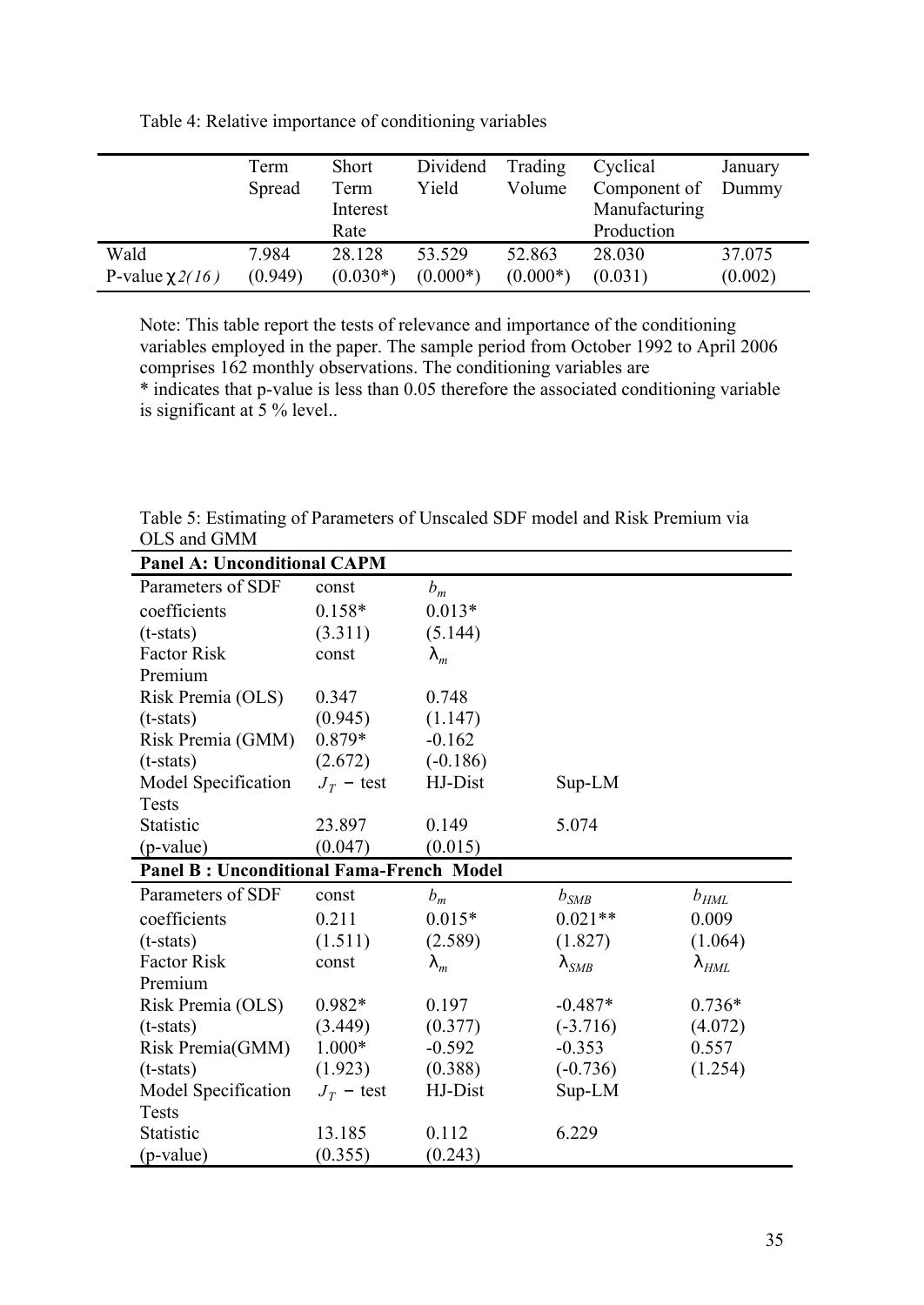\* and \*\* indicate significance at 5 and 10 % level respectively

This table presents parameters GMM estimates of SDF and associated risk premia of unconditional CAPM (Panel A), Fama-French 3 factor model (Panel B), and a model that includes a cubic market factor in addition to the market return (Panel C) and Fama French model with a cubic factor term (Panel D). The parameters estimates of the risk premia are obtained using both the Fama-Macbeth and GMM approach and the approach in Shanken and Zhou (2007). The test assets are  $4 \times 4$  size and book-tomarket sorted portfolios. The sample comprises monthly portfolio data from October 1992 to March 2006. The last two rows in each panel also present the model specification tests. The  $J_T$  test is the Hansen (1982) test of over identifying restriction which follows a  $c2$  (# moment conditions - # parameters estimates in the SDF model). This test is the minimized value of the GMM objective function which is a quadratic form in the pricing errors with matrix of quadratic form i.e. the weighting matrix as the Hansen (1982) optimal weighting matrix. HD-Dist is the Hansen and Jagannathan (1997) measure of model evaluation and specification. The p-values are obtained by simulation using Hansen and Jagannathan (1996). Sup-LM test is the Andrews (1993) test of structural stability of the parameters of the SDF model. The critical values are obtained from Andrews (1993) Table 1.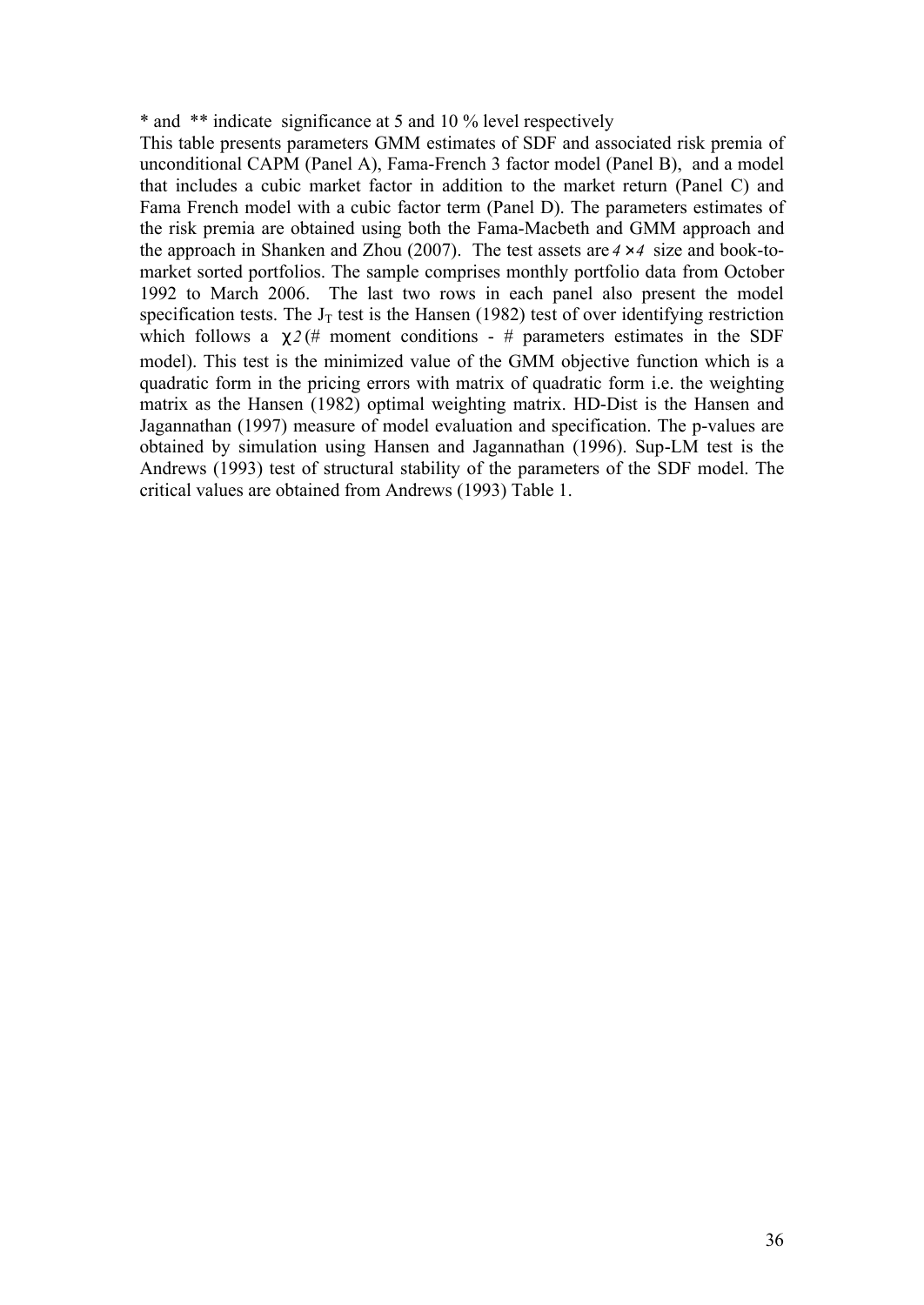| Panel A: FF scaled by Term Spread (TERM)       |              |                      |                    |                     |                                          |                      |                      |
|------------------------------------------------|--------------|----------------------|--------------------|---------------------|------------------------------------------|----------------------|----------------------|
| Parameters of SDF                              | const        | $b_m$                | $b_{SMB}$          | $b_{HML}$           | $b_{TERM \, .m}$                         | $b_{TERM \, \, SMB}$ | $b_{TERM \ HML}$     |
| coefficients                                   | 0.151        | $0.021*$             | $0.024*$           | $0.013**$           | 0.013                                    | 0.001                | $-0.009$             |
| $(t-stats)$                                    | (1.292)      | (3.840)              | (2.159)            | (1.744)             | (1.244)                                  | (0.013)              | $(-0.018)$           |
| <b>Factor Risk Premium</b>                     | Const        | $\mathsf{I}_m$       | $\mathsf{I}_{SMB}$ | $\vert$ HMLB        | $\Gamma_{TERM \dots m}$                  | $T_{ERM \, .SMB}$    | $\Gamma_{TERM}$ .HML |
|                                                |              |                      |                    |                     |                                          |                      |                      |
| Risk Premia (OLS)                              | 1.498*       | $-0.360$             | $-0.503*$          | $0.714*$            | $-1.250$                                 | $-0.392$             | 0.590                |
| $(t-stats)$                                    | (2.594)      | $(-0.445)$           | $(-3.649)$         | (3.739)             | $(-0.843)$                               | $(-0.624)$           | (0.632)              |
| Risk Premia (GMM)                              | 1.002        | $-1.141$             | $-0.797$           | 0.486               | $-1.291$                                 | $-0.020$             | $-0.081$             |
| $(t-stats)$                                    |              | $(1.345)$ $(-0.525)$ | $(-1.235)$         | (0.751)             | $(-0.907)$                               | $(-1.242)$           | $(-0.293)$           |
| Model Specification                            | $J_T$ – test |                      |                    | HJ-Dist             |                                          | Sup LM               |                      |
| <b>Tests</b>                                   |              |                      |                    |                     |                                          |                      |                      |
| Statistic                                      | 10.603       |                      |                    | 0.124               |                                          | 19.697**             |                      |
| (p-value)                                      | (0.304)      |                      |                    | (0.208)             |                                          |                      |                      |
| Panel B: FF scaled by Short Interest Rate (RF) |              |                      |                    |                     |                                          |                      |                      |
| Parameters of SDF                              | const        | $b_m$                | $b_{SMB}$          | $b_{HML}$           | $b_{RF,m}$                               | $b_{RF \, SMB}$      | $b_{RF \, .HML}$     |
| coefficients                                   | $0.239*$     | $0.017*$             | $0.021*$           | $0.001**$           | $-0.007$                                 | 0.018                | 0.003                |
| $(t-stats)$                                    | (2.896)      | (2.275)              | (2.208)            | (0.191)             | $(-0.636)$                               | (0.829)              | (0.205)              |
| <b>Factor Risk Premium</b>                     | Const        | $\mathsf{I}_m$       | $\mathsf{I}_{SMB}$ | $\vert$ HMLB        | $\mid$ <sub>RF</sub> $\mid$ <sup>n</sup> | $\mid$ RF .SMB       | $\mid$ RF .HML       |
| Risk Premia (OLS)                              | $1.227**$    | $-0.131$             | $-0.464*$          | $0.716*$            | 1.396                                    | $-0.101$             | $-1.185$             |
| $(t-stats)$                                    | (2.048)      | $(-0.125)$           | $(-3.270)$         | (3.703)             | (0.875)                                  | $(-0.115)$           | $(-1.243)$           |
| Risk Premia (GMM)                              | $1.215*$     | $-0.997$             | $-0.082$           | 0.428               | $-0.635$                                 | $-0.010$             | $-0.025$             |
| $(t-stats)$                                    | (2.162)      | $(-0.489)$           | $(-0.132)$         | (0.857)             | $(-0.436)$                               | $(-0.614)$           | $(-1.243)$           |
| Model Specification                            | $J_T$ – test |                      |                    | HJ-Dist             |                                          | Sup LM               |                      |
| <b>Tests</b>                                   |              |                      |                    |                     |                                          |                      |                      |
| Statistic                                      | 11.616       |                      |                    | 0.122               |                                          | 19.553**             |                      |
| (p-value)                                      | (0.235)      |                      |                    | (0.669)             |                                          |                      |                      |
| Panel C: FF scaled by Dividend Yield (DY)      |              |                      |                    |                     |                                          |                      |                      |
| Parameters of SDF                              | const        | $b_m$                | $b$ <sub>SMB</sub> | $b_{HML}$           | $b_{DY\cdot,m}$                          | $b_{DY,SMB}$         | $b_{DY,HML}$         |
| coefficients                                   | 0.311        | $0.028*$             | $0.025*$           | 0.009               | $-0.035**$                               | $-0.037$             | $-0.042**$           |
| $(t-stats)$                                    |              | $(1.533)$ $(2.708)$  | (2.179)            | (0.623)             | $(-1.766)$ $(-0.697)$                    |                      | $(-1.850)$           |
| Factor Risk Premium                            | Const        | $\mathsf{I}_m$       | $\mathsf{I}_{SMB}$ | $\mathsf{I}_{HMLB}$ | $\mathsf{L}_{DY,m}$                      | $1_{DY,SMB}$         | $1_{DY.HML}$         |
| Risk Premia (OLS)                              | 1.280*       | $-0.180$             | $-0.481*$          | $0.721*$            | 1.316                                    | 0.131                | 1.168                |
| $(t-stats)$                                    | (3.166)      | $(-0.277)$           | $(-3.450)$         | (3.902)             | (0.719)                                  | (0.118)              | (1.390)              |
| Risk Premia (GMM)                              | $1.403*$     | $-1.853$             | $-0.499$           | 0.775               | 3.599*                                   | $0.043*$             | $0.580*$             |
| $(t-stats)$                                    |              | $(2.154)$ $(-0.757)$ | $(-0.860)$         | (0.925)             | (2.560)                                  | (2.090)              | (2.373)              |
| Model Specification                            | $J_T$ – test |                      |                    | HJ-Dist             |                                          | Sup LM               |                      |
| <b>Tests</b>                                   |              |                      |                    |                     |                                          |                      |                      |
| Statistic                                      | 6.896        |                      |                    | 0.126               |                                          | 10.513               |                      |
| (p-value)                                      | (0.648)      |                      |                    | (0.613)             |                                          |                      |                      |
|                                                |              |                      |                    |                     |                                          |                      |                      |

Table 6: Estimation of Parameters of 3-Factor SDF model and Risk Premium via OLS and GMM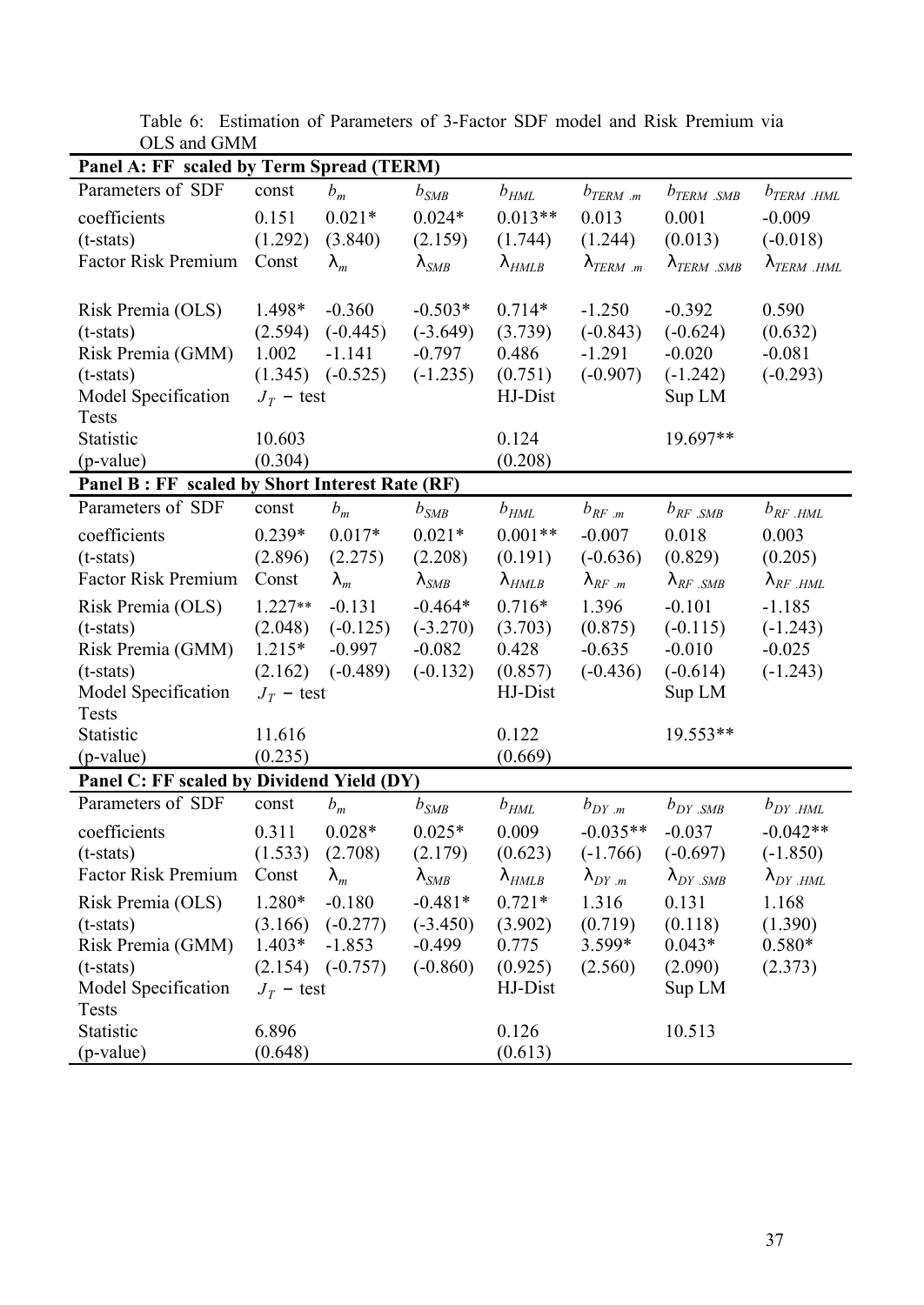|                                                                                                                                           | Panel D : FF scaled by Trading Volume (VOL)                                   |                                                              |                                                                         |                                                                           |                                                               |                                                                          |                                                           |
|-------------------------------------------------------------------------------------------------------------------------------------------|-------------------------------------------------------------------------------|--------------------------------------------------------------|-------------------------------------------------------------------------|---------------------------------------------------------------------------|---------------------------------------------------------------|--------------------------------------------------------------------------|-----------------------------------------------------------|
| Parameters of SDF                                                                                                                         | const                                                                         | $b_m$                                                        | $b_{SMB}$                                                               | $b_{HML}$                                                                 | $b_{VOL\ldots m}$                                             | $b_{VOL \, \, SMB}$                                                      | $b_{VOL \ HML}$                                           |
| coefficients<br>$(t-stats)$<br><b>Factor Risk Premium</b>                                                                                 | $0.371*$<br>(3.193)<br>Const                                                  | $0.015*$<br>(2.720)<br>$\vert_m$                             | $0.026*$<br>(2.106)<br>$\mathsf{I}_{SMB}$                               | $-0.005$<br>$(-0.581)$<br>$\mathsf{I}_{HMLB}$                             | $-0.001$<br>$(-0.116)$<br>$\vert_{VOL_{.m}}$                  | $-0.033$<br>$(-1.237)$<br>$\Gamma_{VOL \ldots SMB}$                      | $-0.023$<br>$(-1.371)$<br>$VOL$ .HML                      |
| Risk Premia (OLS)<br>$(t-stats)$<br>Risk Premia (GMM)<br>$(t-stats)$<br>Model Specification<br><b>Tests</b>                               | 1.068*<br>(2.289)<br>0.919**<br>(1.654)<br>$J_T$ – test                       | 0.281<br>(0.317)<br>$-1.624$<br>$(-1.293)$                   | $-0.478*$<br>$(-3.713)$<br>$-0.624$<br>$(-1.355)$                       | $0.703*$<br>(4.008)<br>0.508<br>(0.867)<br>HJ-Dist                        | 1.012<br>(0.364)<br>$1.542*$<br>(2.539)                       | 0.387<br>(0.439)<br>0.013<br>(1.030)<br>Sup LM                           | 1.062<br>(1.458)<br>$0.432**$<br>(1.88)                   |
| Statistic<br>(p-value)                                                                                                                    | 8.495<br>(0.485)                                                              |                                                              |                                                                         | 0.109<br>(0.864)                                                          |                                                               | 16.546                                                                   |                                                           |
| Panel E: FF scaled by Cyclical Component of GDP (CY)                                                                                      |                                                                               |                                                              |                                                                         |                                                                           |                                                               |                                                                          |                                                           |
| Parameters of SDF<br>coefficients<br>$(t-stats)$                                                                                          | const<br>$0.219*$<br>$\ast$                                                   | $b_m$<br>$0.018*$<br>(2.952)                                 | $b_{SMB}$<br>$0.031*$<br>(3.906)                                        | $b_{HML}$<br>0.004<br>(0.421)                                             | $b_{CY\ldots m}$<br>0.001<br>(0.934)                          | $b_{CY}$ $_{SMB}$<br>$-0.001$<br>$(-0.376)$                              | $b_{CY}$ .HML<br>0.0001<br>(0.134)                        |
| <b>Factor Risk Premium</b><br>Risk Premia (OLS)<br>$(t-stats)$<br>Risk Premia (GMM)<br>$(t-stats)$<br>Model Specification<br><b>Tests</b> | (1.891)<br>Const<br>$1.121**$<br>(2.097)<br>1.178*<br>(1.971)<br>$J_T$ – test | $\mathsf{I}_m$<br>0.177<br>(0.220)<br>$-0.367$<br>$(-0.194)$ | $\mathsf{I}_{SMB}$<br>$-0.416*$<br>$(-2.961)$<br>$-0.614$<br>$(-1.010)$ | $\mathsf{I}_{HMLB}$<br>$0.693*$<br>(3.685)<br>0.894<br>(1.307)<br>HJ-Dist | $\Gamma_{CY,m}$<br>$-5.049$<br>$(-0.364)$<br>3.550<br>(0.420) | $\Gamma_{CY, SMB}$<br>3.329<br>(0.592)<br>$0.181**$<br>(1.724)<br>Sup LM | $\Gamma_{CY,HML}$<br>8.148<br>(1.098)<br>0.716<br>(0.314) |
| Statistic<br>(p-value)                                                                                                                    | 9.988<br>(0.351)                                                              |                                                              |                                                                         | 0.131<br>(0.310)                                                          |                                                               | 21.212*                                                                  |                                                           |
| Panel F: FF scaled by January Dummy (JAN)                                                                                                 |                                                                               |                                                              |                                                                         |                                                                           |                                                               |                                                                          |                                                           |
| Parameters of SDF                                                                                                                         | const                                                                         | $b_m$                                                        | $b_{SMB}$                                                               | $b_{H\!M\!L}$                                                             | $b_{J\!A\!N\,.m}$                                             | $b_{JAN}$ $_{SMB}$                                                       | $b_{JAN}$ .HML                                            |
| coefficients<br>$(t-stats)$<br><b>Factor Risk Premium</b>                                                                                 | $0.269**$<br>(1.750)<br>Const                                                 | 0.010<br>(1.126)<br>$\mathsf{I}_m$                           | 0.013<br>(0.937)<br>$\vert$ SMB                                         | 0.004<br>(0.360)<br>$\vert$ HMLB                                          | 0.047<br>(0.749)<br>$\int$ JAN .m                             | 0.049<br>(0.379)<br>$\vert$ JAN .SMB                                     | 0.066<br>(0.602)<br>$\mathsf{I}_{JAN}$ .HML               |
| Risk Premia (OLS)<br>$(t-stats)$<br>Risk Premia (GMM)<br>$(t-stats)$<br>Model Specification<br><b>Tests</b><br>Statistic                  | $0.859*$<br>(2.357)<br>0.938**<br>(1.812)<br>$J_T$ – test<br>16.730           | 0.445<br>(0.673)<br>0.630<br>(0.257)                         | $-0.492*$<br>$(-3.507)$<br>$-0.247$<br>$(-0.404)$                       | $0.669*$<br>(3.445)<br>1.094**<br>(1.866)<br>HJ-Dist<br>0.124             | $-0.783$<br>$(-1.068)$<br>$-0.511$<br>$(-1.359)$              | 0.431<br>(1.049)<br>$-0.002$<br>$(-0.374)$<br>Sup LM<br>18.582           | $-0.110$<br>$(-0.327)$<br>$-0.151**$<br>$(-1.879)$        |
| (p-value)                                                                                                                                 | (0.053)                                                                       |                                                              |                                                                         | (0.286)                                                                   |                                                               |                                                                          |                                                           |

Table 6 (continue): Estimation of Parameters of 3-Factor SDF model and Risk Premium via OLS and GMM

\* and \*\* indicate significance at 5 and 10 % level respectively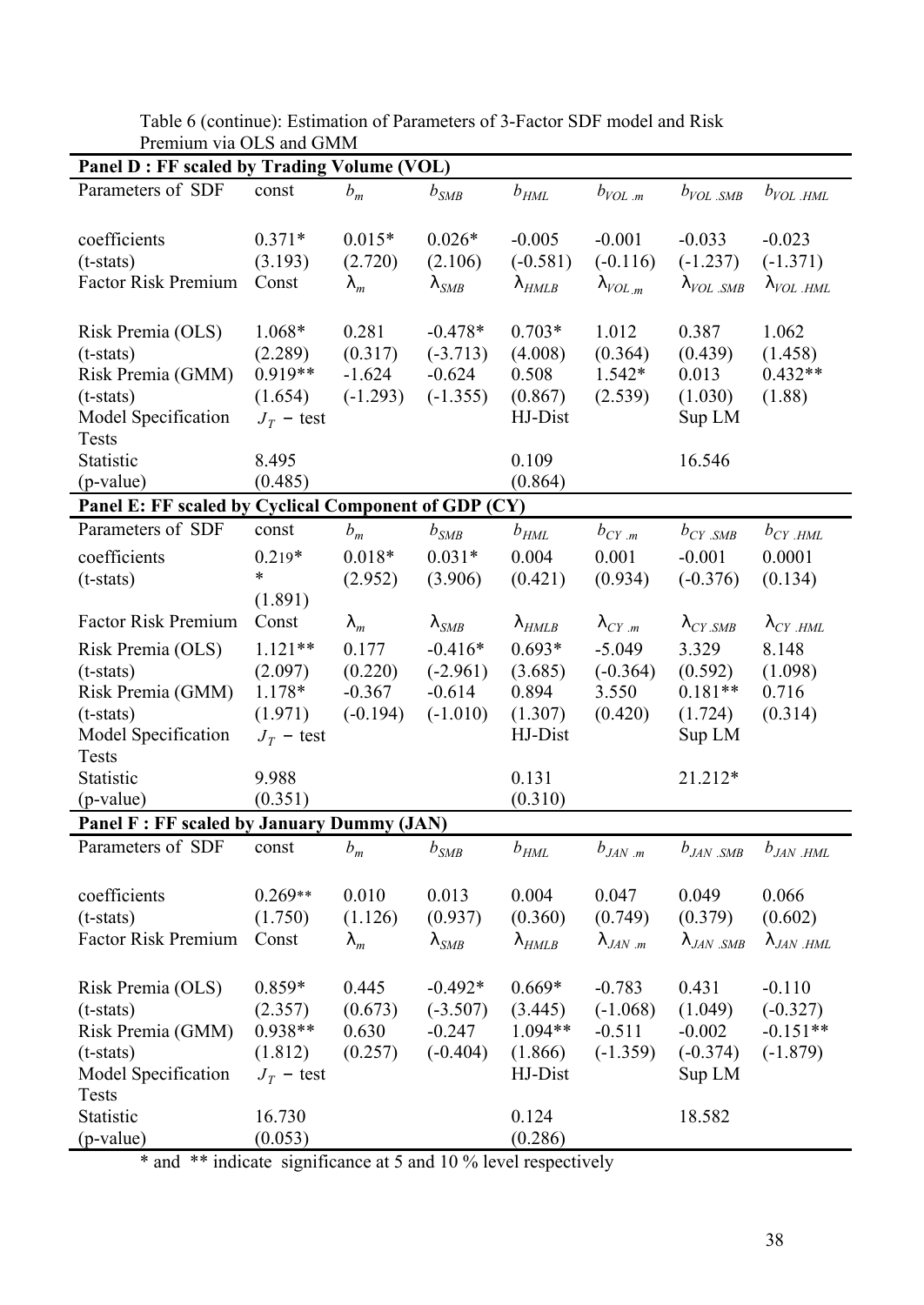This table presents parameters GMM estimates of SDF and associated risk premia of the conditional Fama-French model. The time variation in the SDF parameters is allowed using scaling the fundamental factor with the set of information variables. The scaling variables are Term Spread, 30 day repo rate (a measure of risk free rate) Dividend Yield, Trading volume, the HP-filtered cyclical component of manufacturing production and a January dummy. This is a three factor model with the fundamental factors being the market returns, size (SMB) and book-to-market factor (HML). The parameters estimates of risk premia are obtained using both Fama-Macbeth and GMM approach and the approach in Shanken and Zhou (2007). The test assets are 4\*4 size and book-to-market sorted portfolios. The sample is monthly portfolio data from October 1992 to March 2006. The last two rows in each panel also present the model specification tests. The  $J_T$  test is the Hansen (1982) test of over identifying restriction which follows a *c2* (# moment conditions -# parameters estimates in the SDF model). This test is the minimized value of the GMM objective function which is quadratic form in the pricing errors with matrix of quadratic form i.e. the weighting matrix is the Hansen (1982) optimal weighting matrix. HD-Dist is the Hansen and Jagannathan (1997) measure of model evaluation and specification. This is the square root of the quadratic form in the pricing errors. The weighting g matrix the second moment matrix of gross asset returns. The p-values are obtained by simulation using Hansen and Jagannathan (1996). Sup-LM test is the Andrews (1993) test of structural stability of the parameters of the SDF model which assumes the alternative of single structural break at unknown point in the sample range. The critical values are obtained from Andrews (1993).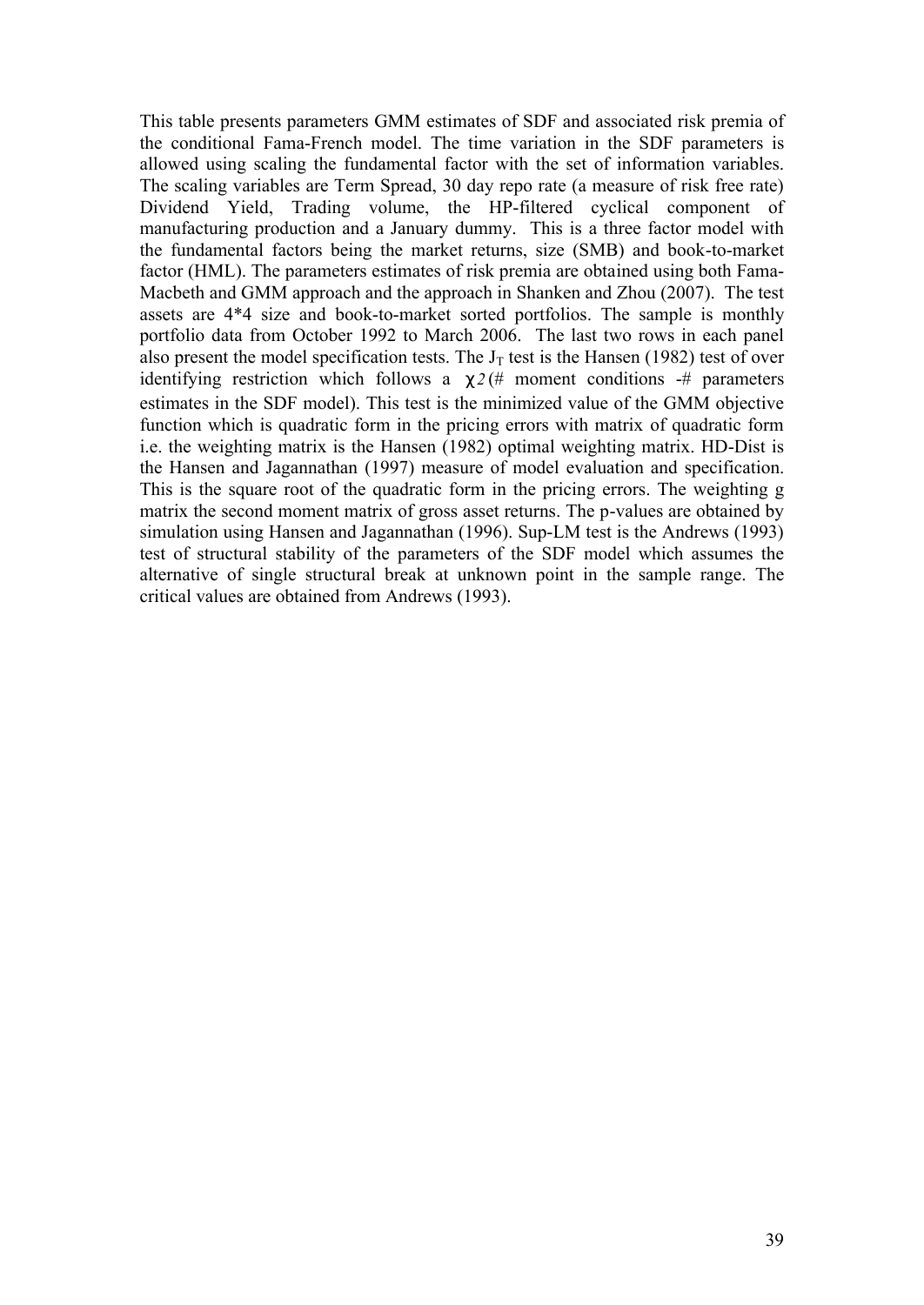

Figure 1: Time Series Behaviours of Factors and Conditioning Variables. The conditioning variables are mean centred. The factors are the market return, and the variables are mean centred. The factors are the market return, and the factors mimicking size and book-to-market.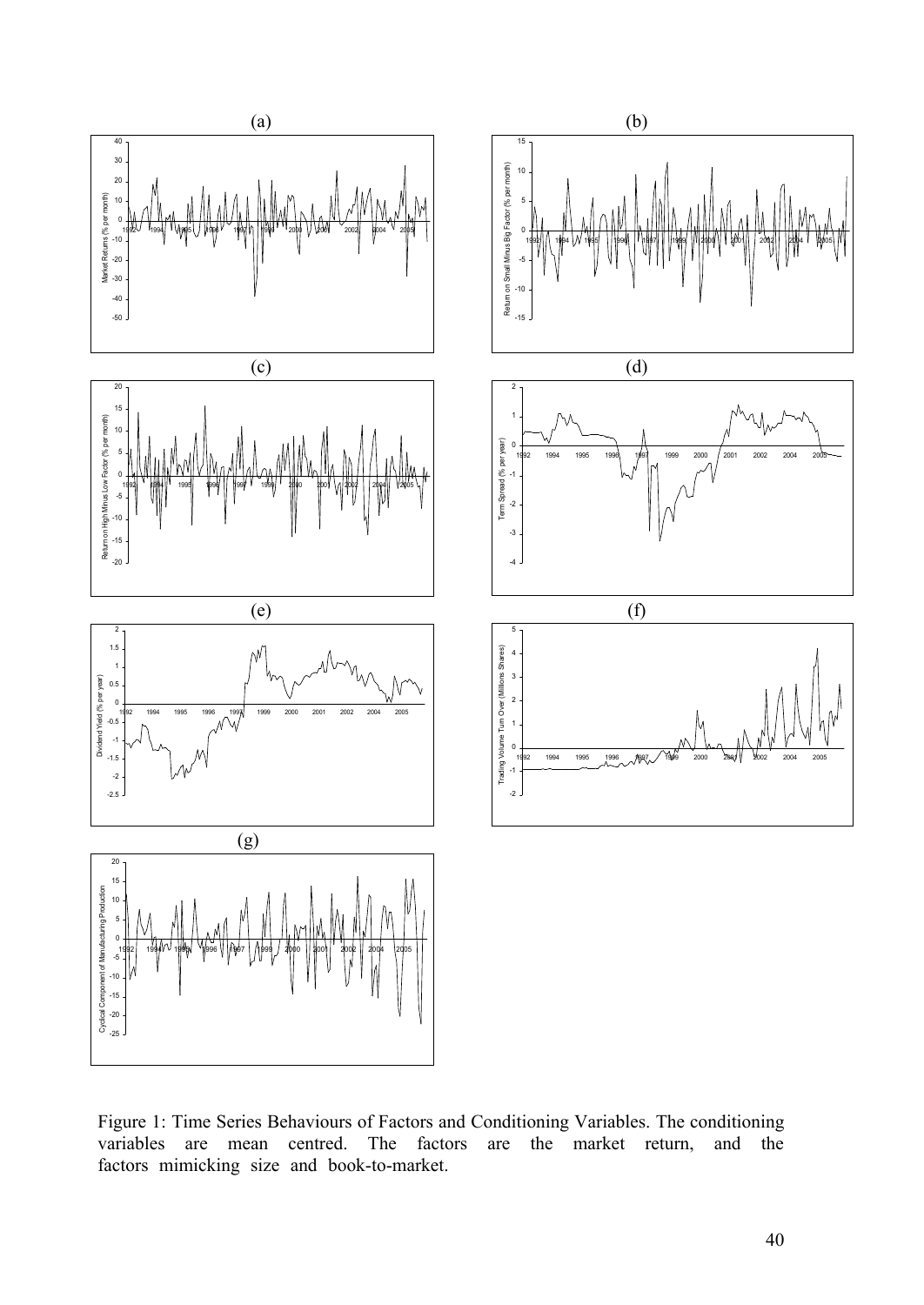

Figure 2: Realized vs. fitted returns of the 16 size  $\times$  book-to-market portfolios in percent per month for the four unconditional factor models. The figure present the pricing error plots for different specifications of the four unconditional models namely the CAPM, the cubic factor model that includes a cubic market return in addition to the market return, the Fama French three factor models and the Fama-French model with a cubic factor term. The first digit of the data labels represent the size quartile  $(1 = small, 4 = Big)$  and the second digit refers to the book-to-market quartile ( $1 = Low$ ,  $4 = High$ ). The sample range is October 1992 to March 2006. The pricing errors are generated using SDF parameters estimates from the HJ GMM estimation to ensure the results of different models are comparable.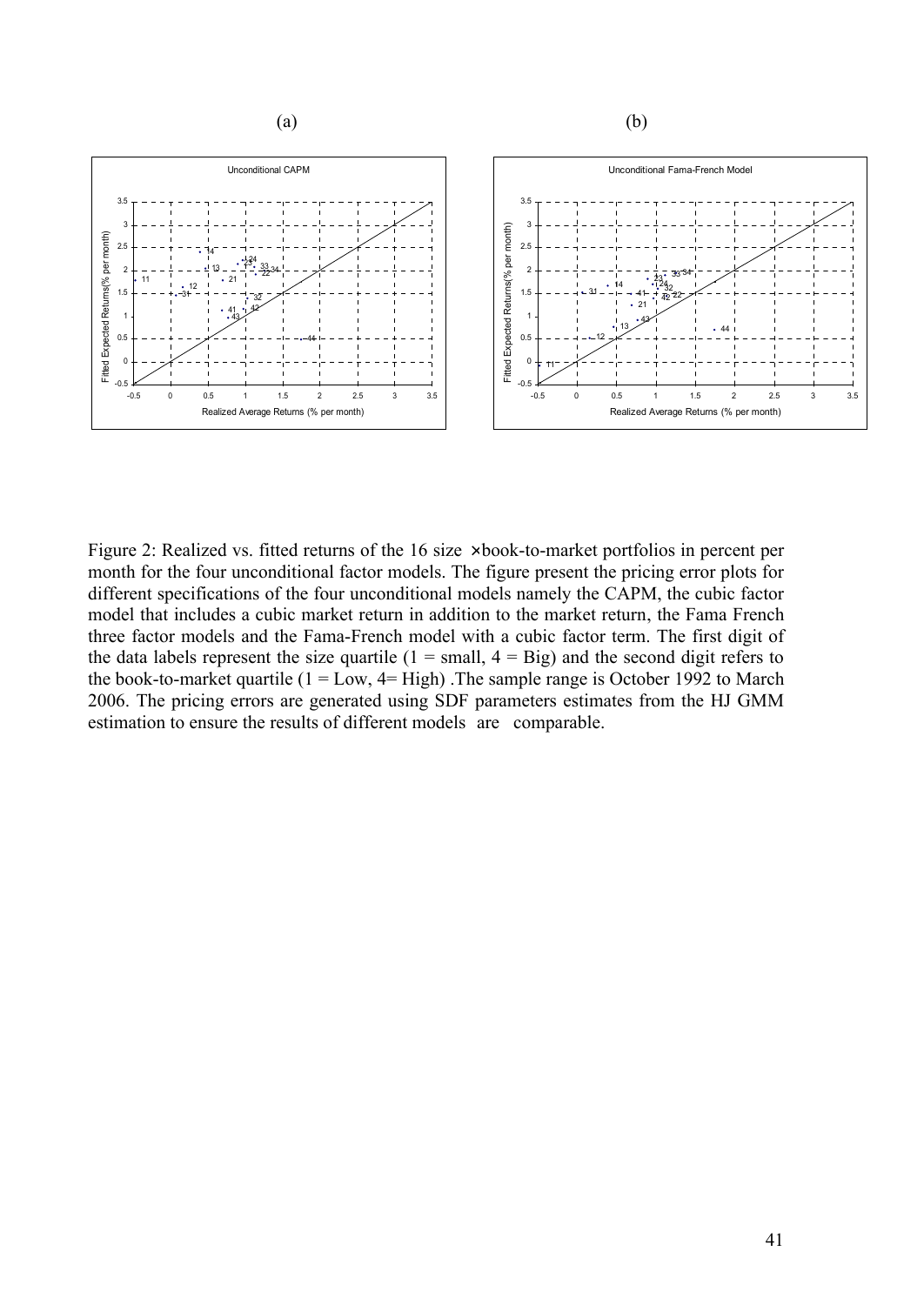

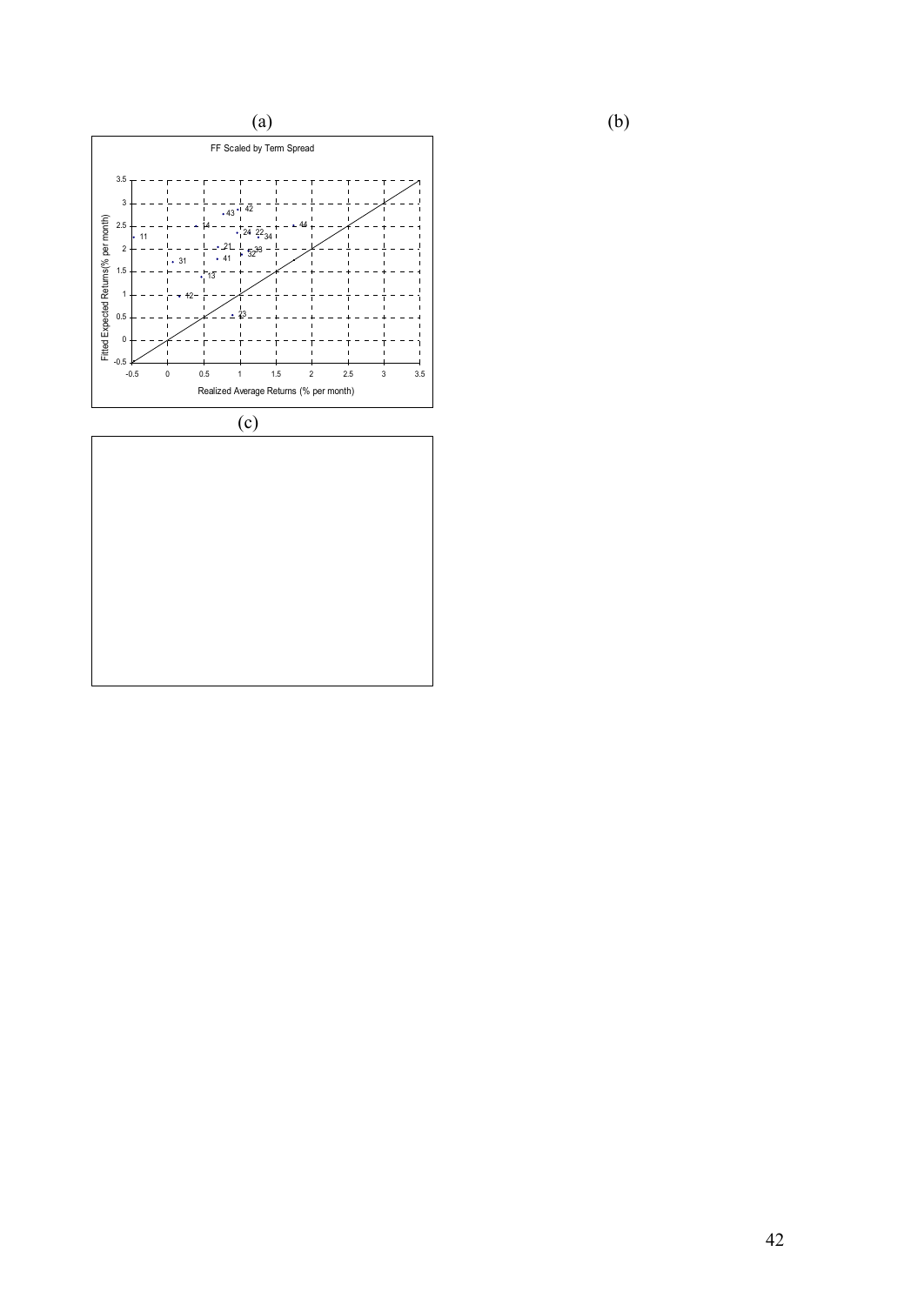| <b>Conditioning Variable</b>            | D-Statistic | P-value (D test) |
|-----------------------------------------|-------------|------------------|
| Term Spread                             | 3.103       | 0.376            |
| <b>Risk Free Rate</b>                   | 2.246       | 0.523            |
| Dividend Yield                          | 1.455       | 0.693            |
| <b>Trading Volume</b>                   | 2.762       | 0.429            |
| Cyclical Comp. Manufacturing Production | 1.527       | 0.676            |
| <b>January Dummy</b>                    | 2.554       | 0.466            |

Table 7: Testing whether marginally scaling factors conditional information help FF

This table presents the Newey and West (1987) test of Difference test to test the significance of coefficient of the factors scaled by conditioning variables. The test has an asymptotic Chi Square distribution with number of degrees of freedom equal to the number of restrictions tested which is 2 in this case.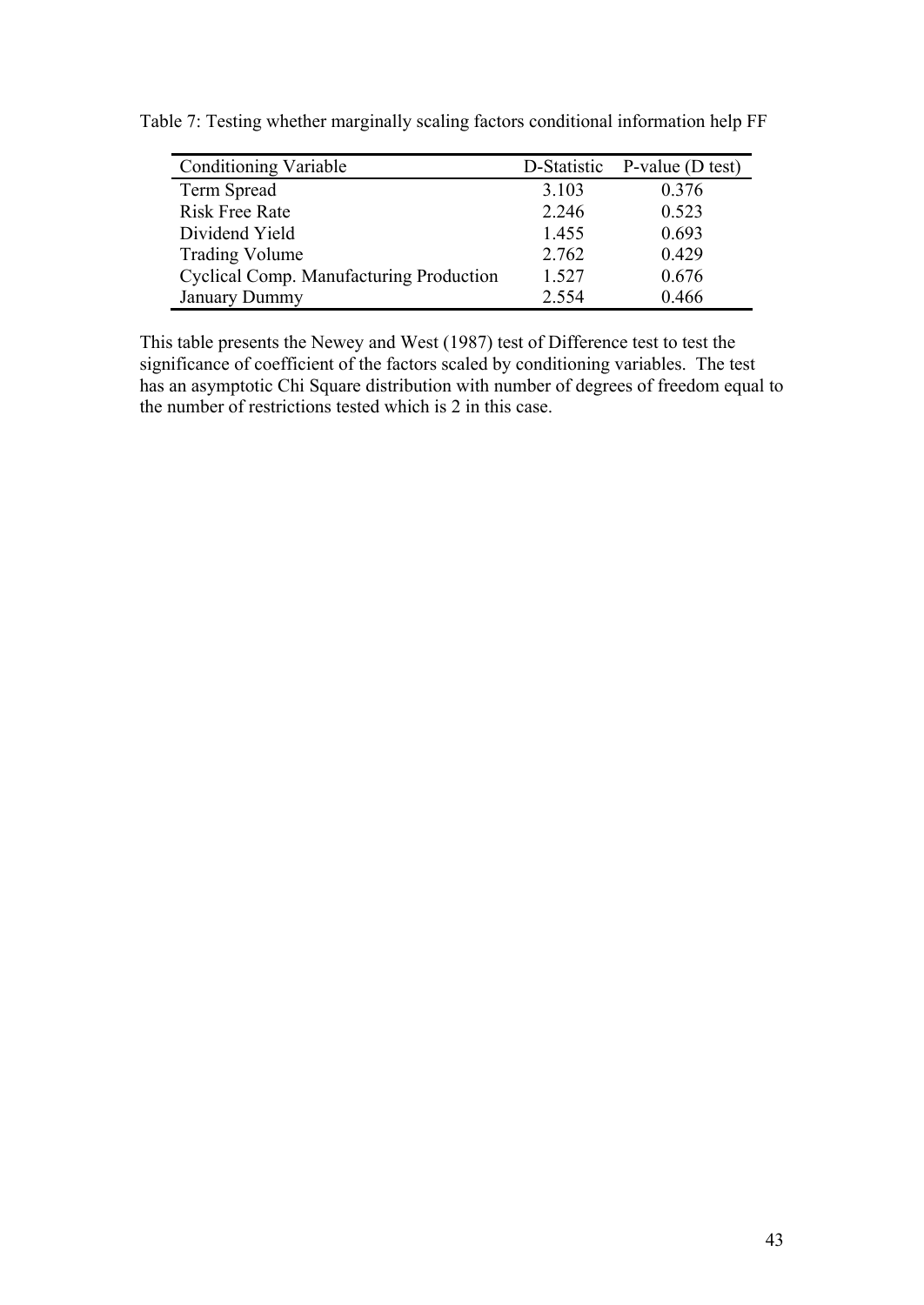| <b>Panel A: Unconditional Cubic Return Model</b>             |              |                      |             |                         |                        |  |  |  |
|--------------------------------------------------------------|--------------|----------------------|-------------|-------------------------|------------------------|--|--|--|
| Parameters of SDF                                            | const        | $b_m$                |             | $b_{rm \wedge 3}$       |                        |  |  |  |
| coefficients                                                 | $0.098*$     | $0.026*$             |             | $-3.52 \times 10^{-5*}$ |                        |  |  |  |
| $(t-stats)$                                                  | (2.110)      | (6.901)              |             | $(-4.047)$              |                        |  |  |  |
| <b>Factor Risk</b>                                           | const        | $\mathsf{I}_m$       |             | $\Gamma_{rm^2}$         |                        |  |  |  |
| Premium                                                      |              |                      |             |                         |                        |  |  |  |
| Risk Premia (OLS)                                            | 0.382        | 0.689                |             | $0.331 \times 10^{-3}$  |                        |  |  |  |
| $(t-stats)$                                                  | (0.806)      | (0.979)              |             | (0.605)                 |                        |  |  |  |
| Risk Premia(GMM)                                             | $0.818**$    | $-0.007$             |             | $-100.737$              |                        |  |  |  |
| $(t-stats)$                                                  | (1.926)      | $(-0.005)$           |             | $(-0.107)$              |                        |  |  |  |
| Model Specification                                          | $J_T$ – test | HJ-Dist              |             | Sup-LM                  |                        |  |  |  |
| Tests                                                        |              |                      |             |                         |                        |  |  |  |
| Statistic                                                    | 16.518       | 0.145                |             | 7.215                   |                        |  |  |  |
| (p-value)                                                    | (0.222)      | (0.024)              |             |                         |                        |  |  |  |
| <b>Panel B: Unconditional Fama-French Cubic Factor Model</b> |              |                      |             |                         |                        |  |  |  |
| Parameters of SDF                                            | const        | $b_m$                | $b_{SMB}$   | $b_{HML}$               | $bm^3$                 |  |  |  |
| coefficients                                                 | 0.185        | $0.025*$             | $0.029*$    | 0.008                   | $-2.21 \times 10^{-5}$ |  |  |  |
| $(t-stats)$                                                  | (1.885)      | (3.536)              | (3.512)     | (1.511)                 | $(-1.452)$             |  |  |  |
| <b>Factor Risk</b>                                           | const        | $\vert$ <sub>m</sub> | $\vert$ SMB | $\mathsf{I}_{HML}$      | 3<br>$\mathsf{I}_m$    |  |  |  |
| Premium                                                      |              |                      |             |                         |                        |  |  |  |
| Risk Premia (OLS)                                            | $1.422*$     | $-0.427$             | $-0.512*$   | $0.738*$                | 22.842                 |  |  |  |
| $(t-stats)$                                                  | (2.878)      | $(-0.564)$           | $(-3.837)$  | (4.071)                 | (0.812)                |  |  |  |
| Risk Premia(GMM)                                             | $1.178*$     | $-2.381$             | $-0.593$    | 0.457                   | 924.695                |  |  |  |
| $(t-stats)$                                                  | (2.144)      | $(-1.035)$           | $(-1.120)$  | (1.016)                 | (0.422)                |  |  |  |
| Model Specification                                          | $J_T$ –      | HJ-Dist              | Sup-LM      |                         |                        |  |  |  |
| <b>Tests</b>                                                 | test         |                      |             |                         |                        |  |  |  |
| Statistic                                                    | 12.836       | 0.101                | 9.490       |                         |                        |  |  |  |
| (p-value)                                                    | (0.304)      | (0.319)              |             |                         |                        |  |  |  |

Table 8: Estimating of Parameters of Unscaled SDF CAPM and Fama-French model augmented by a cubic market factor and the Risk Premium via OLS and GMM

\* and \*\* indicate significance at 5 and 10 % level respectively

This table presents parameters GMM estimates of SDF and associated the risk premia of unconditional CAPM (Panel A), Fama-French factor model (Panel B) each augmented by a cubic market factor. The parameters estimates of risk premia are obtained using both Fama-Macbeth and GMM approach and the approach in Shanken and Zhou (2007). The test assets are  $4 \times 4$  size and book-to- market sorted portfolios. The sample comprises monthly portfolio data from October 1992 to March 2006. The last two rows in each panel also present the model specification tests. The  $J_T$  test is the Hansen (1982) test of over identifying restriction which follows a *c2* (# moment conditions - # parameters estimates in the SDF model). The p-values are obtained by simulation using Hansen and Jagannathan (1996). Sup-LM test is the Andrews (1993) test of structural stability of the parameters of the SDF model which assumes the alternative of single structural break at unknown point in the sample range. The critical values are obtained from Andrews (1993) Table 1.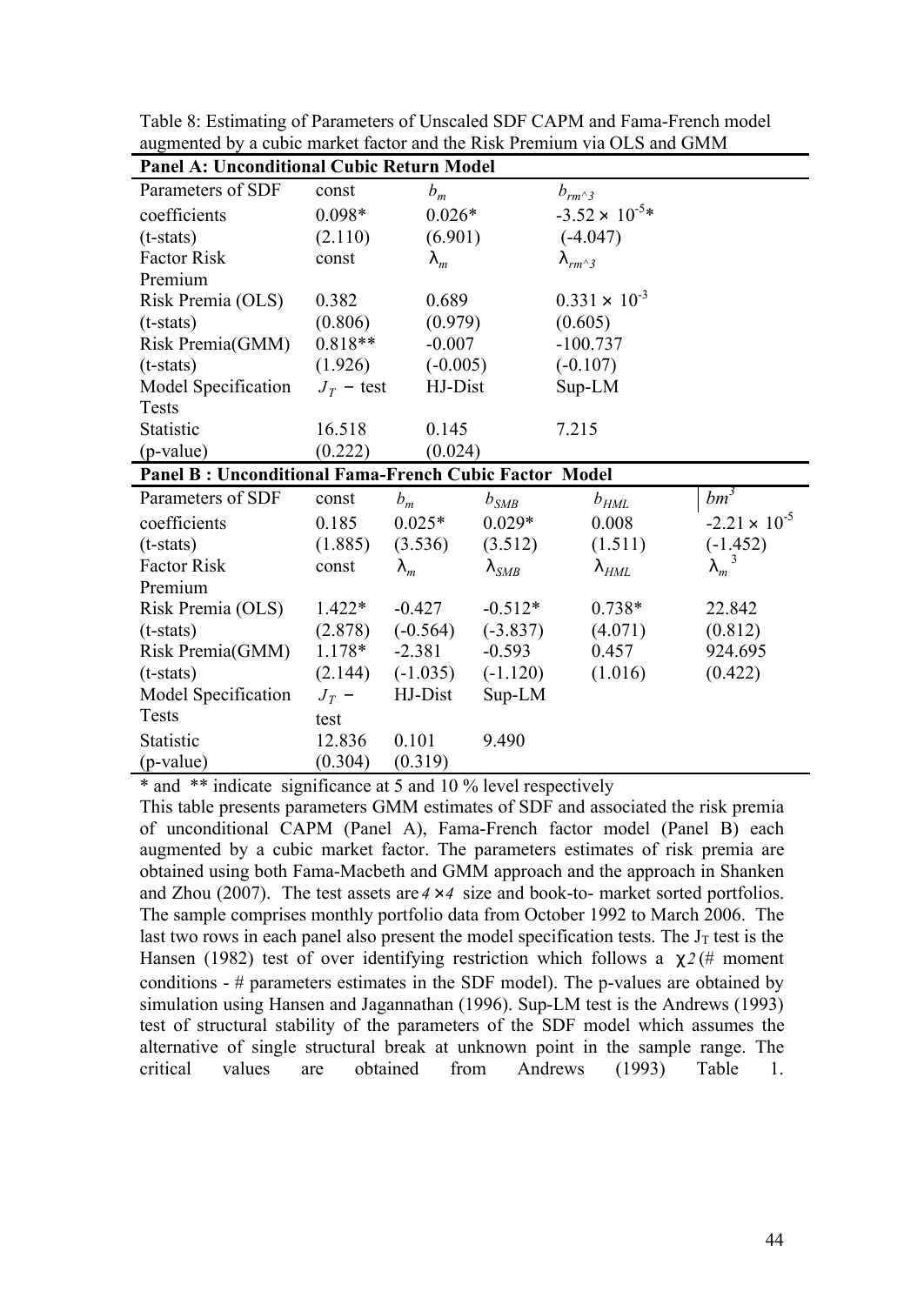

Figure 4: Realized vs. fitted returns of the 16 size  $\times$  book-to-market portfolios in percent per month for the two unconditional factor models augmented by a cubic market factor. The figure present the pricing error plots for different specifications of the two unconditional models namely the CAPM and the Fama-French model with a cubic factor term. The first digit of the data labels represent the size quartile  $(1 = small, 4 = Big)$  and the second digit refers to the book-to-market quartile  $(1 = Low, 4 = High)$ . The sample range is October 1992 to March 2006. The pricing errors are generated using SDF parameters estimates from the HJ GMM estimation to ensure the results of different models are comparable.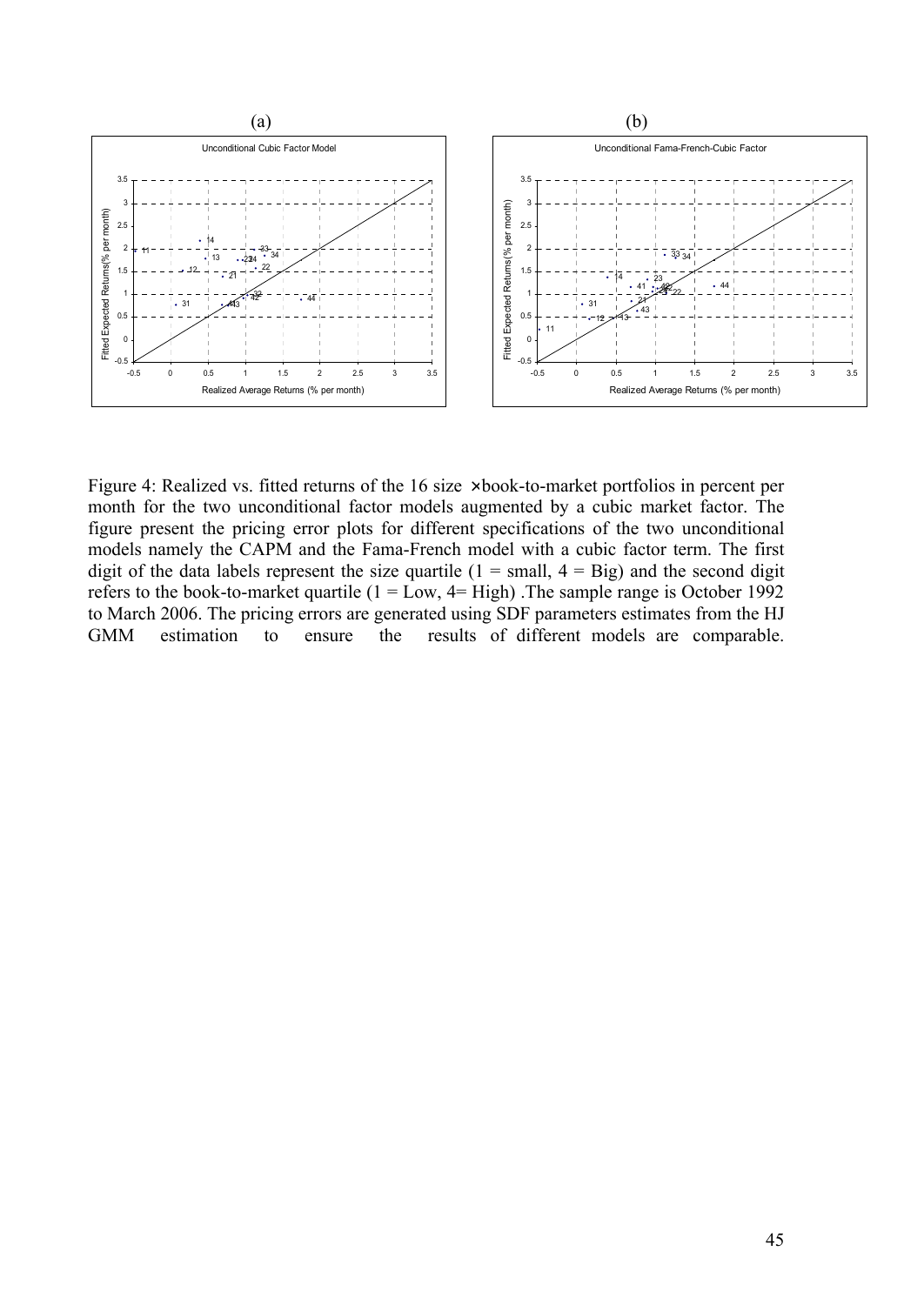

Sup  $LM = 37.518*$ 



HJ-Distance = 0.125 (0.583) Sup  $LM = 17.285$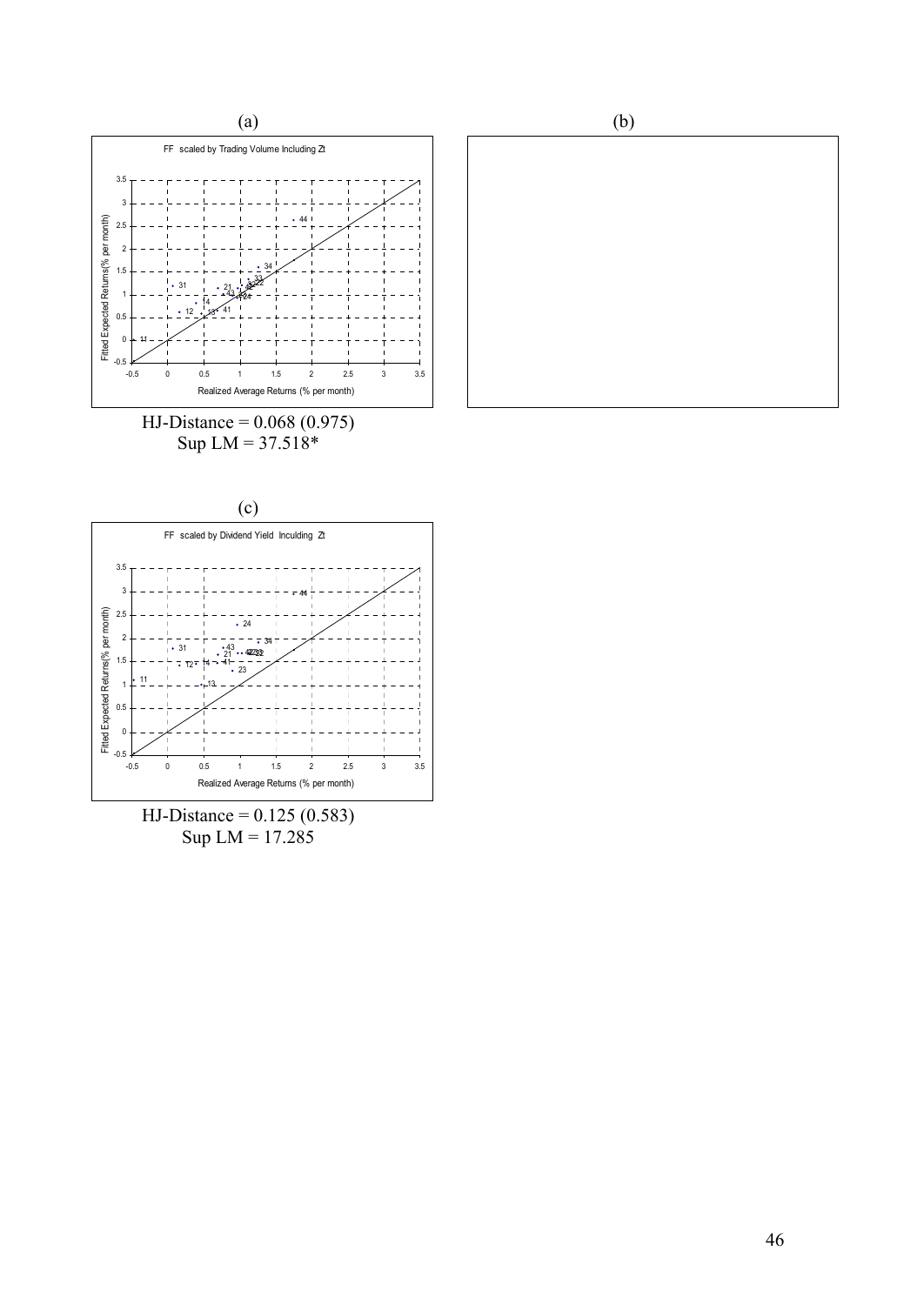#### **REFERENCES**

- Ahn, S., and Gadarowski, C. (2004). Small sample properties of the GMM specification test based on the Hansen-Jagannathan distance. *Journal of Empirical Finance* **11**, 109-132.
- Ali, S. S. (1997). Prices and trading volume in Pakistan stock markets. *Journal of Economic Cooperation* **18**, 115-137.
- Yakov, A., 2002. Illiquidity and stock returns: cross-section and time-series effects. Journal of Financial Markets, 5: 31–56.
- Andrews, D. (1993). Tests for Parameter Instability and Structural Change with Unknown Change Point. *Econometrica* **61**, 821-856.
- Black, F. (1972). Capital market equilibrium with restricted borrowing. *Journal of Business* **45**, 444-455.
- Brooks, R. D., Faff, R. W., and Lee, J. H. (1992). The form of time variation of systematic risk: Some Australian evidence. *Applied Financial Economics* **2**, 191-198.
- Cochrane, J. (1996). A Cross-Sectional Test of an Investment-Based Asset Pricing Model. *Journal of Political Economy* **104**, 572-621.
- Cochrane, J. (2001). Asset Pricing, Princeton University Press.
- Dittmar, R. (2002). Nonlinear pricing kernels, kurtosis preference and evidence from the cross section of equity returns. *Journal of Finance* **57**, 369-403.
- Drobetz, W., Stürmer, S., and Zimmermann, H. (2002). Conditional Asset Pricing in Emerging Stock Markets. *The Swiss Journal of Economics and Statistics* **138**, 507-526.
- Fama, E., and French, K. R. (1993). Common risk factors in the returns on stocks and bonds. *Journal of Financial Economics* **33**, 3-56.
- Fama, E., and MacBeth, J. (1973). Risk, return and equilibrium: empirical tests. *Journal of Political Economy* **81**, 607-636.
- Ferson, W. E., and R, Korajczyk. (1995). Do Arbitrage Pricing Models Explain the Predictability of Stock Returns? *Journal of Business* **68**, 309-349.
- Fletcher, J., and Kihanda, J. (2005). An examination of alternative CAPM-based models in UK stock returns. *Journal of Banking & Finance* **29**, 2995-3014.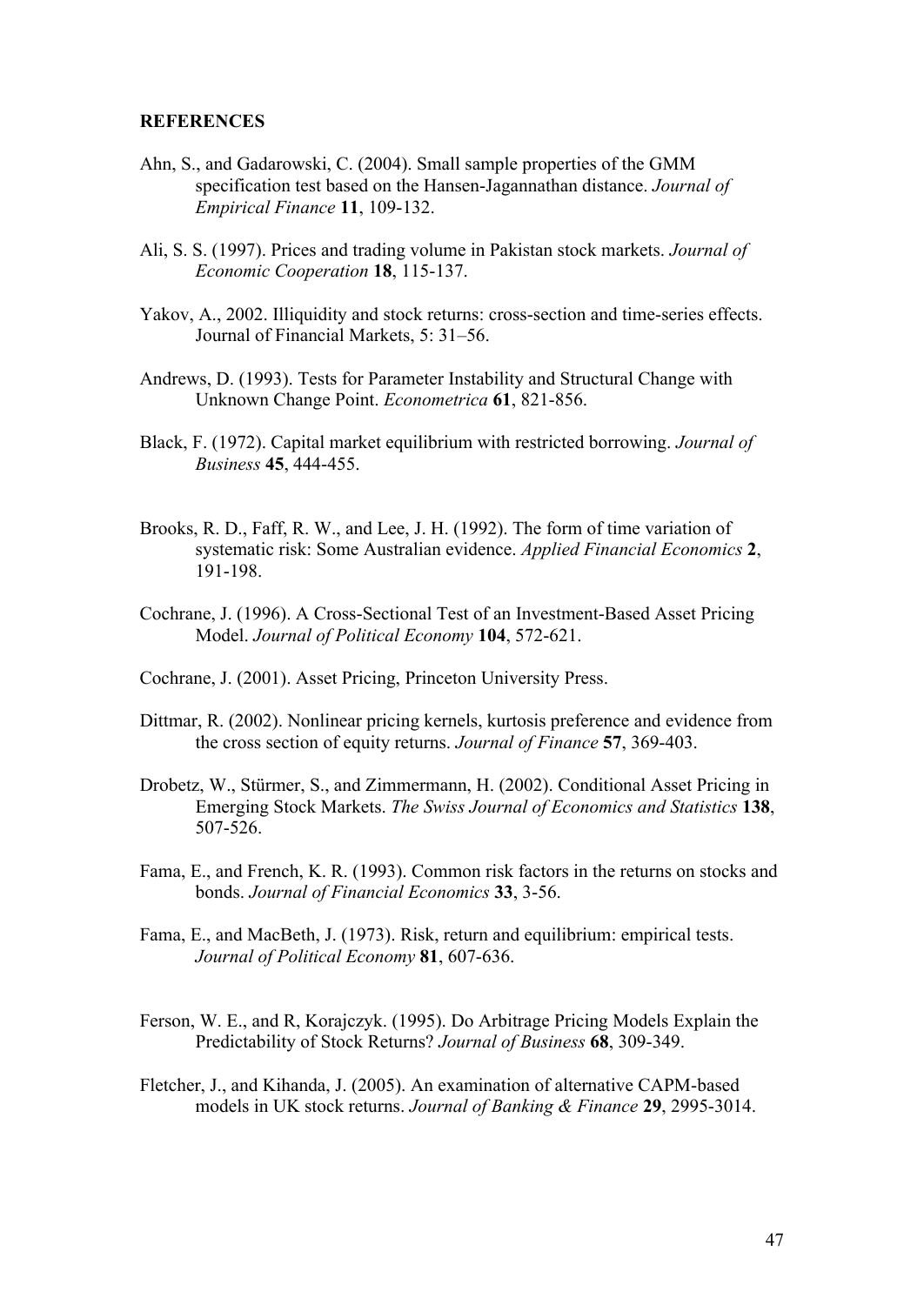- Garcia, R., and Bonomo, M. (2001). Tests of conditional asset pricing models in the Brazilian stock market. *Journal of International Money and Finance* **20**, 71- 90.
- Garcia, R., and E, Ghysels,. (1998). Structural change and asset pricing in emerging markets. *Journal of International Money and Finance* **17**, 455-473.
- Ghysels, E. (1998). On stable factor structures in the pricing of risk: Do time varying betas help or hurt? *Journal of Finance* **53**, 549-573.
- Hamori, S. (1997). Risk premiums and conditional covariances in tests of asset pricing models: Some evidence from Japan. *Japan and the World Economy* **9**, 413-430.
- Hansen, L. P. (1982). Large sample properties of the generalized method of moments. *Econometrica* **50**, 1029-1054.
- Hansen, L. P., and Jagannathan, R. (1997). Assessing Specification Errors in Stochastic Discount Factor Models. *Journal of Finance* **52**, 557-590.
- Hansen, L. P., and Richard, S. (1987). The Role of Conditioning Information in Deducing Testable Restrictions Implied by Dynamic Asset Pricing Models. *Econometrica* **55**, 587-613.
- Harvey, C. R. (1989). Time-varying conditional covariances in tests of asset pricing models. *Journal of Financial Economics* **24**, 289-317.
- Harvey, C. R. (1995). Predictable risk and returns in emerging markets. *Review of Financial Studies* **8**, 773-816.
- Hoodrick, R., and Prescott, E. (1980). Postwar US business cycles: An empirical investigation. *Journal of Money, Credit and Banking* **29**, 1-16.
- Hwang, S., and Satchell, S. E. (1999). Modeling emerging market risk premia using higher moments. *International Journal of Finance and Economics* **4**, 271-296.
- Iqbal, J., and Brooks, R. D. (2007). A test of CAPM on Karachi Stock Exchange. *International Journal of Business* **12** 429-444.
- Iqbal, J., Brooks, R. D., and Galagedera, D. U. A. (2007). Asset pricing with higherorder co-moments and alternative factor models: The case of an emerging market. Paper presented at *Econometric Society Australasian Meeting,*  Brisbane Australia.
- Iqbal, J., Brooks, R. D., and Galagedera D.U. (2008). Multivariate tests of asset pricing: Simulation evidence from an emerging market. *Unpublished paper*.